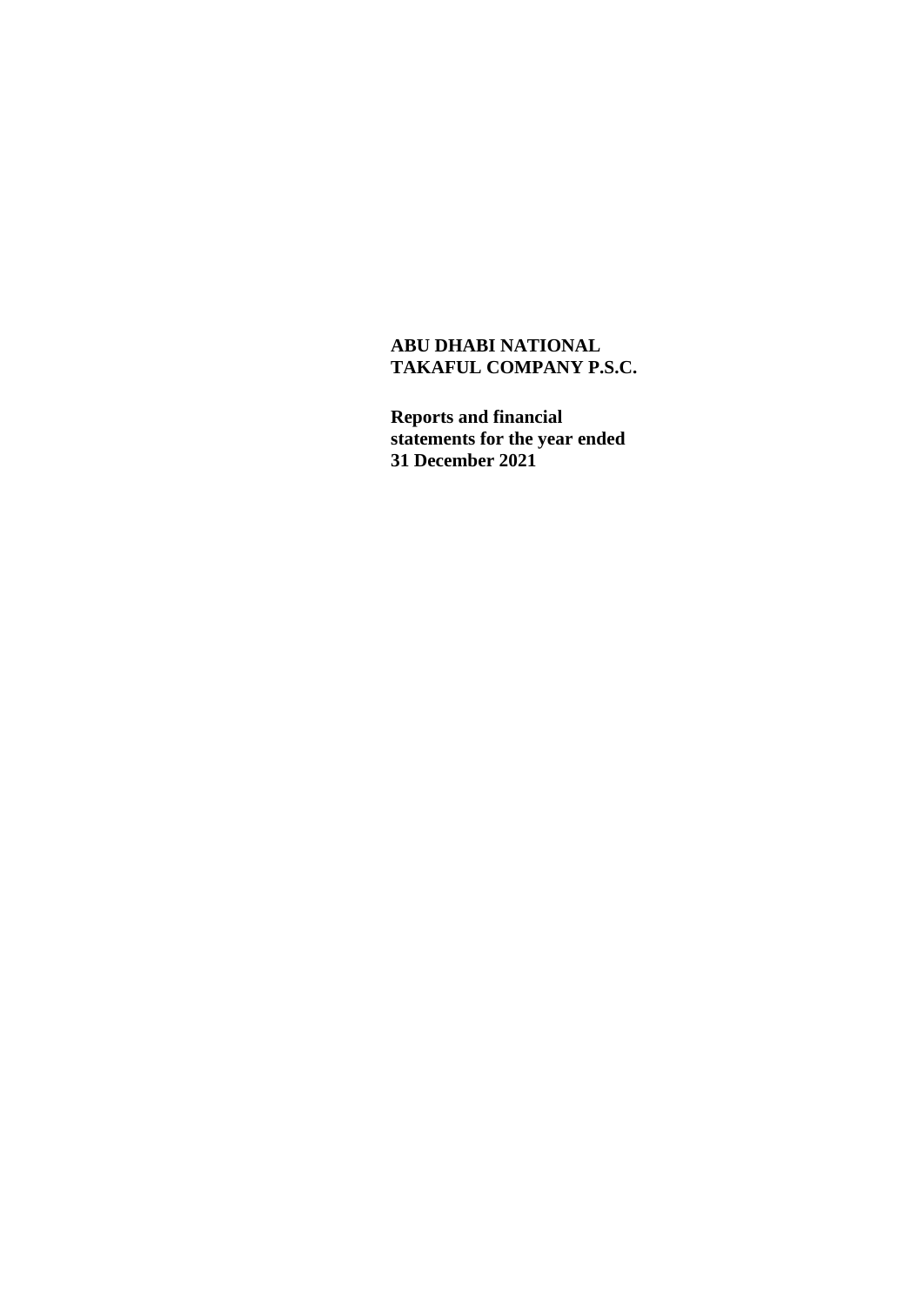## **Reports and financial statements for the year ended 31 December 2021**

| <b>Table of Contents</b>                            | <b>Pages</b> |
|-----------------------------------------------------|--------------|
| Director's report                                   | $\mathbf{1}$ |
| Independent auditor's report                        | $2 - 9$      |
| <b>Statement of financial position</b>              | $10 - 11$    |
| <b>Statement of profit or loss</b>                  | 12           |
| <b>Statement of comprehensive income</b>            | 13           |
| <b>Statement of changes in shareholders' equity</b> | 14           |
| <b>Statement of cash flows</b>                      | 15           |
| Notes to the financial statements                   | $16 - 57$    |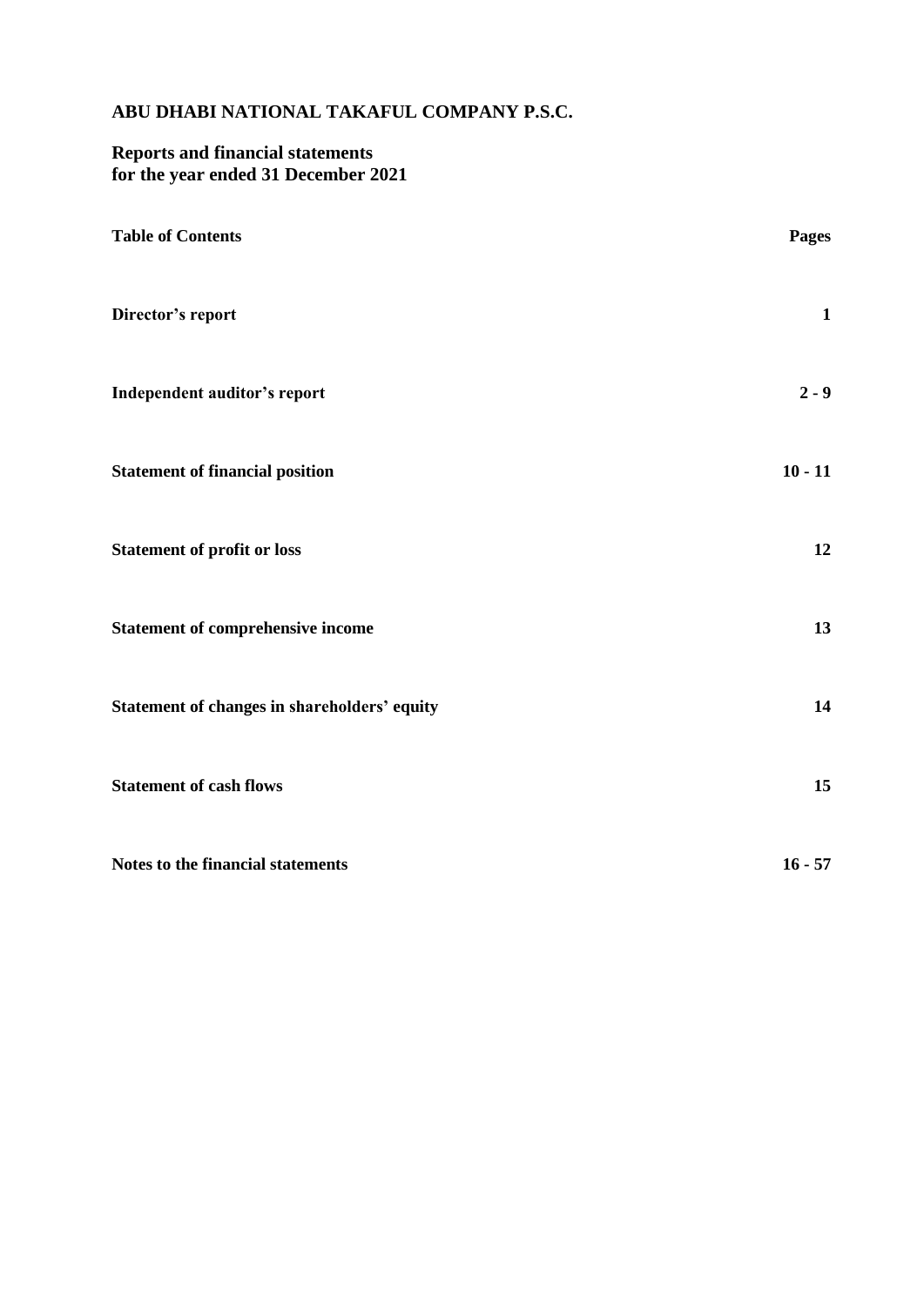#### Directors' report for the year ended 31 December 2021

Dear Shareholders.

Peace be upon you

It gives us pleasure to present to you the annual report on the company's activities and its audited financial statements for the year ended 31 December 2021, along with the Fatwa & Sharia'a Supervisory Board, independent auditor reports and a detailed corporate governance report complying with the corporate governance code of UAE Securities and Commodities Authority.

#### **Board of Directors recommendations**

The Board of Directors shall present the general assembly of Abu Dhabi National Takaful Co. PSC the recommendations below for approval:  $2021$ 

|                                                      | ----        |
|------------------------------------------------------|-------------|
|                                                      | <b>AED</b>  |
| Proposed cash dividend of 25% of the paid up capital | 25,000,000  |
| Proposed stock dividend of 5% of the paid up capital | 5,000,000   |
| Transfer to Re-takaful default reserve               | 1,336,855   |
| Board of Directors remunerations                     | 5,531,995   |
| Reversal of Zakat                                    | (5,320,778) |
| Retained earnings, carried forward                   | 56,476,535  |
|                                                      |             |

88,024,607

#### **Valued Shareholders,**

On this occasion, and on your behalf we extend profound gratitude and great appreciation to His Highness Sheikh Khalifa Bin Zayed Al Nahyan, President of UAE and His Highness Sheikh Mohammed Bin Zayed Al Nahyan, Crown Prince of Abu Dhabi, the Deputy Supreme Commander of the UAE Armed Forces. May Allah, the Almighty preserve them for their kind patronage to the Islamic insurance industry.

We would like also to express our sincere thanks and appreciation to the Fatwa & Sharia'a Supervisory Board members for their guidance to ensure that we fully abide by the glorious principles of Islamic Sharia'a, Insurance Authority as well as other concerned parties for their support and cooperation provided to us.

We also seize this opportunity to laud the efforts made by company staff members for their dedication and commitment for the sake of the company success and servicing our policyholders.

Furthermore, we extend our heartfelt thanks to our valued shareholders and other stakeholders inside and outside the UAE for their unlimited support to Abu Dhabi National Takaful Co. PSC.

Finally, we ask the Almighty Allah, to bless our activities and guide us to the right path.

Khamis Buharoon Chairman of Board of Directors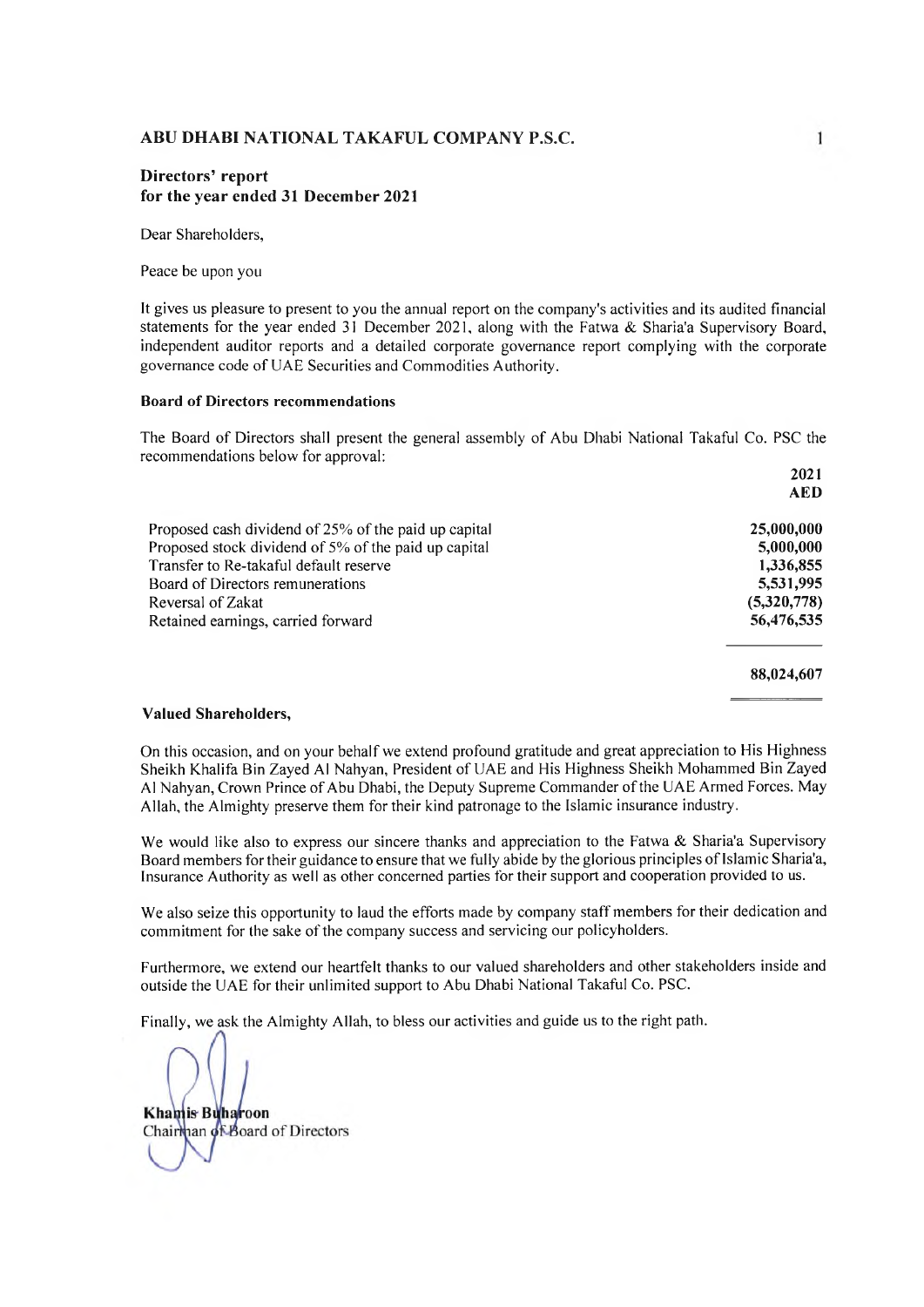

Deloitte & Touche (M.E.) Level 11, Al Sila Tower Abu Dhabi Global Market Square Al Maryah Island P.O. Box 990 Abu Dhabi United Arab Emirates

Tel: +971 (0) 2 408 2424 Fax:+971 (0) 2 408 2525 www.deloitte.com

# **INDEPENDENT AUDITOR'S REPORT TO THE SHAREHOLDERS OF ABU DHABI NATIONAL TAKAFUL COMPANY P.S.C.**

#### **REPORT ON THE AUDIT OF THE FINANCIAL STATEMENTS**

#### **Opinion**

We have audited the financial statements of Abu Dhabi National Takaful Company P.S.C. (the "Company") which comprise the statement of financial position as at 31 December 2021, and the statement of profit or loss, statement of comprehensive income, statement of changes in equity and statement of cash flows for the year then ended, and notes to the financial statements, including a summary of significant accounting policies.

In our opinion, the accompanying financial statements present fairly, in all material respects, the financial position of the Company as at 31 December 2021, and its financial performance and its cash flows for the year then ended in accordance with International Financial Reporting Standards (IFRSs).

#### **Basis for Opinion**

We conducted our audit in accordance with International Standards on Auditing (ISAs). Our responsibilities under those standards are further described in the Auditor's responsibilities for the audit of the financial statements section of our report. We are independent of the Company in accordance with the International Ethics Standards Board for Accountants' Code of Ethics for Professional Accountants (IESBA Code) together with the other ethical requirements that are relevant to our audit of the Company's financial statements in the United Arab Emirates, and we have fulfilled our other ethical responsibilities in accordance with these requirements and the IESBA Code. We believe that the audit evidence we have obtained is sufficient and appropriate to provide a basis for our opinion.

#### **Key Audit Matters**

Key audit matters are those matters that, in our professional judgement, were of most significance in our audit of the financial statements of the current period. These matters were addressed in the context of our audit of the financial statements as a whole, and in forming our opinion thereon, and we do not provide a separate opinion on these matters.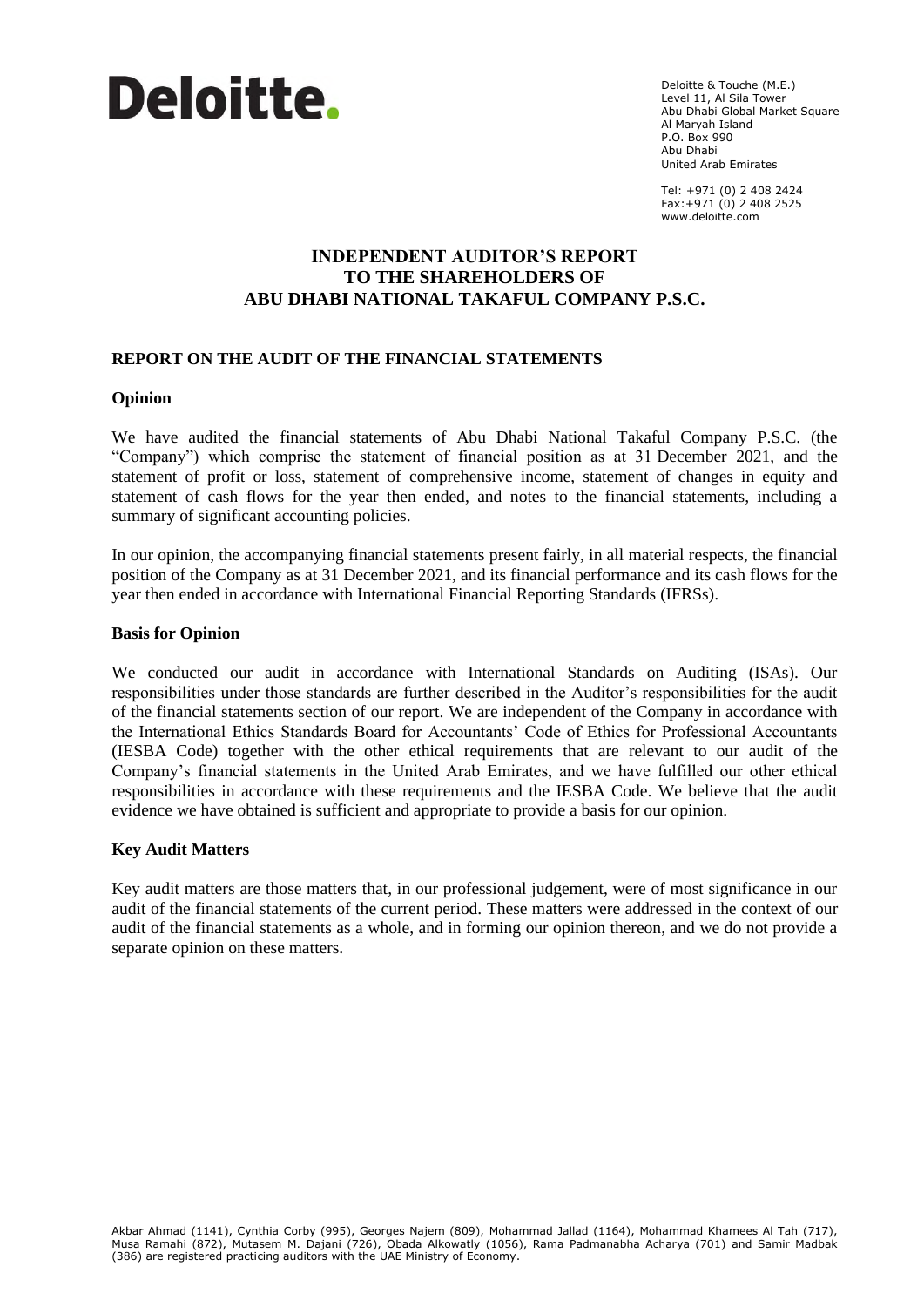

# **INDEPENDENT AUDITOR'S REPORT TO THE SHAREHOLDERS OF ABU DHABI NATIONAL TAKAFUL COMPANY P.S.C. (continued)**

## **Key Audit Matters (continued)**

**Estimation uncertainty with respect to the measurement of outstanding claims liabilities The financial statement risk**

As described in Note 7 to the financial statements of the Company, outstanding claims liabilities amounted to AED 164,079,350 which includes reported claims of AED 115,858,737 and claims incurred but not reported (IBNR) of AED 802,709. The retakaful share of outstanding claims amounted to AED 127,776,349 at the reporting date.

The outstanding claims liabilities at the reporting date represent the Company's expectations regarding future payments for known and unknown claims including associated expenses. The Company uses various methods to estimate these obligations.

Measurement of these outstanding claims is highly judgmental, and requires a number of assumptions to be made that exhibit substantial estimation uncertainty. This is particularly the case for those obligations that are recognised in respect of claims that have been incurred but not reported to the Company ("IBNR"). Certain lines of business also contain greater inherent uncertainty, for example, those where claims emerge more slowly over time, or where there is greater variability in claim settlement amounts. The key assumptions that drive the outstanding claims calculations include loss ratios, estimates of the frequency and severity of claims and, where appropriate, discount rates for longer tail classes of business.

The valuation of outstanding claims liabilities depends on accurate data about the volume, amount and pattern of current and historical claims since they are often used to form expectations about future claims. If the data used in calculating outstanding claims liabilities, or for forming judgements over key assumptions, is not complete and accurate, then material impacts on the valuation of such liabilities may arise.

In addition, the valuation of the retakaful share of outstanding claims is dependent on, but not directly correlated to, the valuation of the underlying claims outstanding. There is judgement involved in ascertaining the level of retakaful share of IBNR held, which depends on the specific terms of the retakaful contracts in place.

We considered the measurement of the outstanding claims liabilities as a key audit matter due to the quantitative materiality of these obligations for the assets, liabilities and financial performance of the Company as well as the significant judgements and the associated uncertainties in the estimates made by management in determining the amount of liabilities.

For further information on the accounting policies relating to this key audit matter refer to Note 3.3 as well as Note 4 for disclosures about its key sources of estimation uncertainty.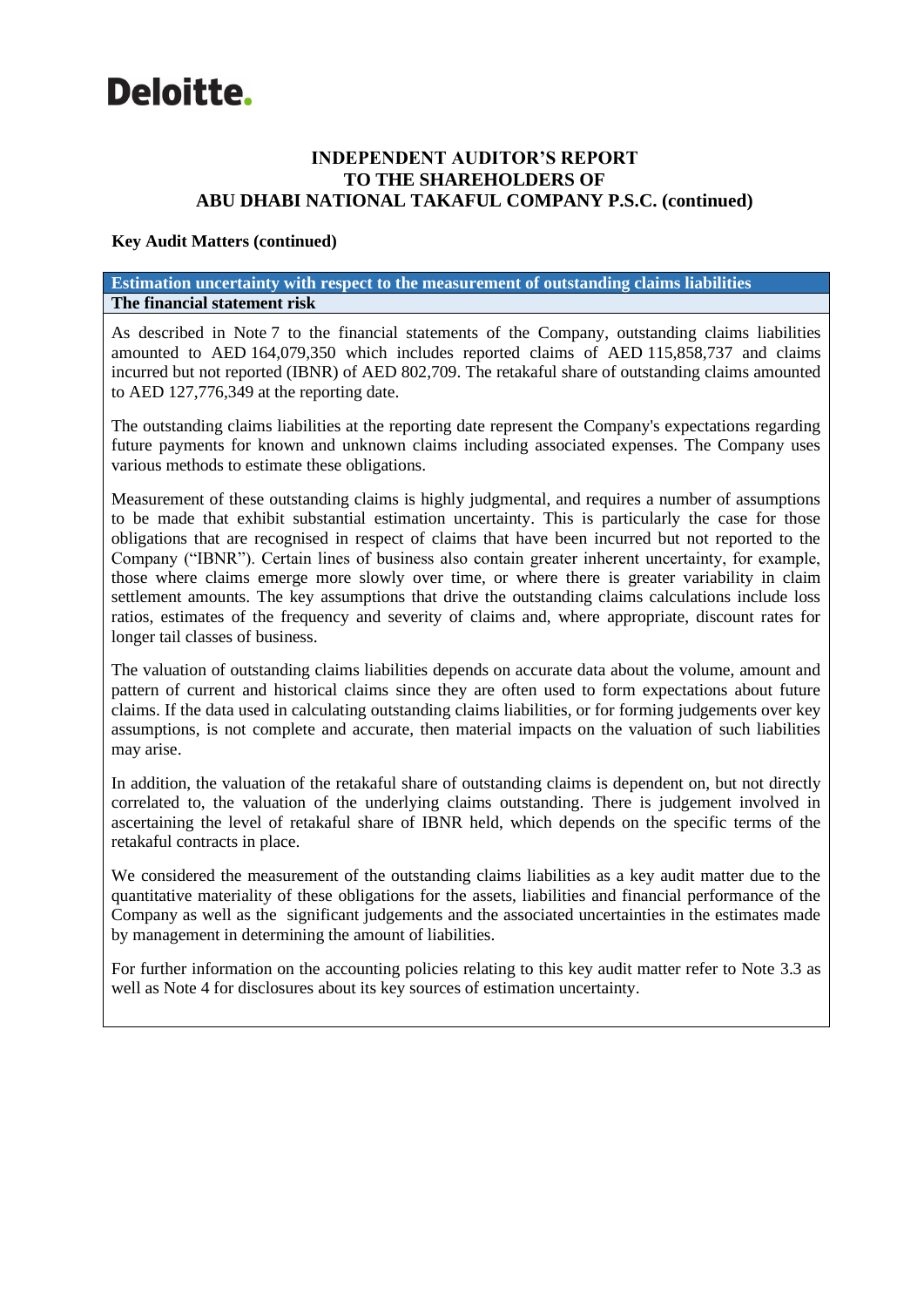# **INDEPENDENT AUDITOR'S REPORT TO THE SHAREHOLDERS OF ABU DHABI NATIONAL TAKAFUL COMPANY P.S.C. (continued)**

## **Key audit matters (continued)**

**Estimation uncertainty with respect to the measurement of outstanding claims liabilities (continued)**

#### **How the matter was addressed in the audit**

We established an audit approach which included both testing the design and operating effectiveness of internal controls over the measurement of outstanding claims liabilities and retakaful share of outstanding claims as well as risk-based substantive audit procedures.

As part of our procedures over internal controls, we evaluated the appropriateness of selected controls established by the Company for the purpose of selecting actuarial methods, determining assumptions, making estimates for the measurement of certain outstanding claims and consistency of application of accounting policies.

The primary substantive procedures which we performed to address this key audit matter included, but were not limited to, the following:

- We verified, for a sample of outstanding claims, whether the estimated amounts of specific cases were adequately documented and substantiated by, for example, reports from loss adjusters;
- We verified reconciliations between claims data recorded in the Company's systems and data used in the actuarial reserving calculations;
- We assessed the competence, capabilities, qualifications and objectivity of the external actuary engaged by the Company for the valuation of technical provisions;
- With the support of our insurance valuation specialists, we compared the respective actuarial methods applied and the material assumptions with generally recognised actuarial practices and industry standards and examined to what extent these are appropriate for the valuation and consistency between reporting periods;
- We considered the results of the third-party actuarial valuation of the outstanding claims liabilities to identify and understand any significant differences in the liabilities as compared to management's estimates and prior period amounts;
- We recalculated the amount of the provisions for selected products, in particular products with substantial reserves or increased estimation uncertainties. For these products, we compared the recalculated provisions with the provisions calculated by the Company and evaluated any differences:
- We compared claims transactions on a sample basis with supporting documentation to evaluate whether the claims reported during the reporting period were recorded in accordance with the Company's internal policy;
- We inspected significant arrangements with reinsurers to obtain an understanding of contracts terms and assessed that recoveries from reinsurance on account of claims reported has been accounted for based on prevailing terms and conditions; and
- We assessed the disclosures included in Note 3.3 and Note 7 in relation to outstanding claims against the relevant IFRS disclosure requirements.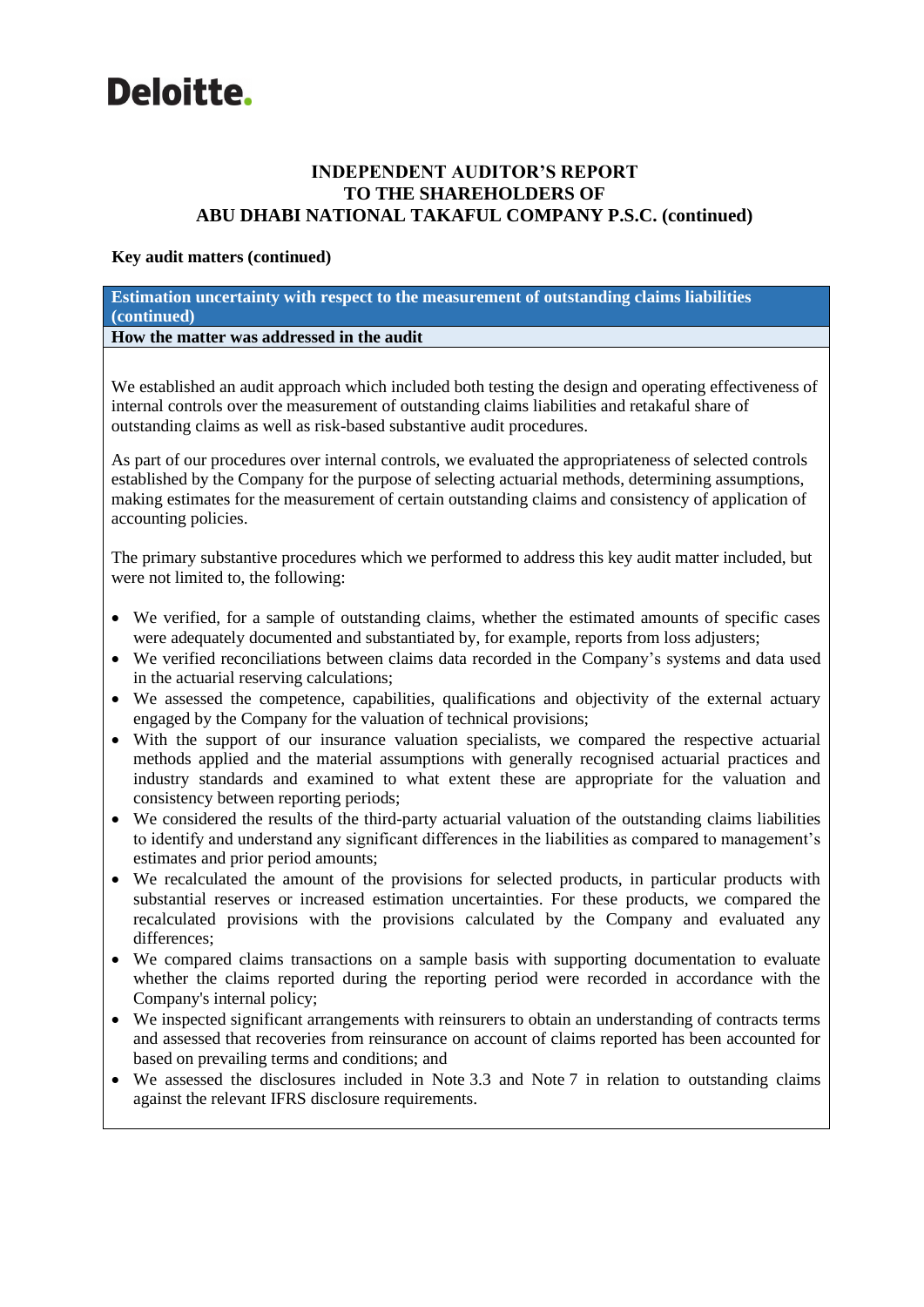# **INDEPENDENT AUDITOR'S REPORT TO THE SHAREHOLDERS OF ABU DHABI NATIONAL TAKAFUL COMPANY P.S.C. (continued)**

## **Key Audit Matters (continued)**

## **Estimation uncertainty with respect to provisions for unearned contribution reserves The financial statement risk**

The Company underwrites various classes of business which exhibit different risk patterns and tails of business. Gross contributions written comprise the total amount of premium receivables for the entire period covered under an takaful contract and are recognised on the date on which the insurance policy commences. The Company records a portion of net retained contributions as unearned contribution reserves to cover the financial risks that have not expired at the reporting date. The application of an appropriate earnings patterns is therefore necessary in order to earn revenue in accordance with the financial risk of claims occurring for takaful policies.

The unearned contribution reserve is required to be calculated in accordance with the UAE Insurance Law relating to insurance and takaful companies.

The provisions recognised for unearned contribution reserves amounted to AED 164,079,350 at the end of the reporting period. For further information on the accounting policies relating to this key audit matter refer to Note 3.3 as well as Note 4 for disclosures about its key sources of estimation uncertainty.

#### **How the matter was addressed in the audit**

We established an audit approach which included both testing the design and operating effectiveness of internal controls over revenue recognition and substantive audit procedures. Our audit procedures in respect of this matter included, but were not limited to, the following:

- We obtained an understanding, evaluated the design and tested the operating effectiveness of internal controls over the process of capturing, processing and recording of information relating to recognition of revenue in the correct reporting period;
- We assessed whether the Company's revenue recognition policy complied with IFRSs and tested the implementation of those policies. Specifically, we considered whether the contribution on takaful policies are accounted for on the date of inception of policies, with the exception of contribution income on marine cargo policies which is accounted for on the expected date of voyage, by testing a sample of revenue items to takaful contracts;
- We compared the unearned contributions reserve balance recorded in the financial statements to the reserve balance determined by the Company's external actuary;
- We recalculated, on a sample basis, the unearned contributions reserve based on the earning period of takaful contracts existing at the end of the reporting period;
- We tested written policies on a sample basis where revenue was recorded close to year end and subsequent to year end, and evaluated whether these were recorded in the appropriate accounting period; and
- We assessed the disclosures included in Note 3.3 in relation to this area against the relevant IFRS disclosure requirements.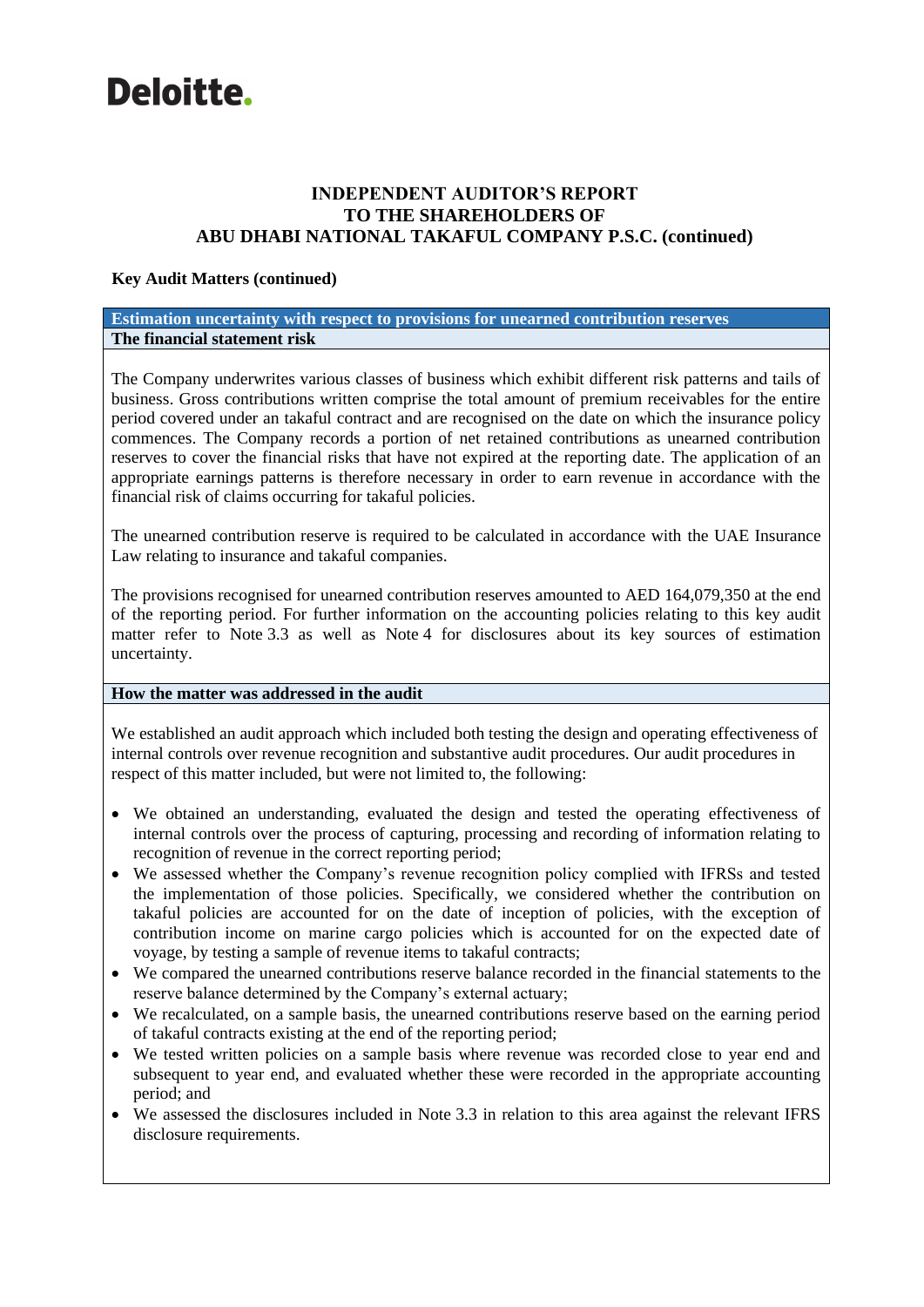

# **INDEPENDENT AUDITOR'S REPORT TO THE SHAREHOLDERS OF ABU DHABI NATIONAL TAKAFUL COMPANY P.S.C. (continued)**

#### **Key audit matters (continued)**

# **Valuation of unquoted investments**

**The financial statement risk**

The Company has investments in unquoted equities and funds with a carrying value of AED 251,369,466 as at 31 December 2021. These instruments are classified as financial assets at fair value through profit or loss.

As disclosed in Note 8, the valuation of investments in unquoted equities uses inputs other than observable market data and therefore are inherently subjective. It also requires significant judgement to be applied by management in determining the appropriate valuation methodology and the use of various assumptions, for example future cash flows, discount rates, market risk adjustment etc.

Management determines the fair value of these investments by internal valuations or by involving external experts ("management experts") to provide independent valuations of the investments based on valuation techniques as allowed by IFRS 13 Fair Value Measurement.

Given the inherent subjectivity and judgment required in the valuation of unquoted investments, which are classified under level 3 of the fair value hierarchy, we determined this to be a key audit matter. **How the matter was addressed in the audit**

We established an audit approach which included both testing the design and operating effectiveness of internal controls over investments and substantive audit procedures. Our audit procedures in respect of this matter included, but were not limited to, the following:

- Obtained an understanding of the process adopted by management to determine the fair value of unquoted securities and assessed the design and implementation of controls over the valuation of unquoted securities.
- Agreed the valuations performed by management to the amount reported in the financial statements.
- Assessed the valuation methodology and estimates used in the valuations by consulting with our internal valuation specialists.
- Agreed the inputs into the valuation to supporting documentation on a sample basis, where applicable.
- Reperformed the arithmetical accuracy of the valuations.
- Assessed the competency, objectivity and capabilities of management's experts and for a sample of valuations, evaluated the adequacy and appropriateness of their work with the assistance of our valuation experts.
- Reviewed the engagement letter with management's experts to determine if their scope was sufficient for audit purposes.
- We assessed the disclosures in the financial statements relating to this matter against the requirements of IFRSs.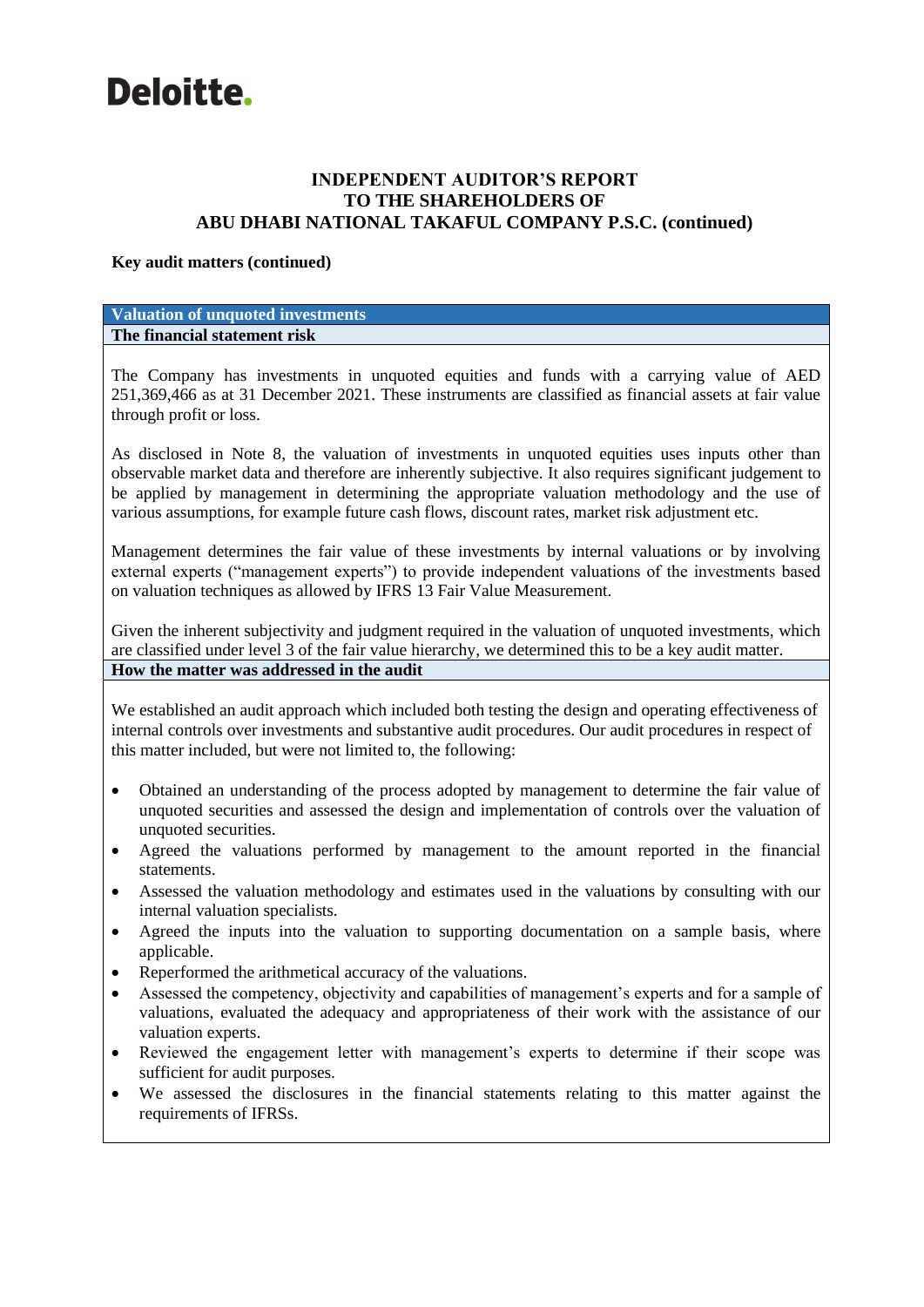# **INDEPENDENT AUDITOR'S REPORT TO THE SHAREHOLDERS OF ABU DHABI NATIONAL TAKAFUL COMPANY P.S.C. (continued)**

#### **Other Information**

The Board of Directors are responsible for the other information. The other information comprises the Directors' Report of the Company but does not include the financial statements and our auditor's report thereon. Our opinion on the financial statements does not cover the other information and we do not express an audit opinion or any form of assurance conclusion thereon.

In connection with our audit of the financial statements, our responsibility is to read the other information and, in doing so, consider whether the other information is materially inconsistent with the financial statements or our knowledge obtained in the audit, or otherwise appears to be materially misstated.

If, based on the work we have performed we conclude that there is a material misstatement of this other information, we are required to report that fact. We have nothing to report in this regard.

#### **Responsibilities of Management and Those Charged with Governance for the Financial Statements**

Management is responsible for the preparation and fair presentation of the financial statements in accordance with IFRSs and their preparation in compliance with the applicable provisions of the UAE Federal Law No. (2) of 2015 (as amended), and for such internal control as management determines is necessary to enable the preparation of financial statements that are free from material misstatement, whether due to fraud or error.

In preparing the financial statements, management is responsible for assessing the Company's ability to continue as a going concern, disclosing, as applicable, matters related to going concern and using the going concern basis of accounting unless management either intends to liquidate the Company or to cease operations, or has no realistic alternative but to do so.

Those charged with governance are responsible for overseeing the Company's financial reporting process.

#### **Auditor's Responsibilities for the Audit of the Financial Statements**

Our objectives are to obtain reasonable assurance about whether the financial statements as a whole are free from material misstatement, whether due to fraud or error, and to issue an auditor's report that includes our opinion. Reasonable assurance is a high level of assurance, but is not a guarantee that an audit conducted in accordance with ISAs will always detect a material misstatement when it exists. Misstatements can arise from fraud or error and are considered material if, individually or in the aggregate, they could reasonably be expected to influence the economic decisions of users taken on the basis of these financial statements.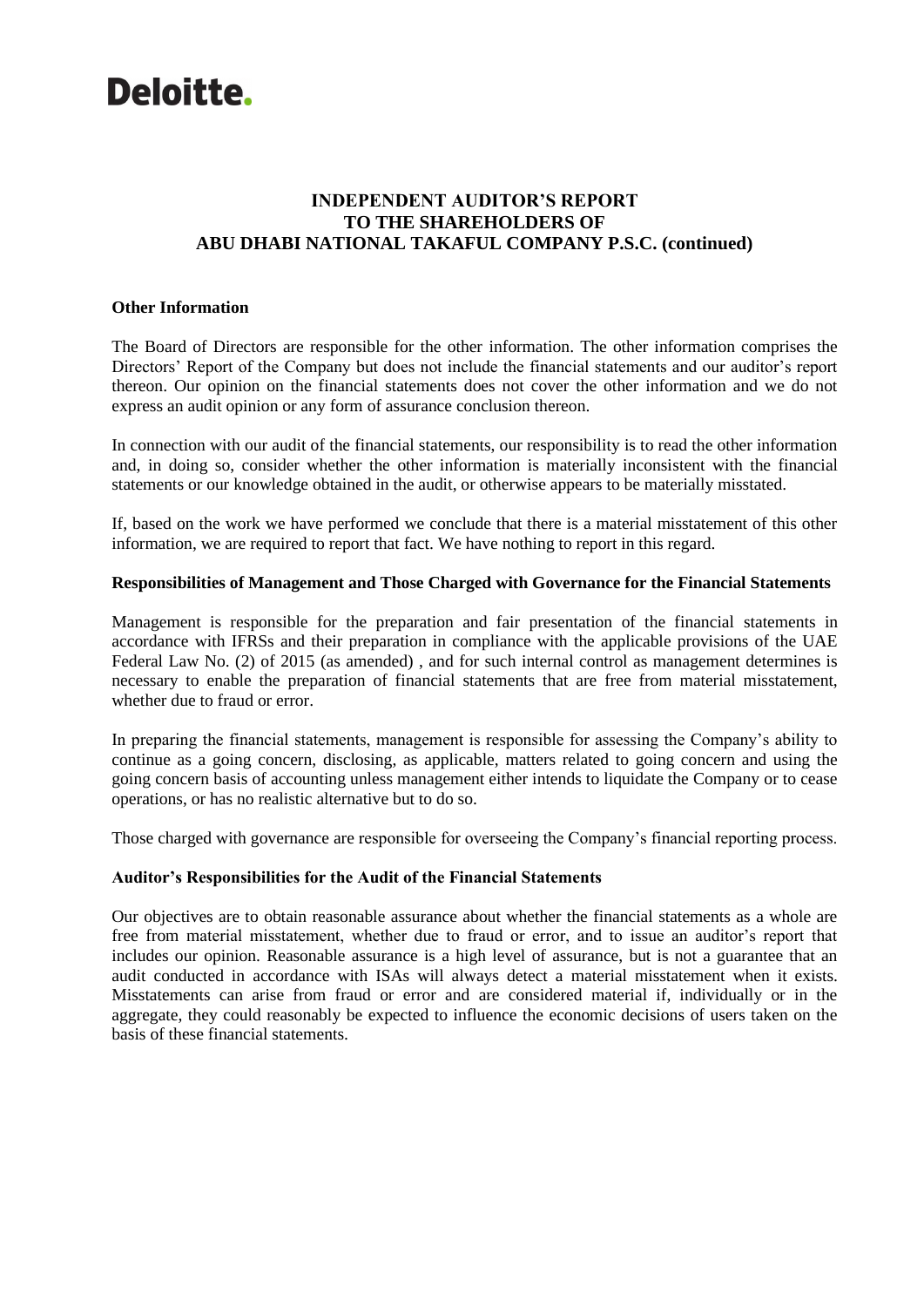# **INDEPENDENT AUDITOR'S REPORT TO THE SHAREHOLDERS OF ABU DHABI NATIONAL TAKAFUL COMPANY P.S.C. (continued)**

## **Auditor's Responsibilities for the Audit of the Financial Statements (continued)**

As part of an audit in accordance with ISAs, we exercise professional judgment and maintain professional scepticism throughout the audit. We also:

- Identify and assess the risks of material misstatement of the financial statements, whether due to fraud or error, design and perform audit procedures responsive to those risks, and obtain audit evidence that is sufficient and appropriate to provide a basis for our opinion. The risk of not detecting a material misstatement resulting from fraud is higher than for one resulting from error, as fraud may involve collusion, forgery, intentional omissions, misrepresentations, or the override of internal control.
- Obtain an understanding of internal control relevant to the audit in order to design audit procedures that are appropriate in the circumstances, but not for the purpose of expressing an opinion on the effectiveness of the Company's internal control.
- Evaluate the appropriateness of accounting policies used and the reasonableness of accounting estimates and related disclosures made by management.
- Conclude on the appropriateness of management's use of the going concern basis of accounting and, based on the audit evidence obtained, whether a material uncertainty exists related to events or conditions that may cast significant doubt on the Company's ability to continue as a going concern. If we conclude that a material uncertainty exists, we are required to draw attention in our auditor's report to the related disclosures in the financial statements or, if such disclosures are inadequate, to modify our opinion. Our conclusions are based on the audit evidence obtained up to the date of our auditor's report. However, future events or conditions may cause the Company to cease to continue as a going concern.
- Evaluate the overall presentation, structure and content of the financial statements, including the disclosures, and whether the financial statements represent the underlying transactions and events in a manner that achieves fair presentation.

We communicate with those charged with governance regarding, among other matters, the planned scope and timing of the audit and significant audit findings, including any significant deficiencies in internal control that we identify during our audit.

We also provide those charged with governance with a statement that we have complied with relevant ethical requirements regarding independence, and to communicate with them all relationships and other matters that may reasonably be thought to bear on our independence, and where applicable, related safeguards.

From the matters communicated with those charged with governance, we determine those matters that were of most significance in the audit of the financial statements of the current period and are therefore the key audit matters. We describe these matters in our auditor's report unless law or regulation precludes public disclosure about the matter or when, in extremely rare circumstances, we determine that a matter should not be communicated in our report because the adverse consequences of doing so would reasonably be expected to outweigh the public interest benefits of such communication.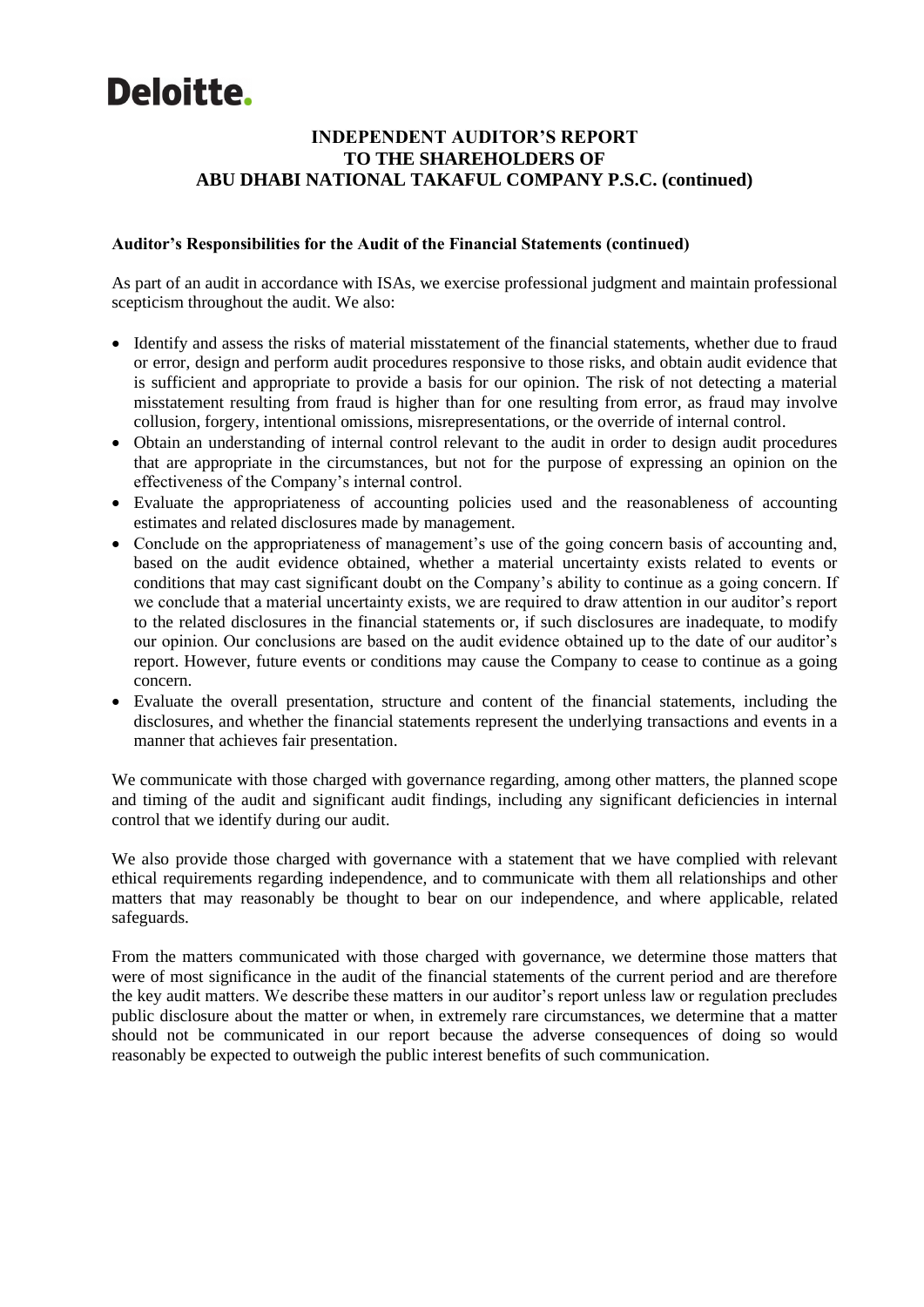# **INDEPENDENT AUDITOR'S REPORT TO THE SHAREHOLDERS OF ABU DHABI NATIONAL TAKAFUL COMPANY P.S.C. (continued)**

## **REPORT ON OTHER LEGAL AND REGULATORY REQUIREMENTS**

Further, as required by the UAE Federal Law No. (2) of 2015 (as amended), we report that for the year ended 31 December 2021:

- we have obtained all the information we considered necessary for the purposes of our audit;
- the financial statements of the Company have been prepared and comply, in all material respects, with the applicable provisions of the UAE Federal Law No. (2) of 2015 (as amended);
- the Company has maintained proper books of account;
- the financial information included in the Directors' report is consistent with the Company's books of account;
- Note 8 to the financial statements of the Company discloses purchased or investments in shares during the financial year ended 31 December 2021;
- Note 20 to the financial statements of the Company discloses material related party transactions and the terms under which these were conducted;
- Note 25 to the financial statements of the Company discloses social contributions made during the financial year ended 31 December 2021; and
- based on the information that has been made available to us nothing has come to our attention which causes us to believe that the Company has contravened during the financial year ended 31 December 2021 any of the applicable provisions of the UAE Federal Law No. (2) of 2015 (as amended) or of its articles of association which would materially affect its activities or its financial position as at 31 December 2021.

Further, as required by the UAE Federal Law No. (6) of 2007, we report that we have obtained all information and explanations we consider necessary for the purpose of our audit.

Deloitte & Touche (M.E.)

۲

Mohammad Khamees Al Tah Registration No. 717 24 February 2022 Abu Dhabi United Arab Emirates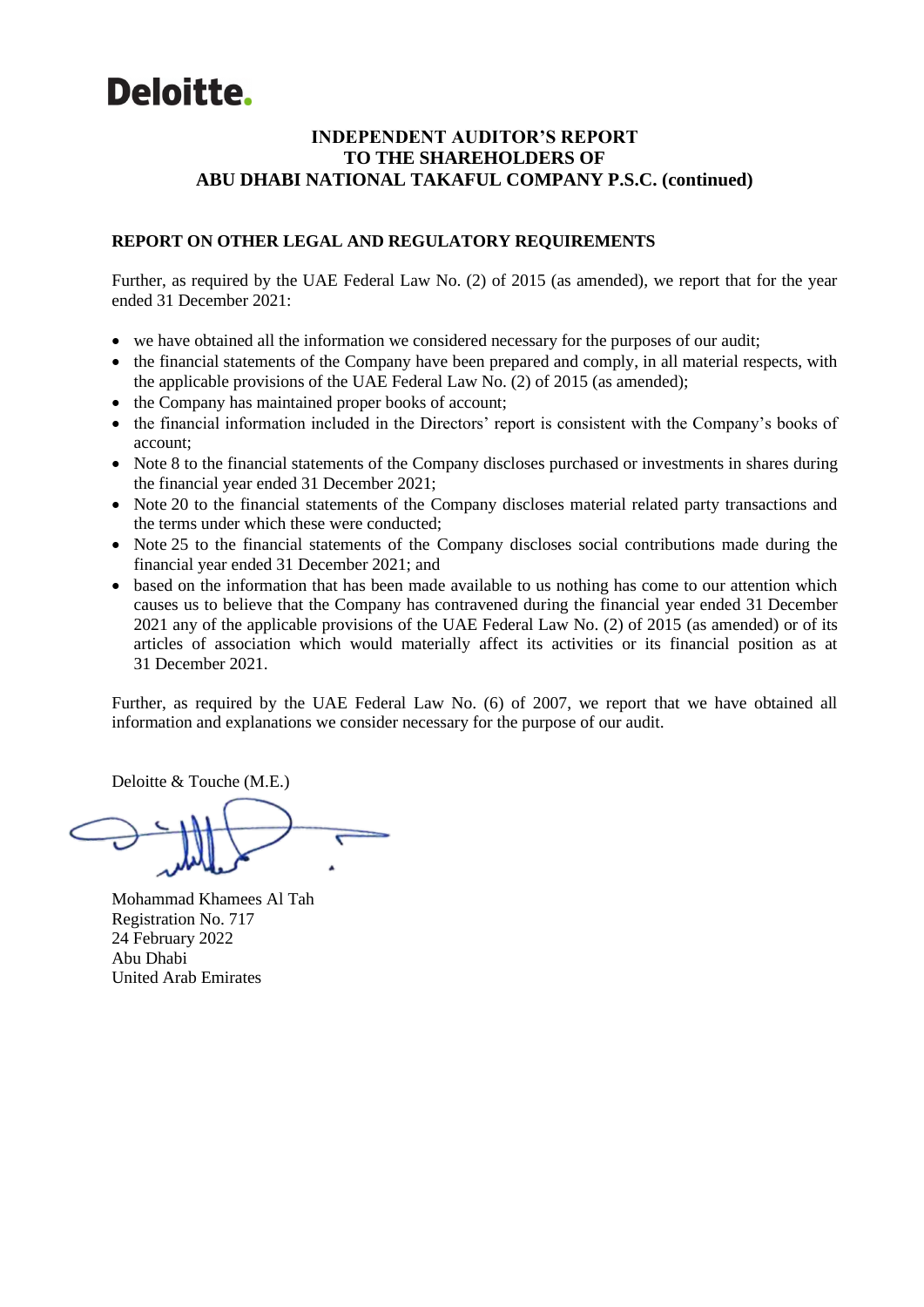## **Statement of financial position as at 31 December 2021**

|                                                                                                                     |                  | 2021          | 2020          |
|---------------------------------------------------------------------------------------------------------------------|------------------|---------------|---------------|
|                                                                                                                     | <b>Notes</b>     | <b>AED</b>    | <b>AED</b>    |
| <b>ASSETS</b>                                                                                                       |                  |               |               |
| <b>Takaful operations assets</b>                                                                                    |                  |               |               |
| Financial assets measured at fair value                                                                             | 8                | 13,352,921    | 15,010,777    |
| Retakaful share of unearned contributions                                                                           | 7                | 274,002,126   | 281,805,829   |
| Retakaful share of outstanding claims                                                                               | 7                | 127,776,349   | 147,038,947   |
| Prepaid expenses and other assets                                                                                   |                  | 20,736,311    | 25,891,479    |
| Contributions and retakaful balances receivables                                                                    | 6                | 18,379,044    | 11,311,427    |
| Term deposits                                                                                                       | 5                | 318,095,203   | 384,834,508   |
| Cash and bank balances                                                                                              | 5                | 59,953,280    | 76,966,253    |
| <b>Total takaful operations assets</b>                                                                              |                  | 832,295,234   | 942,859,220   |
| <b>Shareholders' assets</b>                                                                                         |                  |               |               |
| Property and equipment                                                                                              | 11               | 22,440,515    | 15,839,641    |
| Statutory deposit                                                                                                   | $\boldsymbol{9}$ | 10,000,000    | 10,000,000    |
| Financial assets measured at fair value                                                                             | 8                | 362,770,698   | 345,265,447   |
| Investments properties                                                                                              | 10               | 16,815,000    | 14,403,000    |
| Deferred policy acquisition costs                                                                                   |                  | 7,445,788     | 18,869,889    |
| Prepaid expenses and other assets                                                                                   |                  | 13,034,499    | 10,086,107    |
| Term deposits<br>Cash and bank balances                                                                             | 5<br>5           | 60,148,778    | 24,549,718    |
|                                                                                                                     |                  | 32,893,283    | 7,906,185     |
| <b>Total shareholders' assets</b>                                                                                   |                  | 525,548,561   | 446,919,987   |
| <b>TOTAL ASSETS</b>                                                                                                 |                  | 1,357,843,795 | 1,389,779,207 |
| <b>LIABILITIES, POLICYHOLDERS' FUND AND</b><br><b>SHAREHOLDERS' EQUITY</b><br><b>Takaful operations liabilities</b> |                  |               |               |
| Takaful payables                                                                                                    | 12               | 11,300,119    | 19,245,162    |
| Outstanding claims                                                                                                  | 7                | 164,079,350   | 183,608,231   |
| Unearned contributions                                                                                              | 7                | 353,999,279   | 381,316,825   |
| Retakaful payables                                                                                                  | 12               | 279,732,447   | 300,005,265   |
| Accrued expenses and other liabilities                                                                              |                  | 5,953,230     | 11,461,044    |
| Unearned retakaful commission income                                                                                |                  | 6,762,953     | 5,906,511     |
| <b>Total takaful operations liabilities</b>                                                                         |                  | 821, 827, 378 | 901,543,038   |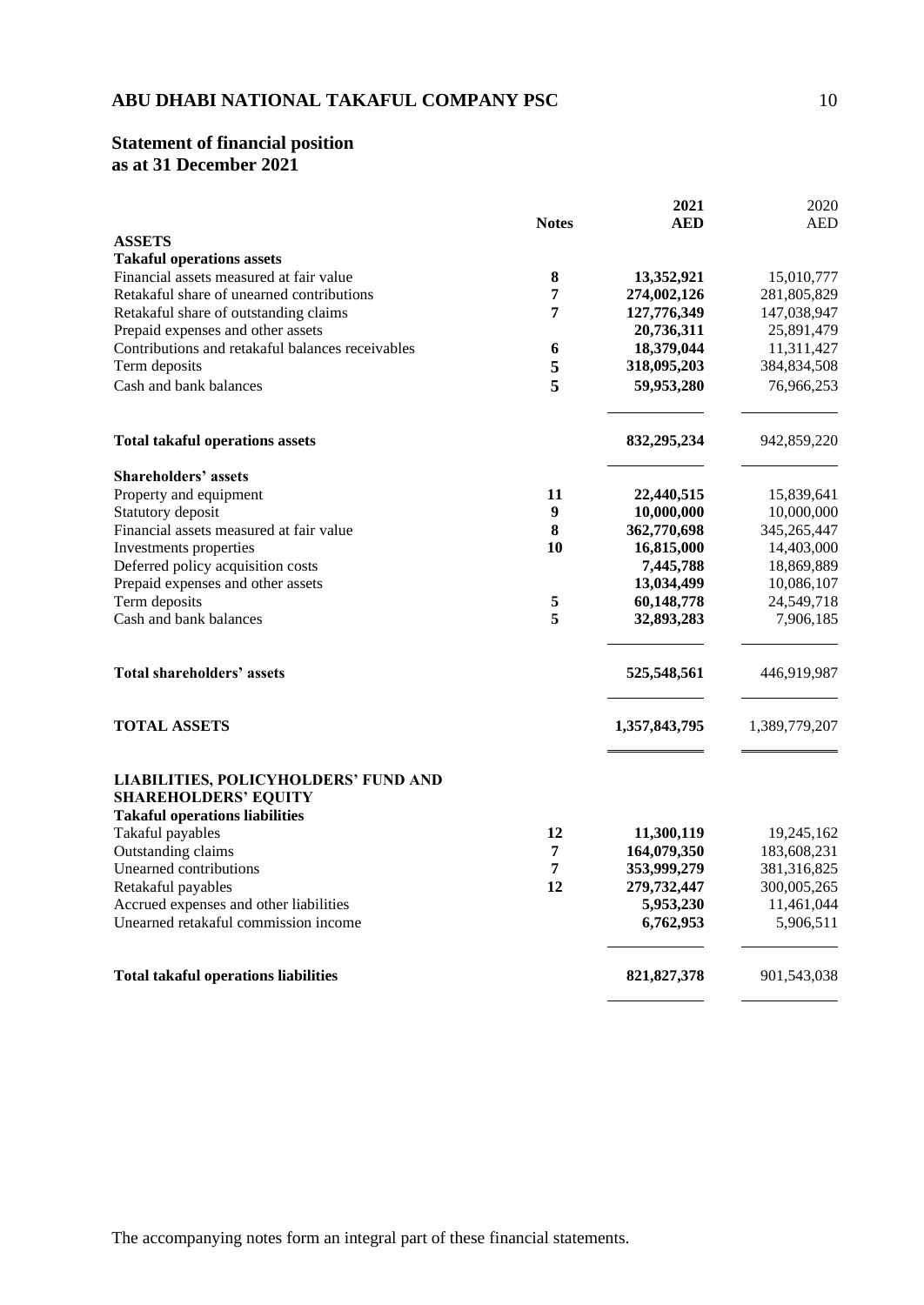## **Statement of financial position** as at 31 December 2021 (continued)

|                                                                           |              | 2021          | 2020          |
|---------------------------------------------------------------------------|--------------|---------------|---------------|
|                                                                           | <b>Notes</b> | <b>AED</b>    | <b>AED</b>    |
| Shareholders' liabilities                                                 |              |               |               |
| Accrued expenses and other liabilities                                    |              | 9,377,066     | 19,779,942    |
| Provision for end of service benefits                                     | 13           | 10,856,237    | 10,402,618    |
| Total shareholders' liabilities                                           |              | 20,233,303    | 30,182,560    |
| <b>Total liabilities</b>                                                  |              | 842,060,681   | 931,725,598   |
| Policyholders' fund                                                       |              |               |               |
| (Deficit)/surplus of family policyholders takaful fund                    | 19           | (4,322,044)   | 18,642,051    |
| Deficit of general policyholders takaful fund                             | 19           | (5,482,687)   | (5,643,460)   |
| Loan from shareholders                                                    | 19           | 9,804,731     | 5,643,460     |
| Investment revaluation reserve                                            | 19           | (234,958)     | 103,558       |
| <b>Total Policyholders' fund</b>                                          |              | (234,958)     | 18,745,609    |
| Shareholders' equity                                                      |              |               |               |
| Share capital                                                             | 14           | 100,000,000   | 100,000,000   |
| Legal reserve                                                             | 15           | 50,000,000    | 50,000,000    |
| General reserve                                                           | 16           | 42,500,000    | 42,500,000    |
| Re-takaful default reserve                                                | 17           | 3,848,642     | 2,511,787     |
| Investment revaluation reserve                                            |              | 7,318,068     | 15,010,837    |
| Retained earnings                                                         |              | 312,351,362   | 229,285,376   |
| Total shareholders' equity                                                |              | 516,018,072   | 439,308,000   |
| TOTAL LIABILITIES, POLICYHOLDERS' FUND AND<br><b>SHAREHOLDERS' EQUITY</b> |              | 1,357,843,795 | 1,389,779,207 |

To the best of our knowledge, and in accordance with the applicable reporting principles the financial statements present fairly in all material respects the financial position, financial performance and cash flows of the Company.

**Khamis Buharoop** Chairman of the Board of Directors

Osama Abdeen **Chief Executive Officer** 

The accompanying notes form an integral part of these financial statements.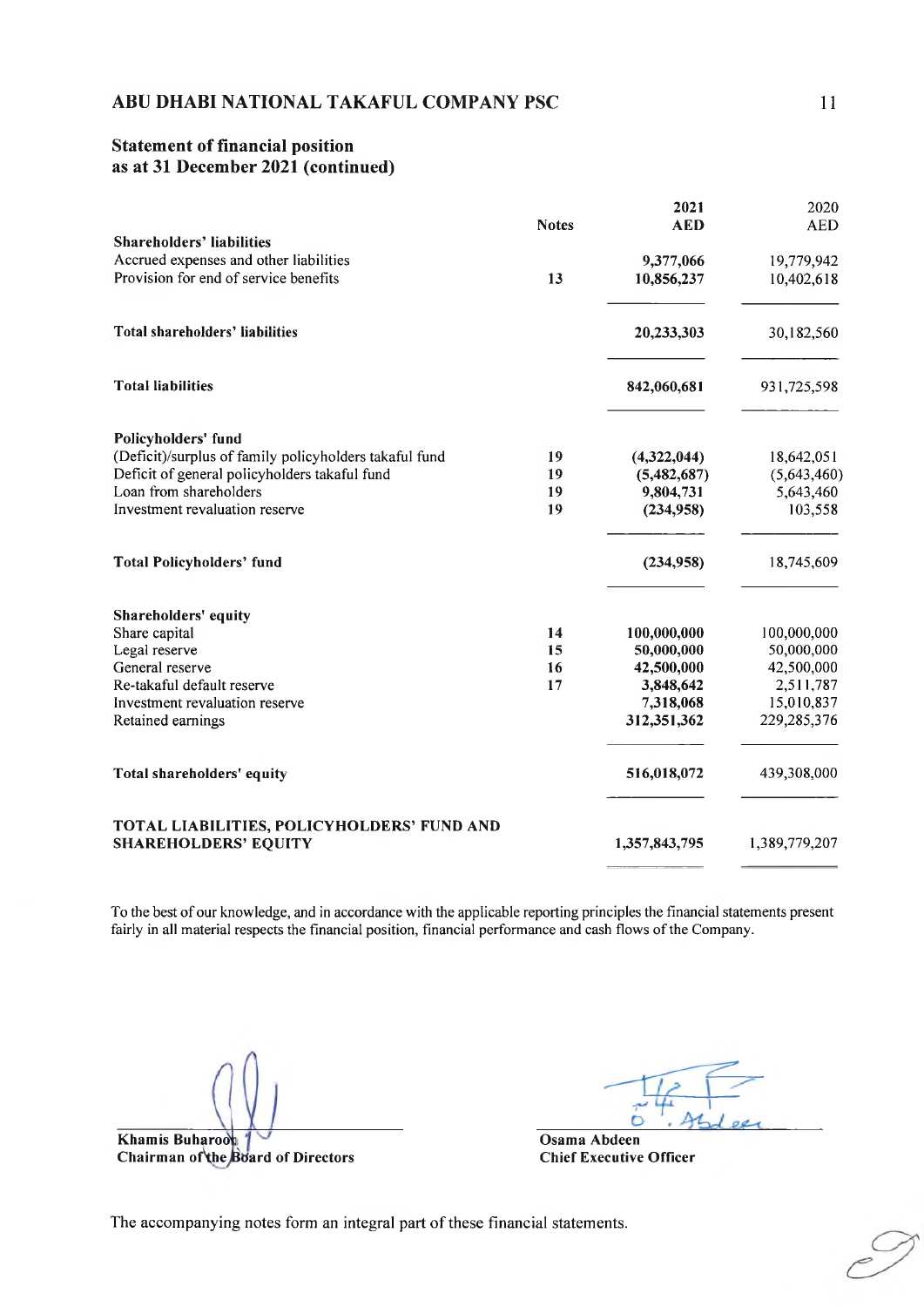## **Statement of profit or loss for the year ended 31 December 2021**

|                                                                                                   | <b>Notes</b> | 2021<br><b>AED</b>            | 2020<br><b>AED</b>        |
|---------------------------------------------------------------------------------------------------|--------------|-------------------------------|---------------------------|
| <b>Attributable to policyholders</b>                                                              |              |                               |                           |
| Gross contributions written                                                                       |              | 310,975,594                   | 374,318,244               |
| Retakaful contributions accepted                                                                  |              | 59,306,005                    | 50,985,510                |
| Retakaful contributions ceded                                                                     | 7            | (267,371,072)                 | (502, 357, 463)           |
| Net written contributions                                                                         |              | 102,910,527                   | (77,053,709)              |
| Net change in unearned contribution provision                                                     | 7            | 19,513,843                    | 234,063,039               |
| Net earned contributions                                                                          |              | 122,424,370                   | 157,009,330               |
| Commissions earned                                                                                |              | 22,077,806                    | 19,138,594                |
| Gross takaful income                                                                              |              | 144,502,176                   | 176, 147, 924             |
| Gross claims paid                                                                                 |              | (217, 686, 117)               | (180, 465, 571)           |
| Retakaful share of accepted claims paid                                                           |              | (12,522,466)                  | (6,847,943)               |
| Retakaful share of ceded claims paid                                                              |              | 166,290,905                   | 129,640,085               |
| Net paid claims                                                                                   |              | (63,917,678)                  | (57, 673, 429)            |
| Change in outstanding claim                                                                       |              | 24,894,653                    | (24,838,055)              |
| Change in retakaful share of outstanding claims                                                   |              | (24,983,625)                  | 25,965,914                |
| Change in incurred but not reported claims reserve                                                |              | (5,455,324)                   | 6,560,659                 |
| Change in retakaful share of incurred but not reported claims reserve                             |              | 5,721,027                     | (2,593,164)               |
| Change in unallocated loss adjustment expense                                                     |              | 242,956                       | (4,461,671)               |
| Net claims incurred                                                                               |              | (63, 497, 991)                | (57,039,746)              |
| <b>Takaful income</b>                                                                             |              | 81,004,185                    | 119,108,178               |
| Other income                                                                                      |              | 3,725,339                     | 536,918                   |
| Retakaful settlement loss                                                                         | 7            |                               | (19,900,000)              |
| <b>Takaful operating profit</b>                                                                   |              | 84,729,524                    | 99,745,096                |
| Policyholders' investment income                                                                  | 22           | 9,811,903                     | 13,647,306                |
| Mudareb share                                                                                     | 23           | (3, 434, 167)                 | (4,776,557)               |
| Wakalah fees                                                                                      | 23           | (113, 910, 582)               | (139, 336, 360)           |
| Deficit of takaful result for the year                                                            | 19           | (22,803,322)                  | (30,720,515)              |
| <b>Attributable to shareholders</b>                                                               |              |                               |                           |
| Shareholders' investment and other income, net                                                    | 24           | 41,729,347                    | 11,913,010                |
| Mudareb share from policyholders                                                                  | 23           | 3,434,167                     | 4,776,556                 |
| Wakalah fees from policyholders                                                                   | 23           | 113,910,582                   | 139,336,361               |
| Takaful expense                                                                                   | 7            | (24,549,580)                  | (31, 583, 468)            |
| General and administrative expenses<br>(increase)/decrease in provision of loan from shareholders | 25<br>19     | (42, 338, 638)<br>(4,161,271) | (48,098,217)<br>2,052,710 |
| Profit for the year                                                                               | 27           | 88,024,607                    | 78,396,952                |
|                                                                                                   |              |                               |                           |
| Basic and diluted earnings per share                                                              | 26           | 0.88                          | 0.78                      |

The accompanying notes form an integral part of these financial statements.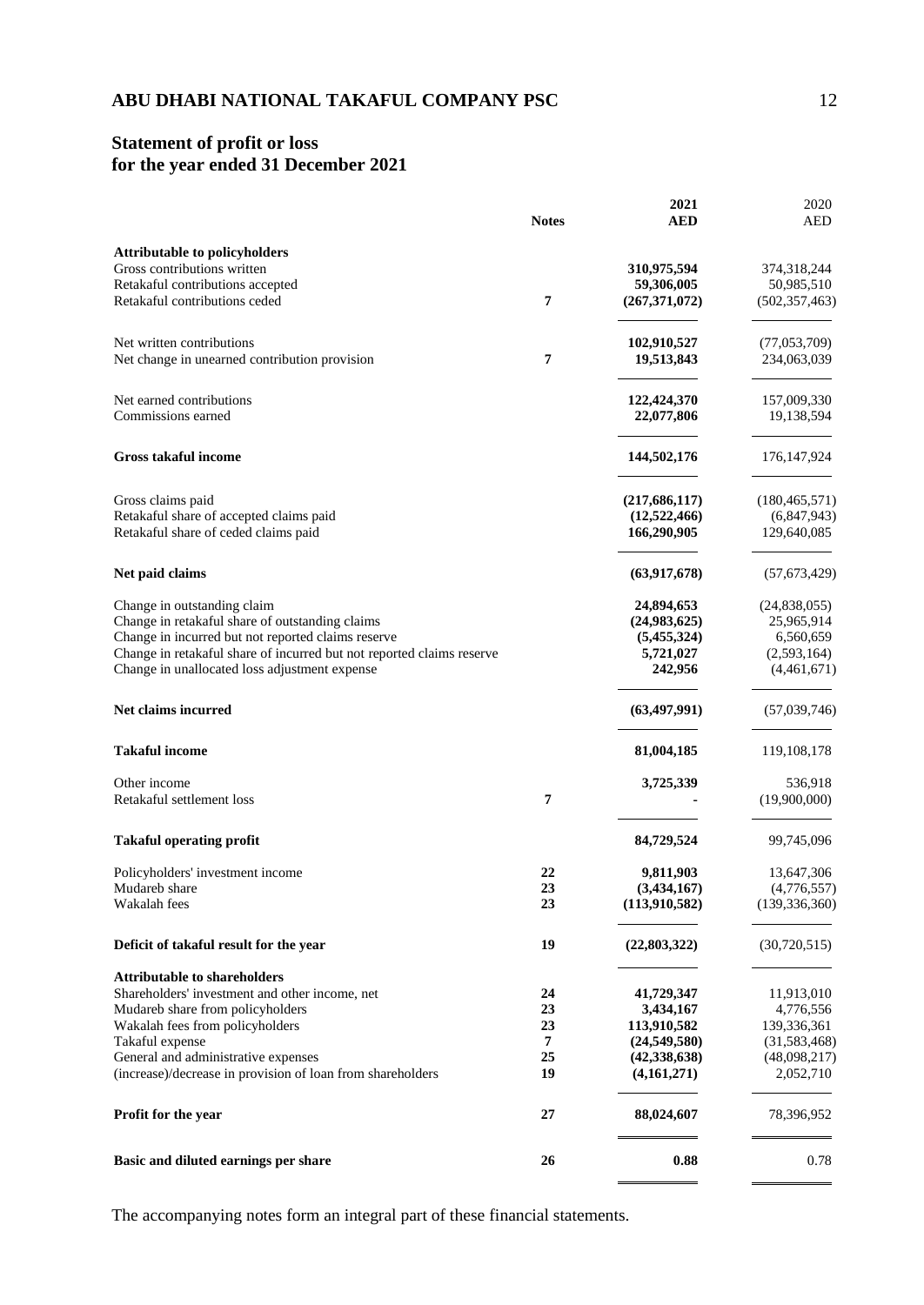## **Statement of comprehensive income for the year ended 31 December 2021**

|                                                                                                                                             | 2021<br><b>AED</b>       | 2020<br><b>AED</b>     |
|---------------------------------------------------------------------------------------------------------------------------------------------|--------------------------|------------------------|
| Profit for the year                                                                                                                         | 88,024,607               | 78,396,952             |
| Other comprehensive income:                                                                                                                 |                          |                        |
| <u>Items that will not be reclassified subsequently to profit or loss:</u>                                                                  |                          |                        |
| Change in fair value of equity investments measured at fair value<br>through other comprehensive income<br>Board of Director's remuneration | 9,203,163<br>(5,531,995) | 150,476<br>(4,867,668) |
| Items that may be reclassified subsequently to profit or loss:                                                                              |                          |                        |
| Change in fair value of sukuk investments measured at fair value<br>through other comprehensive income                                      | (306, 481)               | (217,075)              |
| Total other comprehensive income/(loss) for the year                                                                                        | 3,364,687                | (4,934,267)            |
| Total comprehensive income for the year                                                                                                     | 91,389,294               | 73,462,685             |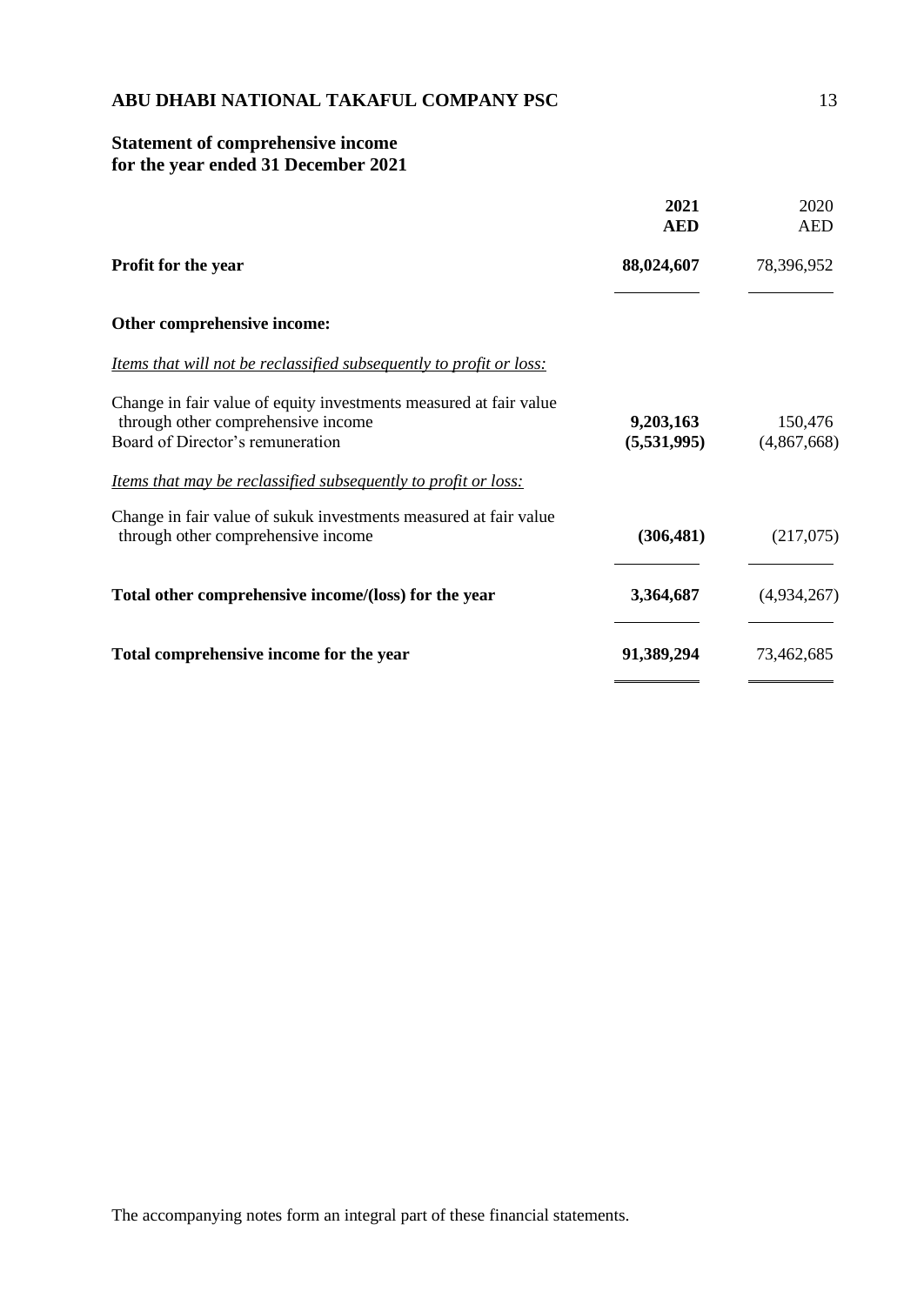## **Statement of changes in shareholders' equity for the year ended 31 December 2021**

|                                                                                                         | <b>Share</b><br>capital | Legal<br>reserve | General<br>reserve | Re-takaful<br>default | <b>Investment</b><br>revaluation<br>reserve | <b>Retained</b><br>earnings | Total                     |
|---------------------------------------------------------------------------------------------------------|-------------------------|------------------|--------------------|-----------------------|---------------------------------------------|-----------------------------|---------------------------|
|                                                                                                         | <b>AED</b>              | <b>AED</b>       | <b>AED</b>         | reserve<br><b>AED</b> | <b>AED</b>                                  | <b>AED</b>                  | <b>AED</b>                |
| Balance at 1 January 2020                                                                               | 100,000,000             | 49,056,937       | 42,500,000         |                       | 10,928,055                                  | 193,681,101                 | 396,166,093               |
| Loss on disposal of financial<br>assets measured at fair value<br>through other comprehensive<br>income |                         |                  |                    |                       | 4,149,381                                   | (4,149,381)                 |                           |
|                                                                                                         |                         |                  |                    |                       |                                             |                             |                           |
| Profit for the year<br>Other comprehensive loss                                                         |                         |                  |                    | L.                    | (66, 599)                                   | 78,396,952<br>(4,867,668)   | 78,396,952<br>(4,934,267) |
| Total comprehensive income /                                                                            |                         |                  |                    |                       |                                             |                             |                           |
| (loss) for the year                                                                                     |                         |                  |                    |                       | (66, 599)                                   | 73,529,284                  | 73,462,685                |
| Transfer to legal reserve                                                                               |                         | 943,063          |                    |                       |                                             | (943,063)                   |                           |
| Transfer to retakaful default<br>reserve (note 17)                                                      |                         |                  |                    | 2,511,787             |                                             | (2,511,787)                 |                           |
| Zakat (note 18)                                                                                         |                         |                  |                    |                       |                                             | (5,320,778)                 | (5,320,778)               |
| Dividends paid to shareholder's                                                                         |                         |                  |                    |                       |                                             |                             |                           |
| (note 21)                                                                                               |                         |                  |                    |                       |                                             | (25,000,000)                | (25,000,000)              |
| Balance at 1 January 2021                                                                               | 100,000,000             | 50,000,000       | 42,500,000         | 2,511,787             | 15,010,837                                  | 229, 285, 376               | 439,308,000               |
| Gain on disposal of financial<br>assets measured at fair value<br>through other comprehensive           |                         |                  |                    |                       |                                             |                             |                           |
| income /(loss)                                                                                          |                         |                  |                    |                       | (16,589,451)                                | 16,589,451                  |                           |
| Profit for the year<br>Other comprehensive income                                                       |                         |                  |                    |                       | 8,896,682                                   | 88,024,607<br>(5,531,995)   | 88,024,607<br>3,364,687   |
|                                                                                                         |                         |                  |                    |                       |                                             |                             |                           |
| Total comprehensive income<br>for the year                                                              |                         |                  |                    |                       | 8,896,682                                   | 82,492,612                  | 91,389,294                |
| Transfer to retakaful default                                                                           |                         |                  |                    |                       |                                             |                             |                           |
| reserve (note 17)                                                                                       |                         |                  |                    | 1,336,855             |                                             | (1,336,855)                 |                           |
| Zakat (note 18)                                                                                         |                         |                  |                    |                       |                                             | 5,320,778                   | 5,320,778                 |
| Dividends paid to shareholder<br>(note 21)                                                              |                         |                  |                    |                       |                                             | (20,000,000)                | (20,000,000)              |
| <b>Balance at 31 December 2021</b>                                                                      | 100,000,000             | 50,000,000       | 42,500,000         | 3,848,642             | 7,318,068                                   | 312,351,362                 | 516,018,072               |
|                                                                                                         |                         |                  |                    |                       |                                             |                             |                           |

The accompanying notes form an integral part of these financial statements.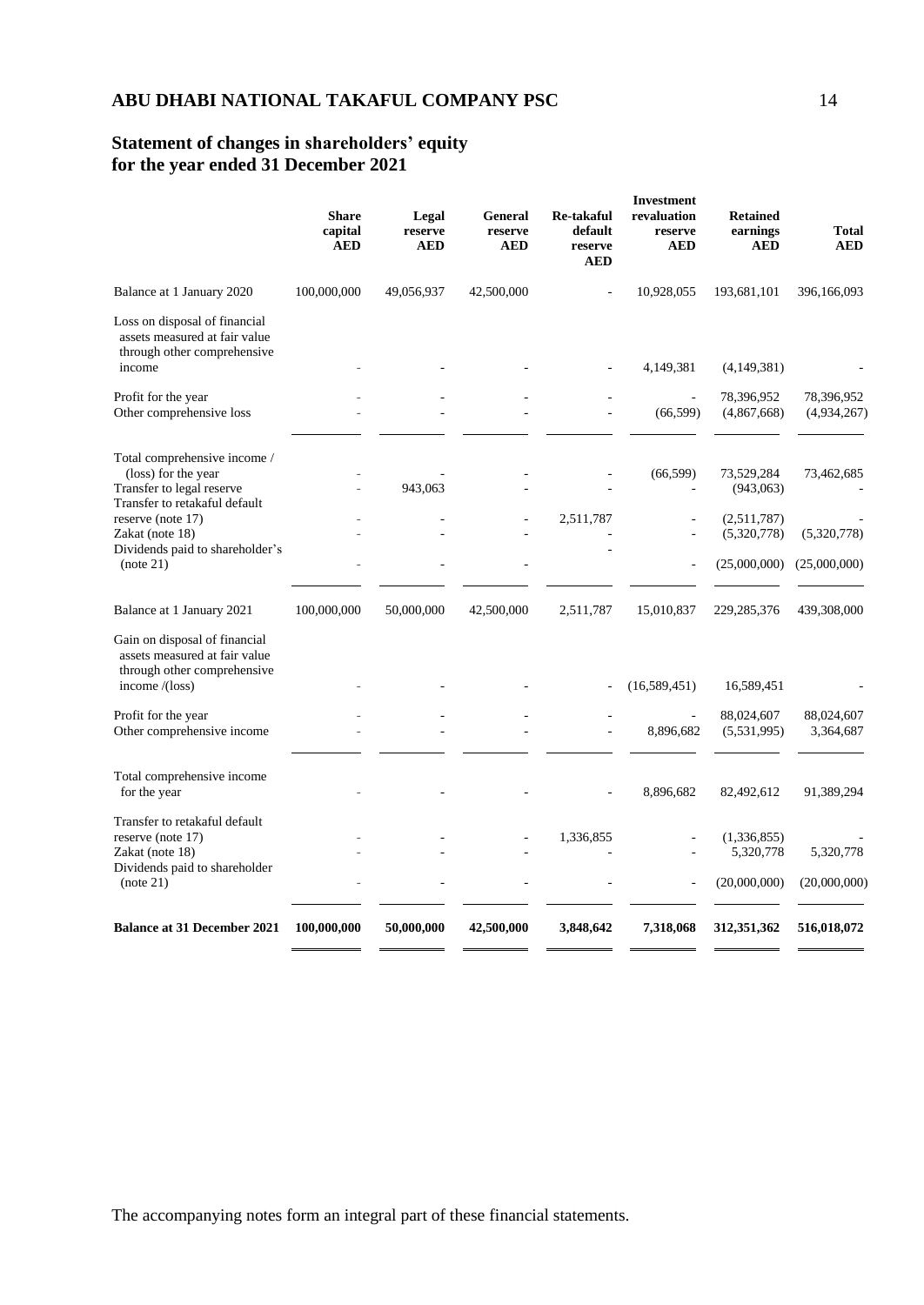# **Statement of cash flows for the year ended 31 December 2021**

| <b>OPERATING ACTIVITIES</b>                                                | <b>AED</b>                     | <b>AED</b>               |
|----------------------------------------------------------------------------|--------------------------------|--------------------------|
|                                                                            |                                |                          |
|                                                                            |                                |                          |
| Profit for the year                                                        | 88,024,607                     | 78,396,952               |
| <b>Adjustments for:</b>                                                    |                                |                          |
| Depreciation of property and equipment                                     | 1,559,779                      | 2,073,159                |
| Movement of unearned contributions, net                                    | (19,513,842)                   | (234,063,039)            |
| Investment and other income                                                | (51, 541, 270)                 | (29,210,997)             |
| Net movement in provision for end of service benefits                      | 453,619                        | 817,377                  |
| Movement in provision for doubtful debts                                   | (1,226,000)                    | 2,034,094                |
| Movement in provision of loan from shareholders                            | 4,161,271                      | (2,052,710)              |
| (Decrease)/increase in fair value of investment properties                 | (2,412,000)                    | 3,906,000                |
| Increase in fair value of investments as fair value through profit or loss |                                | (255, 284)               |
| Deficit of family policy holders takaful fund                              | (18, 642, 051)                 | (32,773,225)             |
| Loss/(gain) on disposal of property and equipment                          | 20                             | (35)                     |
|                                                                            |                                |                          |
| Profit/(loss) before movements in working capital:                         | 864,133                        | (211, 127, 708)          |
| Decrease in prepaid and other assets                                       | 2,206,776                      | 117,567                  |
| (Increase) / decrease in contributions and retakaful balances receivables  | (5,841,617)                    | 534,104                  |
| Decrease in deferred policy acquisition costs                              | 11,424,101                     | 46,000,730               |
| Decrease in outstanding claims, net                                        | (266, 283)                     | (5,045,525)              |
| Decrease in distribution payable to takaful fund policyholders             |                                | (1,047,402)              |
| (Increase) / decrease in provision of loan from shareholders               | (4,161,271)                    | 2,052,710                |
| (Decrease) / increase in takaful payables                                  | (7, 945, 043)                  | 8,781,984                |
| (Decrease) / increase in retakaful payables                                | (20, 272, 818)                 | 179,026,362              |
| Decrease in accrued expenses and other liabilities                         | (11, 254, 240)                 | (5,498,902)              |
| Increase in unearned retakaful commission income                           | 856,442                        | 911,643                  |
| Directors' remuneration paid                                               | (4,867,668)                    | (4,867,668)              |
| Net cash (used in) / generated from operating activities                   | (39, 257, 488)                 | 9,837,895                |
| <b>INVESTING ACTIVITIES</b>                                                |                                |                          |
| Proceeds from sale of investments                                          |                                |                          |
| Purchase of investments                                                    | 143,016,509<br>(150, 305, 738) | 131,623,915              |
|                                                                            |                                | (292, 923, 452)<br>400   |
| Proceeds from sale of property and equipment                               |                                |                          |
| Purchase of property and equipment<br>Investment and other income received | (8,160,673)<br>51,541,270      | (354, 289)<br>29,466,281 |
| Proceeds from redemption of term deposits                                  | 353,262,015                    | 241,590,961              |
| Purchase of term deposits                                                  | (342, 058, 469)                | (266, 012, 324)          |
|                                                                            |                                |                          |
| Net cash generated from / (used in) investing activities                   | 47,294,914                     | (156, 608, 508)          |
| <b>FINANCING ACTIVITY</b>                                                  |                                |                          |
| Dividends paid                                                             | (20,000,000)                   | (25,000,000)             |
| Increase / (decrease) in cash and cash equivalents                         | (11,962,574)                   | (171, 770, 613)          |
|                                                                            |                                |                          |
| Cash and cash equivalents at the beginning of the year                     | 112,107,465                    | 283,878,078              |
| Cash and cash equivalents at the end of the year (note 5)                  | 100,144,891                    | 112, 107, 465            |

The accompanying notes form an integral part of these financial statements.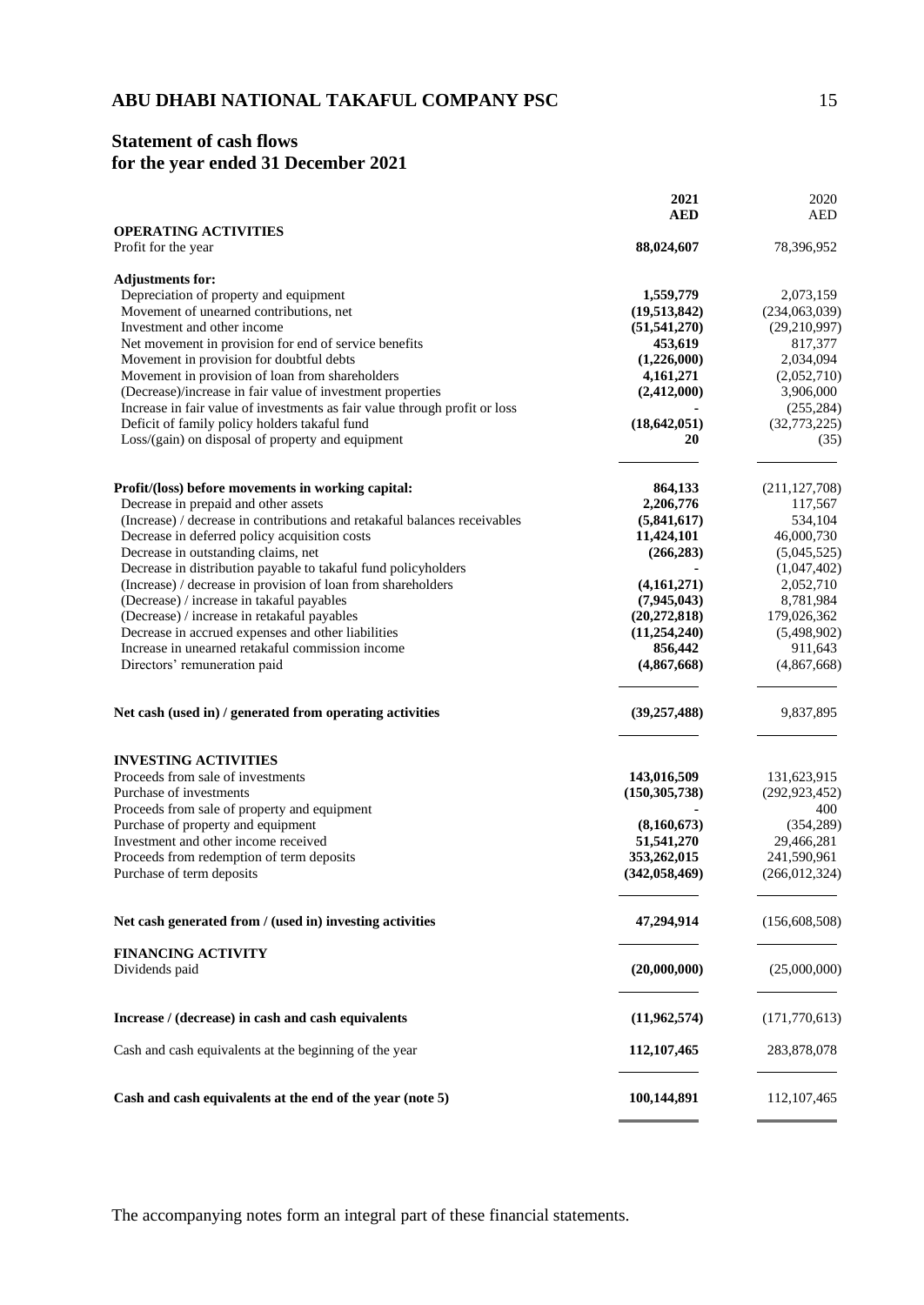## **Notes to the financial statements for the year ended 31 December 2021**

#### **1 Corporate information**

Abu Dhabi National Takaful Company PSC (the "Company") is a public shareholding company which was incorporated in Abu Dhabi, United Arab Emirates ("UAE") on 16 November 2003. The Company is registered in accordance with the Federal Law No. (2) of 2015.

Federal Law No. 32 of 2021 on Commercial Companies (the "New Companies Law") was issued on 20 September 2021 and will come into effect on 2 January 2022, to entirely replace Federal Law No. 2 of 2015 on Commercial Companies, as amended (the "2015 Law"). The Company is in the process of reviewing the new provisions and will apply the requirements thereof no later than one year from the date on which the amendments came into effect.

The Company carries out takaful and retakaful activities of all classes in accordance with the provisions of the UAE Federal Law No. (6) of 2007 regarding the Establishment of the Insurance Authority and Insurance Operations. The Company is domiciled and operates in the UAE and its registered address is P.O. Box 35335, Abu Dhabi, UAE.

## **2 Application of new and revised International Financial Reporting Standards (IFRS)**

## **2.1 New and revised IFRSs applied with no material effect on the financial statements**

A number of new IFRSs became effective for annual periods beginning on or after 1 January 2021 and have been adopted in these financial statements. The application of these revised IFRSs has not had any material impact on the amounts for the current and prior years but may affect the accounting for future transactions or arrangements.

#### **2.2 New and revised IFRS in issue but not yet effective**

The Company has not yet applied the following new and revised IFRSs that have been issued but are not yet effective: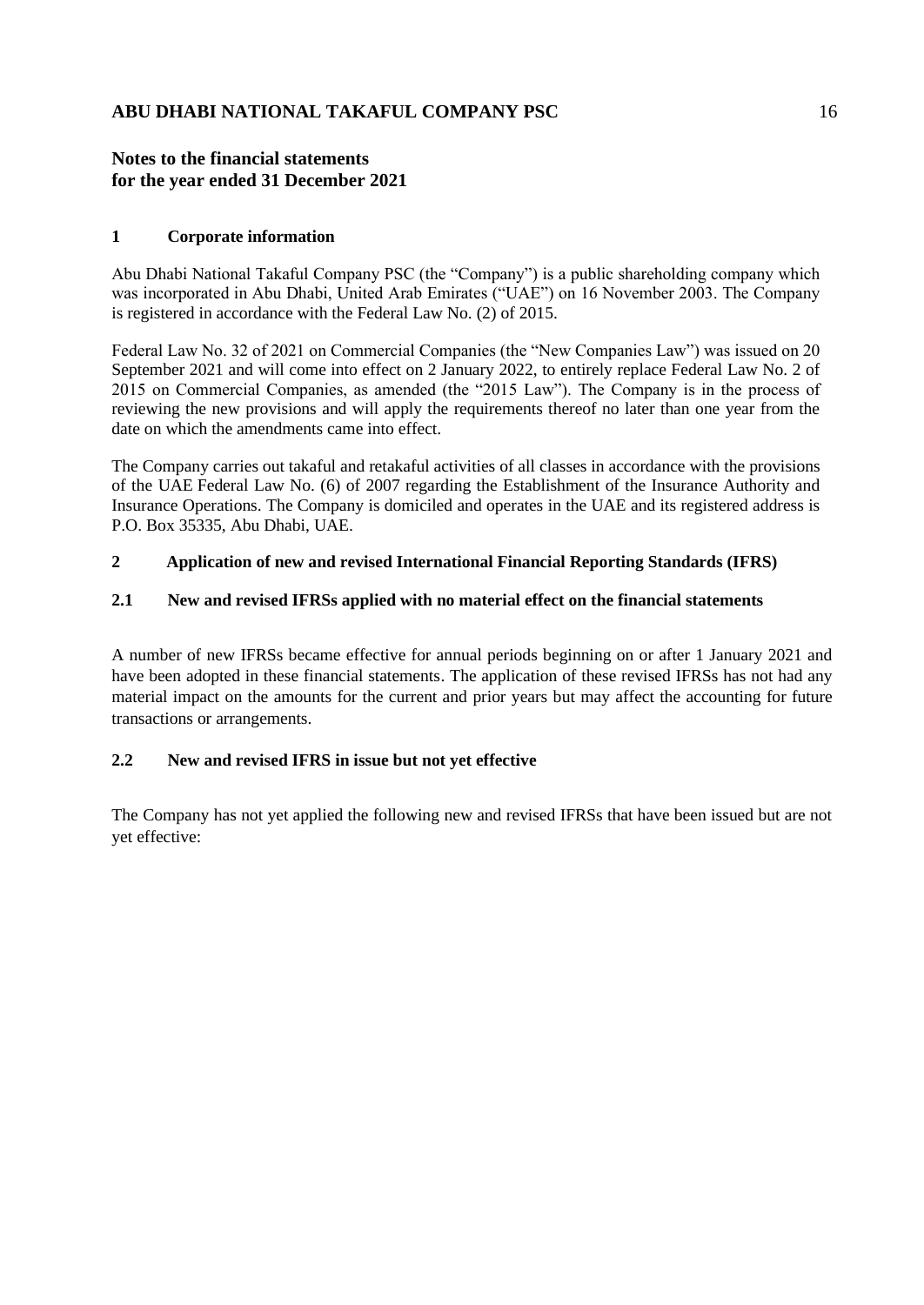## **Notes to the financial statements for the year ended 31 December 2021 (continued)**

- **2 Application of new and revised International Financial Reporting Standards ("IFRSs") (continued)**
- **2.2 New and revised IFRS in issue but not yet effective (continued)**

| <b>New and revised IFRSs</b>                                                                                                                                                                                            | <b>Effective for annual periods</b><br>beginning on or after                                                                                                                                           |
|-------------------------------------------------------------------------------------------------------------------------------------------------------------------------------------------------------------------------|--------------------------------------------------------------------------------------------------------------------------------------------------------------------------------------------------------|
| IFRS 16 Leases amendment to extend the exemption from assessing<br>whether a COVID-19-related rent concession is a lease modification                                                                                   | 1 April 2021                                                                                                                                                                                           |
| <b>IFRS 17 Insurance Contracts</b>                                                                                                                                                                                      | 1 January 2023                                                                                                                                                                                         |
| Amendments to IFRS 10 Consolidated Financial Statements and IAS 28<br>Investments in Associates and Joint Ventures: Sale or Contribution of<br>Assets between an Investor and its Associate or Joint Venture            | Effective date not yet decided                                                                                                                                                                         |
| Amendments to IAS 1 Presentation of Financial Statements:<br>Classification of Liabilities as Current or Non-current                                                                                                    | 1 January 2023                                                                                                                                                                                         |
| Amendments to IAS 16 Property, Plant and Equipment related to<br>proceeds before intended use                                                                                                                           | 1 January 2022                                                                                                                                                                                         |
| Amendments to IFRS 3 Business Combinations: Reference to the<br>Conceptual Framework                                                                                                                                    | 1 January 2022                                                                                                                                                                                         |
| Amendments to IAS 37 Provisions, Contingent Liabilities and<br>Contingent Assets related to Onerous Contracts-Cost of Fulfilling a<br>Contract                                                                          | 1 January 2022                                                                                                                                                                                         |
| Annual Improvements to IFRS Standards 2018-2020 cycle amending<br>IFRS 1 First-time Adoption of International Financial Reporting<br>Standards, IFRS 9 Financial Instruments, IFRS 16 Leases, and IAS<br>41 Agriculture | The amendments to IFRS 1, IFRS<br>9 and IAS 41 are effective from 1<br>January 2022 and the effective<br>date for amendments to IFRS 16<br>Leases are not yet decided.                                 |
| Amendments to IAS 1 Presentation of financial statements and IFRS<br>Practice Statement 2 Making materiality judgements related to<br>disclosure of accounting policies                                                 | The amendments to IAS 1 are<br>effective from 1 January 2023<br>and the amendment to IFRS<br>Practice Statement 2 does not<br>contain an effective<br>date<br><sub>or</sub><br>transition requirements |
| Amendments to IAS 8 Accounting Policies, Changes in Accounting<br>Estimates and Errors related to definition of accounting estimates                                                                                    | 1 January 2023                                                                                                                                                                                         |
| Amendments to IAS 12 related to deferred tax related to assets and<br>liabilities arising from a single transaction                                                                                                     | 1 January 2023                                                                                                                                                                                         |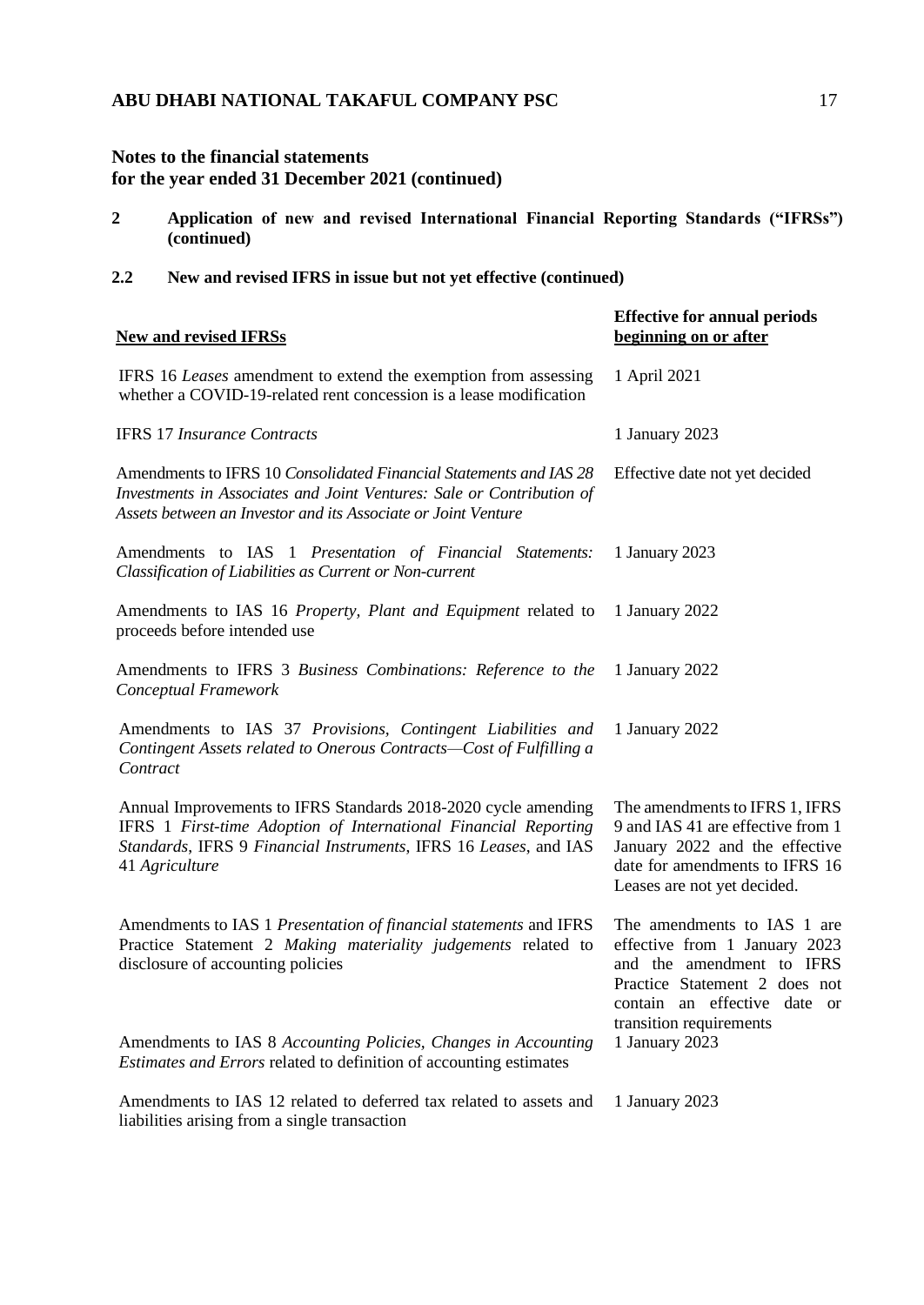# **Notes to the financial statements for the year ended 31 December 2021 (continued)**

## **2 Application of new and revised International Financial Reporting Standards ("IFRSs") (continued)**

#### **2.2 New and revised IFRS in issue but not yet effective (continued)**

IFRS 9 'Financial Instruments' is effective for reporting period / year ending on or after 30 June 2019. It replaces the existing guidance in IAS 39 'Financial Instruments: Recognition and Measurement'. IFRS 9 includes revised guidance on the classification and measurement of financial instruments, a new expected credit loss model for calculating impairment on financial assets, and new general hedge accounting requirements. It also carries forward the guidance on recognition and derecognition of financial instruments from IAS 39. Amendment to IFRS 4 'Insurance Contracts' - Applying IFRS 9 'Financial Instruments' with IFRS 4 addresses issue arising from the different effective dates of IFRS 9 and the forthcoming new standard IFRS 17 'Insurance Contracts'. The amendments introduce two alternative options for entities issuing contracts within the scope of IFRS 4, notably a temporary exemption and an overlay approach. The temporary exemption enables eligible entities to defer the implementation date of IFRS 9. The overlay approach allows an entity applying IFRS 9 from 01 July 2018 onwards to remove from profit or loss the effects of some of the accounting mismatches that may occur from applying IFRS 9 before IFRS 17 is applied. The Company has determined that it is eligible for the temporary exemption option since the Company has not previously applied any version of IFRS 9, its activities are predominantly connected with insurance as the percentage of the total carrying amount of its liabilities connected with insurance relative to the total carrying amount of all its liabilities is greater than 90 percent and the company doesn't engage in significant activities unconnected with insurance based on historical available information. Under the temporary exemption option, the Company can defer the application of IFRS 9 until the application IFRS 17.

Management anticipates that these new standards, interpretations and amendments will be adopted in the Company's financial statements as and when they are applicable and adoption of these new standards, interpretations and amendments, may have no material impact on the financial statements of the Company in the period of initial application, except for IFRS 17 and IFRS 9.

## **3 Summary of significant account policies**

## **3.1 Statement of compliance**

These financial statements have been prepared in accordance with International Financial Reporting Standards (IFRSs) and applicable requirements of United Arab Emirates (UAE) Federal Law No. 2 of 2015 and Federal Law No. 6 of 2007, concerning the formation of Insurance Authority of UAE, as well as the Insurance Authority Financial Regulations for insurance companies (the "Regulations").

#### **3.2 Basis of preparation**

These financial statements have been prepared on the historical cost basis except for investment properties and certain financial instruments that are measured at fair values as at the end of each reporting date, as explained in the accounting policies below. Historical cost is generally based on the fair value of the consideration given in exchange for goods and services.

The financial statements are presented in UAE Dirhams (AED) being the functional and presentation currency of the Company.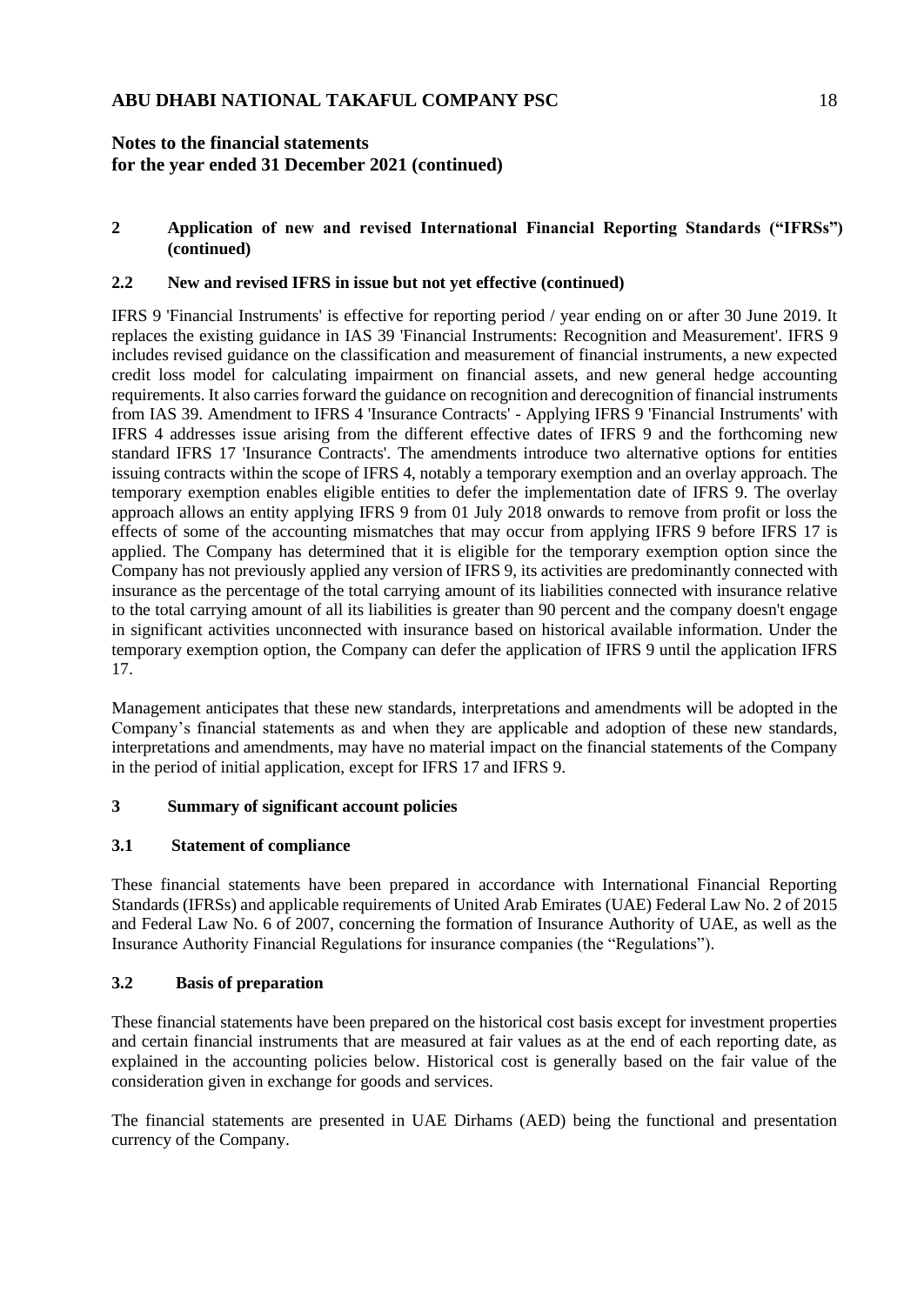## **Notes to the financial statements for the year ended 31 December 2021 (continued)**

#### **3 Summary of significant account policies (continued)**

#### **3.3 Takaful contracts**

#### Definition

Takaful contracts are those contracts when the Company (the operator) has accepted takaful risk on behalf of takaful funds from another party (the policyholders) by agreeing to compensate the policyholders if a specified uncertain future event (the insured event) adversely affects the policyholders.

#### Recognition and measurement

Takaful contracts are classified into two main categories, depending on the duration of risk and whether or not the terms and conditions are fixed.

These contracts are casualty and property takaful contracts.

Casualty takaful contracts protect the policyholders against the risk of causing harm to third parties as a result of their legitimate activities. Damages covered include both contractual and non contractual events. The typical protection offered is designed for employers who become legally liable to pay compensation to injured employees (employers liability) and for individual and business customers who become liable to pay compensation to a third party for bodily harm or property damage (public liability).

Property takaful contracts mainly compensate the policyholders for damage suffered to their properties or for the value of property lost. Policyholders who undertake commercial activities on their premises could also receive compensation for the loss of earnings caused by the inability to use the insured properties in their business activities (business interruption cover).

For all these takaful contracts, contributions are recognised as revenue (earned contributions) proportionally over the period of coverage. The portion of contributions received on in-force contracts that relates to unexpired risks at the end of the reporting period date is reported as the unearned contribution liability.

Claims and loss adjustment expenses are charged to the statement of income (attributable to the policyholders) as incurred based on the estimated liability for compensation owed to contract holders or third parties damaged by the contract holders.

#### Retakaful contract assets

Retakaful contract assets include retakaful share of outstanding claims (including share of claims incurred but not reported – IBNR) and retakaful share of unearned contributions.

Contracts entered into by the Company for retakaful under which the Company is compensated for losses on one or more contracts issued by the Company and that meet the classification requirements of takaful contracts are classified as retakaful contracts held. Contracts that do not meet these classification requirements are classified as financial assets.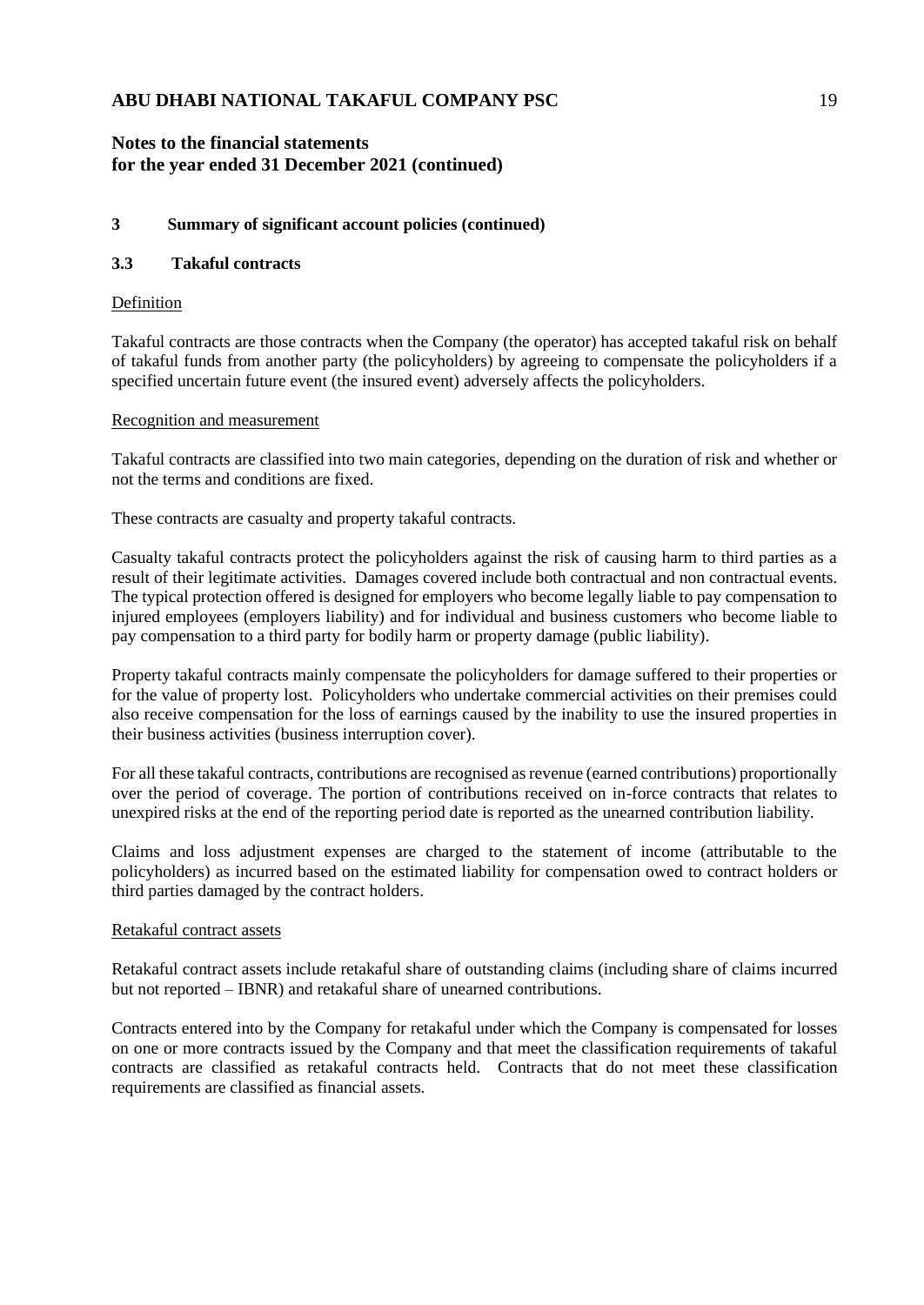# **Notes to the financial statements for the year ended 31 December 2021 (continued)**

#### **3 Summary of significant account policies (continued)**

#### **3.3 Takaful contracts (continued)**

#### Retakaful contract assets (continued)

Takaful contracts entered into by the Company under which the contract holder is involved in takaful activities are included with takaful contracts. The benefits to which the Company is entitled under its retakaful contracts held are recognised as retakaful contract assets. The Company assesses its retakaful contract assets for impairment on a regular basis. If there is objective evidence that the retakaful contract asset is impaired, the Company reduces the carrying amount of the retakaful contract assets to its recoverable amount and recognises that impairment loss in the statement of income. Amounts recoverable from or due to retakaful holders are measured consistently with the amounts associated with the retakaful contracts and in accordance with the terms of each retakaful contract.

#### Takaful contract liabilities

Takaful contract liabilities include outstanding claims (OSLR), claims incurred but not reported ("IBNR"), unearned contribution reserve (UCR) and the provision for allocated and unallocated loss adjustment expenses (ALAE/ULAE).

Takaful contract liabilities towards outstanding claims are made for all claims intimated to the Company and still unpaid at the statement of financial position date, in addition for claims incurred but not reported.

The unearned contribution reserve considered in the Takaful contract liabilities comprise the estimated proportion of the gross contributions written which relates to the periods of Takaful subsequent to the reporting period date. Unearned contributions are calculated on a time proportion basis over the effective period of the policy. The proportion attributable to subsequent periods is deferred as unearned contributions reserve. The Company provides unearned contribution reserve based on actual terms of the policy.

The liability relating to IBNR and ALAE/ULAE reserve is calculated at the reporting date using a range of standard actuarial claim projection techniques, based on empirical data and current assumptions that may include a margin for adverse deviation. The liability is not discounted for the time value of money.

The retakaful portion towards the above outstanding claims, claims incurred but not reported and unearned contributions reserve is classified as retakaful share of outstanding claims and retakaful share of unearned contributions in the financial statements.

#### Salvage and subrogation reimbursements

Estimates of salvage and subrogation reimbursements are considered as an allowance in the measurements of the takaful liability for claims.

#### Liability adequacy test

At the end of each reporting period, liability adequacy tests are performed to ensure the adequacy of the takaful contract liabilities net of related deferred policy acquisition costs. In performing these tests, current best estimates of future contractual cash flows and claims handling and administration expenses, as well as investment income from the assets backing such liabilities, are used. Any deficiency is immediately charged to the statement of income initially by writing off the deferred policy acquisition costs and by subsequently establishing a provision for losses arising from liability adequacy tests.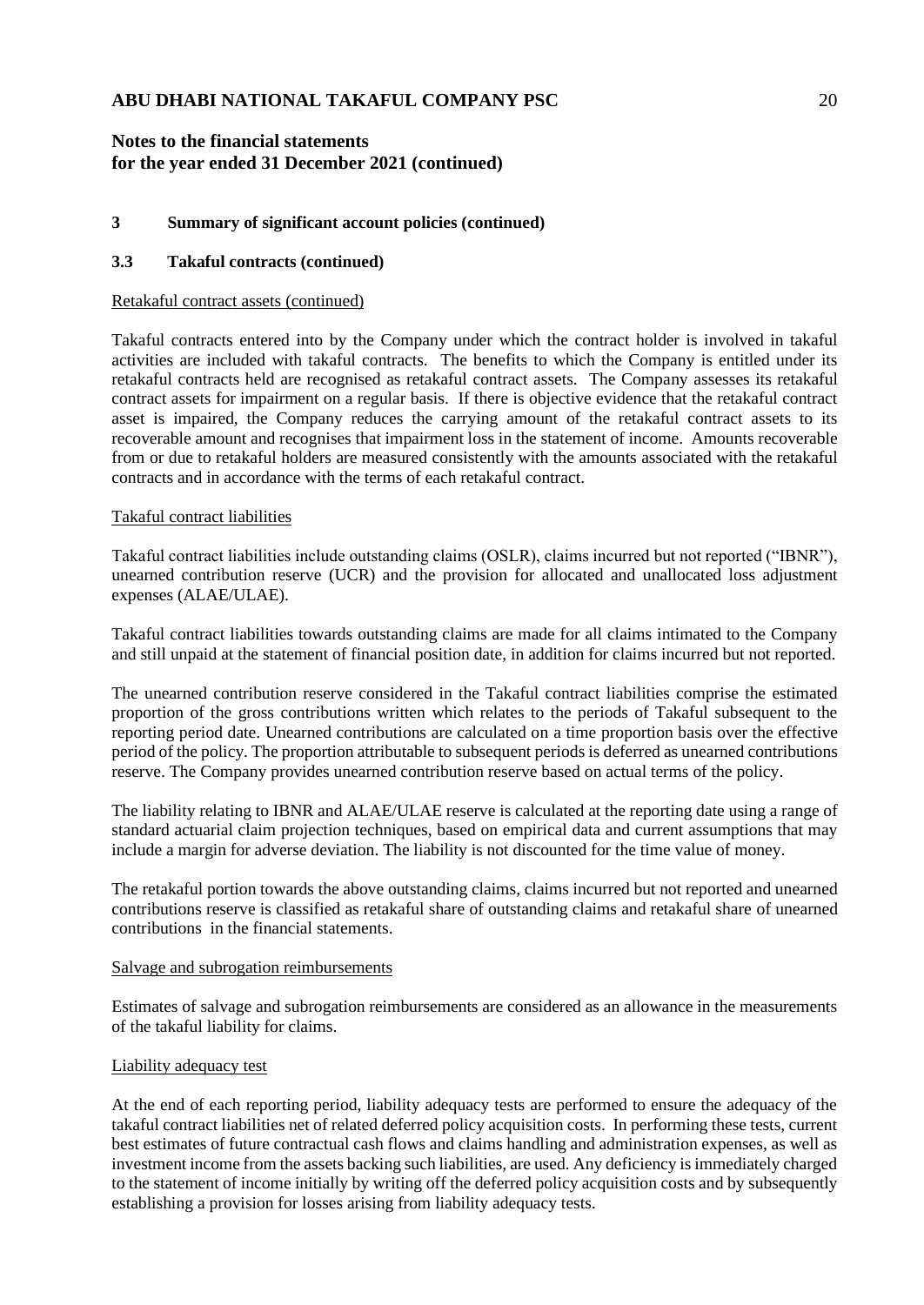# **Notes to the financial statements for the year ended 31 December 2021 (continued)**

## **3 Summary of significant account policies (continued)**

#### **3.3 Takaful contracts (continued)**

#### Receivables and payables related to takaful contracts

Receivables and payables are recognised when due. These include amounts due to and from agents, brokers and takaful contract holders.

If there is objective evidence that the takaful receivable is impaired, the Company reduces the carrying amount of the takaful receivable accordingly and recognises that impairment loss in the statement of income.

#### **3.4 Revenue recognition**

Revenue is measured at the fair value of the consideration received or receivable in the normal course of business.

#### Gross contribution

Gross general insurance written contribution comprise the total contribution receivable for the whole period of cover provided by contracts entered into during the reporting period. They are recognised on the date on which the policy commences. Contributions include any adjustments arising in the reporting period for contributions receivable in respect of business written in prior accounting periods. Rebates that form part of the contribution rate, such as no-claim rebates, are deducted from the gross contribution; others are recognised as an expense.

Unearned contributions are those proportions of contributions written in a year that relate to periods of risk after the reporting date. The UCR is calculated as follows:

- For marine cargo line of business, it is assumed that each policy is earned fully in the quarter following the quarter in which it was written. Hence the total UCR at the end of a particular quarter will be equal to the written contribution in that quarter;
- For engineering line of business, it is assumed that the pattern of risk is non-uniform, and accordingly, contributions are allocated and earned on a daily increasing basis over the term of policy period. The UCR is calculated as the sum of earned contributions across all months after the valuation date; and
- For the remaining lines of businesses, the contributions are assumed to be earned evenly over time and the unearned contribution reserve is calculated on a daily pro rata basis.

The proportion attributable to subsequent periods is deferred as a provision for unearned contribution.

#### Dividend income

Dividend income from investments is recognised when the shareholders' rights to receive payment have been established.

#### Rental income

Rental income arising on investment properties is accounted for on a straight-line basis over the lease terms on ongoing leases and is recorded in the income statement.

#### Other income

Other income is accrued on a time basis, by reference to the principal outstanding and at the effective rate of return applicable.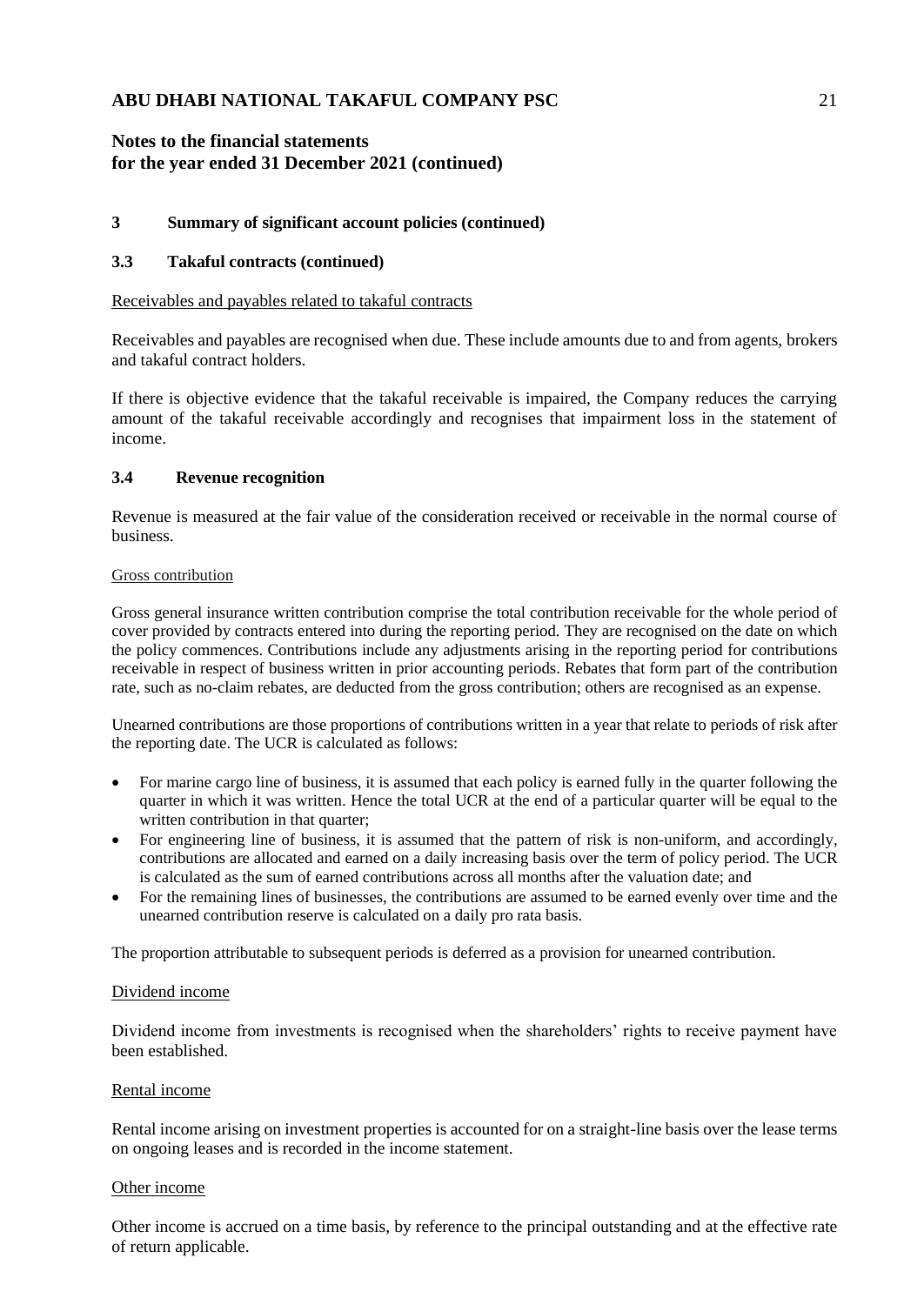# **Notes to the financial statements for the year ended 31 December 2021 (continued)**

## **3 Summary of significant account policies (continued)**

#### **3.4 Revenue recognition (continued)**

#### Retakaful income and expenses

Retakaful income is recognised when retakaful is entered into and retakful expenses are recognised when the policies are issued.

#### **3.5 Foreign currencies**

Transactions in currencies other than AED (foreign currencies) are recorded at the rates of exchange prevailing at the dates of the transactions. At the end of the reporting period, monetary items denominated in foreign currencies are retransferred at the rates prevailing at that date. Non-monetary items carried at fair value that are denominated in foreign currencies are retranslated at the rates prevailing at the date when the fair value was determined. Non-monetary items that are measured in terms of historical cost in a foreign currency are not retranslated.

Exchange differences are recognised in the statement of income in the period in which they arise.

#### **3.6 Property and equipment**

Property and equipment are recorded at cost less accumulated depreciation and impairment losses, if any. The cost of property and equipment is their purchase cost, together with any incidental expenses of acquisition.

Subsequent costs are included in the asset's carrying amount or recognised as a separate asset, as appropriate, only when it is probable that future economic benefits associated with the item will flow to the Company and the cost of the item can be measured reliably. All other repairs and maintenance expenses are charged to the statement of income during the financial period in which they are incurred.

Depreciation is calculated so as to write off the cost of property and equipment on a straight-line basis over their expected useful economic lives.

The principal annual rates used for this purpose are:

| Building                                 | 3.33%          |
|------------------------------------------|----------------|
| Furniture, fixtures and office equipment | 20%            |
| Computer equipment and accessories       | $20 - 33.33\%$ |
| Motor vehicles                           | 25%            |

The estimated useful lives, residual values and depreciation method are reviewed at each year end, with the effect of any changes in estimate accounted for on a prospective basis.

The gain or loss arising on the disposal or retirement of an asset is determined as the difference between the sales proceeds and the carrying amount of the asset and is recognised in the statement of income.

#### **3.7 Investment properties**

Investment properties are held for the generation of income or capital appreciation and are initially measured at cost, including transaction costs. Subsequent to initial recognition, investment properties are stated at fair value which reflects market conditions at the reporting date. Gains or losses arising from changes in the fair values of investment properties are included in the income statement in the year in which they arise.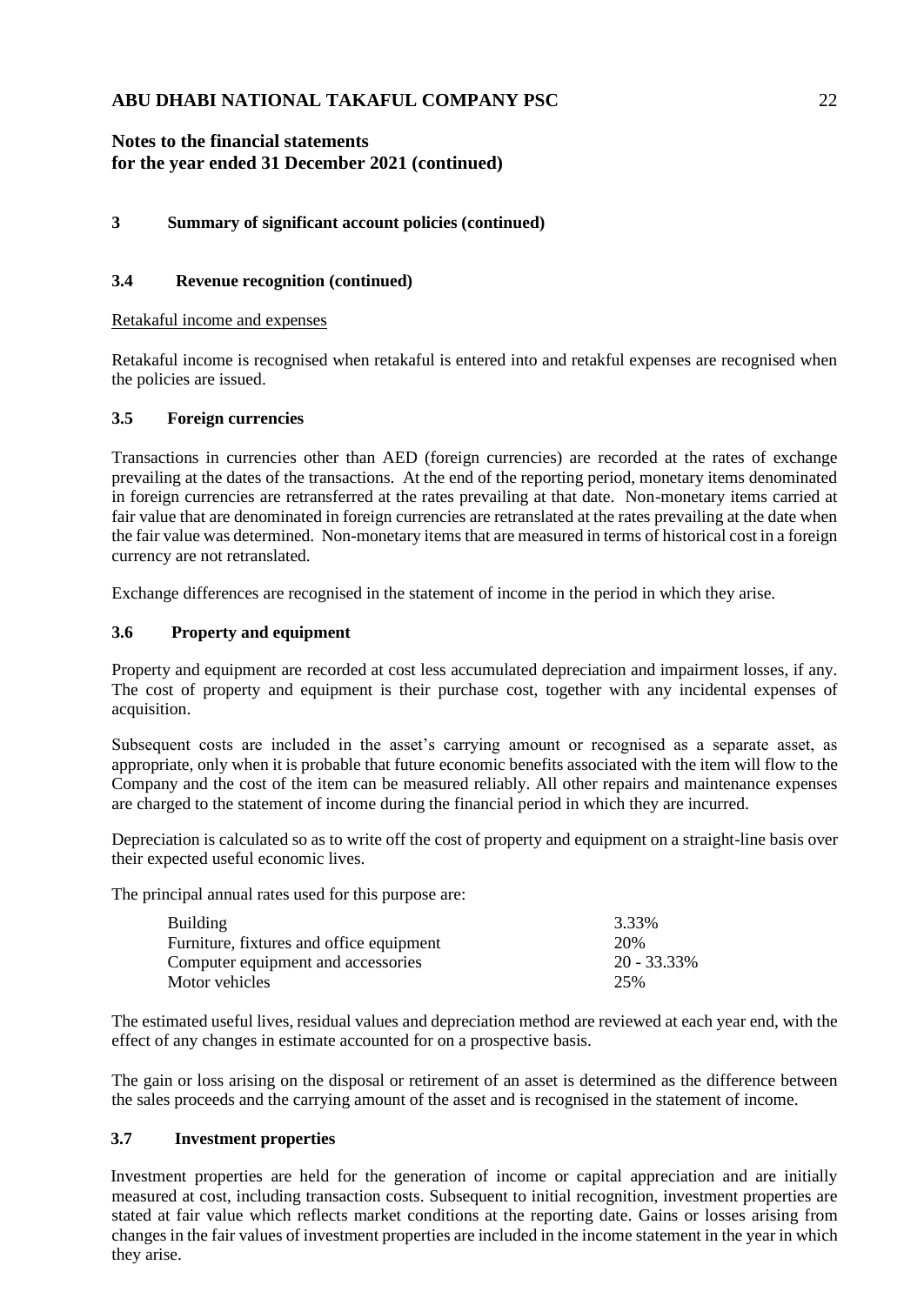# **Notes to the financial statements for the year ended 31 December 2021 (continued)**

## **3 Summary of significant account policies (continued)**

#### **3.7 Investment properties (continued)**

Investment properties are derecognised when either they have been disposed of or when the investment property is permanently withdrawn from use and no future economic benefit is expected from its disposal. Any gains or losses on the retirement or disposal of an investment property are recognised in the income statement in the year of retirement or disposal.

Transfers are made to or from investment property only when there is a change in use.

## **3.8 Impairment of tangible assets**

At the end of each reporting period, the Company reviews the carrying amounts of its tangible assets to determine whether there is any indication that those assets have suffered an impairment loss. If any such indication exists, the recoverable amount of the asset is estimated in order to determine the extent of the impairment loss (if any). Where it is not possible to estimate the recoverable amount of an individual asset, the Company estimates the recoverable amount of the cash-generating unit to which the asset belongs. Where a reasonable and consistent basis of allocation can be identified, corporate assets are also allocated to individual cash-generating units, or otherwise they are allocated to the smallest Company of cashgenerating units for which a reasonable and consistent allocation basis can be identified.

Recoverable amount is the higher of fair value less costs to sell and value in use.

If the recoverable amount of an asset (or cash-generating unit) is estimated to be less than its carrying amount, the carrying amount of the asset (cash-generating unit) is reduced to its recoverable amount. An impairment loss is recognised immediately in the statement of income, unless the relevant asset is carried at a revalued amount, in which case the impairment loss is treated as a revaluation decrease.

Where an impairment loss subsequently reverses, the carrying amount of the asset (cash-generating unit) is increased to the revised estimate of its recoverable amount, but so that the increased carrying amount does not exceed the carrying amount that would have been determined had no impairment loss been recognised for the asset (cash-generating unit) in prior years. A reversal of an impairment loss is recognised immediately in the statement of income, unless the relevant asset is carried at a revalued amount, in which case the reversal of the impairment loss is treated as a revaluation increase.

#### **3.9 Provisions**

Provisions are recognised when the Company has a present obligation (legal or constructive) as a result of a past event, it is probable that the Company will be required to settle that obligation and a reliable estimate can be made of the amount of the obligation.

The amount recognised as a provision is the best estimate of the consideration required to settle the present obligation at the reporting date, taking into account the risks and uncertainties surrounding the obligation. Where a provision is measured using the cash flows estimated to settle the present obligation, its carrying amount is the present value of those cash flows (when the effect of the time value of money is material).

When some or all of the economic benefits required to settle a provision are expected to be recovered from a third party, a receivable is recognised as an asset if it is virtually certain that reimbursement will be received and the amount of the receivable can be measured reliably.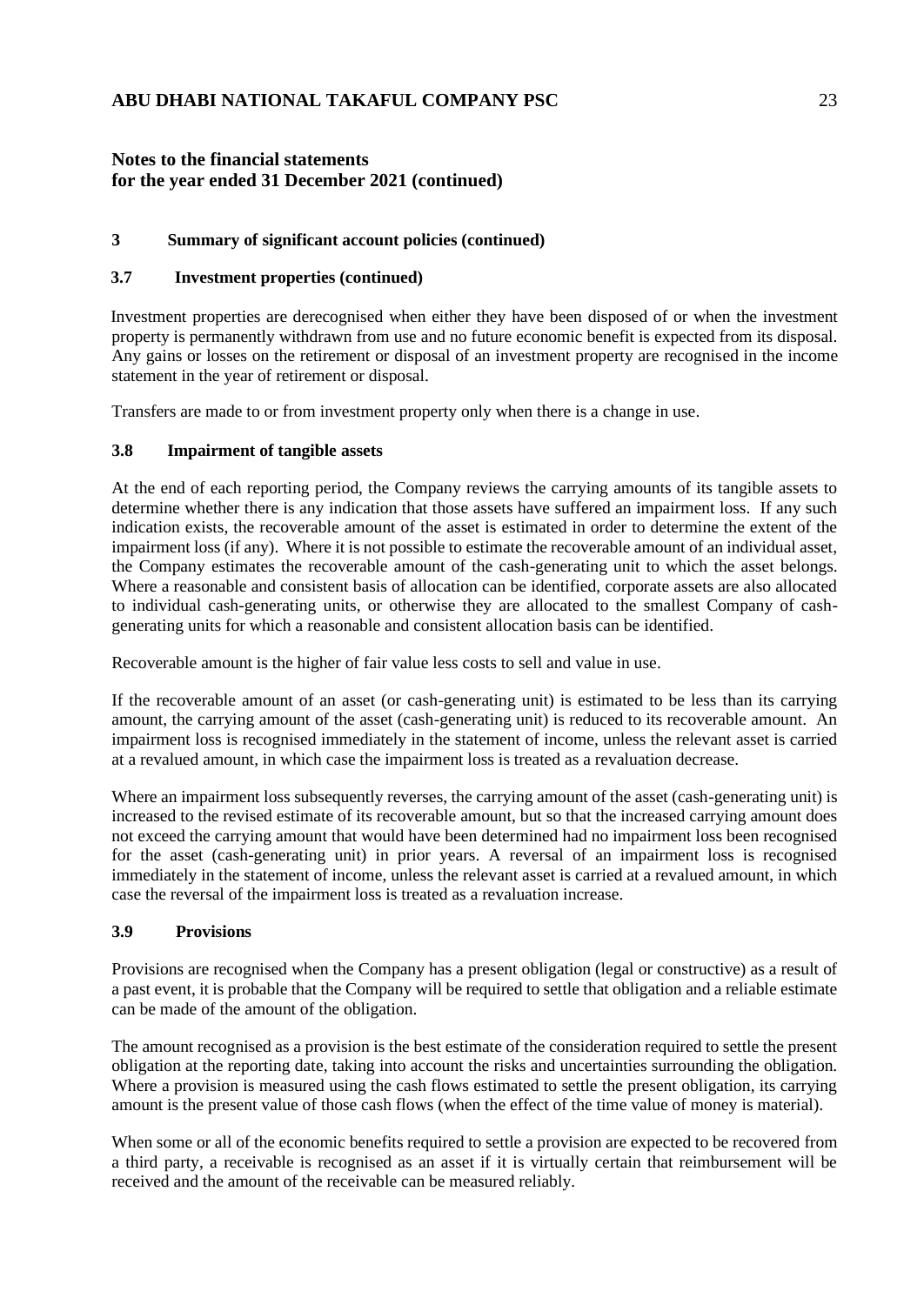# **Notes to the financial statements for the year ended 31 December 2021 (continued)**

## **3 Summary of significant account policies (continued)**

#### **3.10 Employee benefits**

An accrual is made for estimated liability for employees' entitlement to annual leave and leave passage as a result of services rendered by eligible employees up to the end of the reporting period.

Provision is also made for end of service benefits due to non-UAE national employees in accordance with the Company's policy, which is at least equal to the benefits payable in accordance with UAE Labour Law, for their period of service up to the end of the reporting period.

Pension contributions are made in respect of UAE national employees to the Abu Dhabi Pension Authority, calculated in accordance with Government regulations, such contributions are charged to the statement of income during the employees' period of service.

## **3.11 Financial assets**

#### Classification and measurement

The Company has the following financial assets: cash and cash equivalents, contributions and retakaful balances receivables, investments at fair value through other comprehensive income and investments at fair value through profit or loss. The classification depends on the nature of the financial asset and is determined at the time of initial recognition.

#### Cash and cash equivalents

Cash and cash equivalent include cash on hand and deposits held at call with banks with original maturities of three months or less.

#### Contributions and retakaful balances receivables

Takaful and other receivables that have fixed or determinable payments that are not quoted in an active market are classified as loans and receivables. Loans and receivables are measured at amortised cost using the effective rate or return method, less any impairment. Return income is recognised by applying the effective rate of return, except for short term receivables when the recognition of return income would be immaterial.

#### Investments at fair value through other comprehensive income (equity instruments)

Investments at fair value through other comprehensive income (equity instruments) are initially recorded at cost and subsequently measured at fair value. Subsequent changes in fair value and gains or losses arising on disposal are recognised in other comprehensive income and dividend income is credited to statement of income when the right to receive the dividend is established.

#### Investments at fair value through other comprehensive income (debt instruments)

Investments at fair value through other comprehensive income (debt instruments) are initially recorded at cost and subsequently measured at fair value. Interest income, foreign exchange revaluation and impairment losses or reversals are recognised in the statement of profit or loss and computed in the same manner as for financial assets measured at amortised cost. The remaining fair value changes are recognised in OCI. Upon derecognition, the cumulative fair value change recognised in OCI is recycled to profit or loss.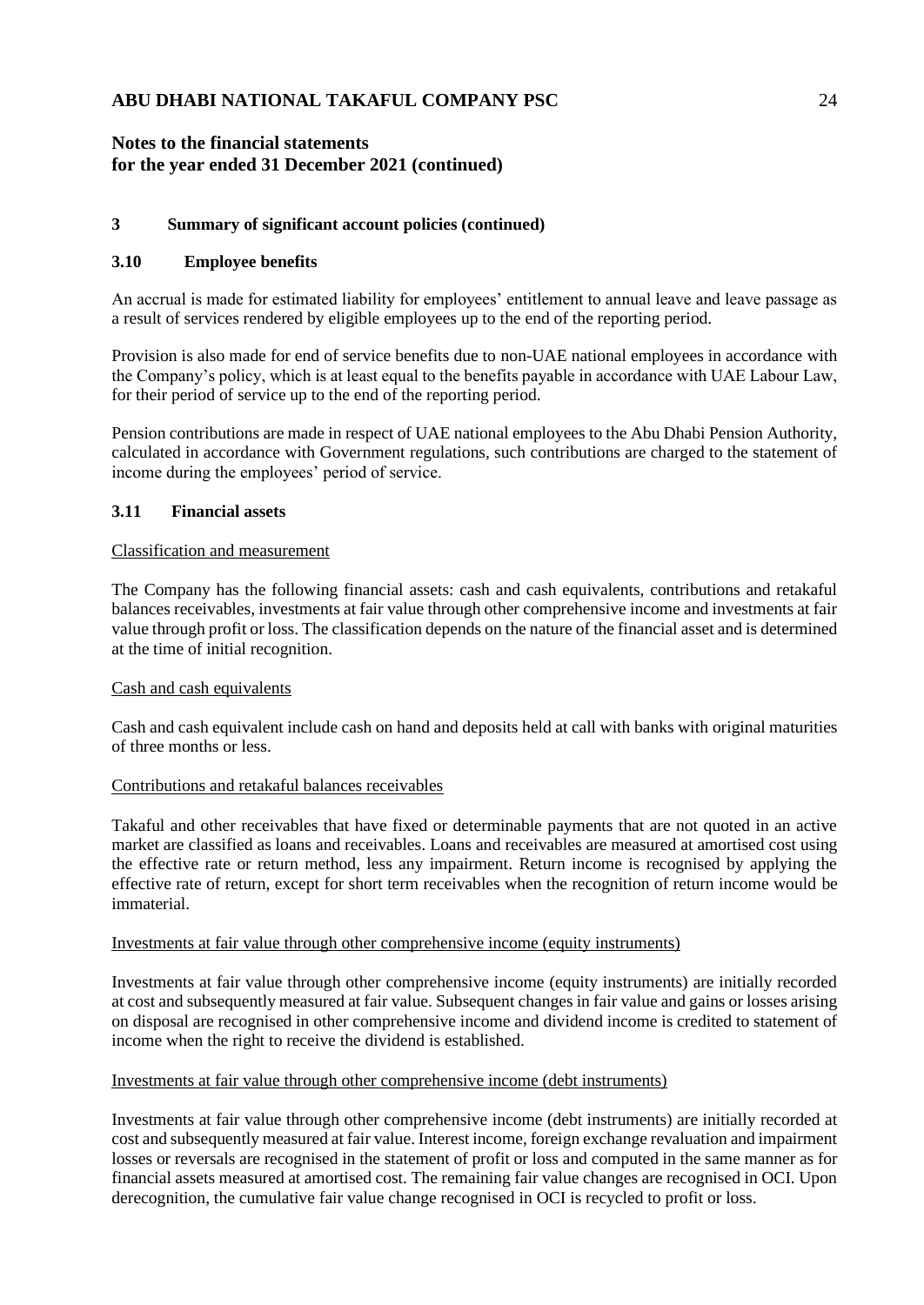# **Notes to the financial statements for the year ended 31 December 2021 (continued)**

## **3 Summary of significant account policies (continued)**

#### **3.11 Financial assets (continued)**

#### Investments at fair value through profit or loss

Investments at fair value through profit or loss are initially recorded at cost and subsequently measured at fair value. Subsequent changes in fair value and gains or losses arising on disposal are recognised in statement of income, profit from debt securities is recognized in statement of income and dividend income is credited to statement of income when the right to receive the dividend is established.

#### Derecognition of financial assets

The Company derecognises a financial asset only when the contractual rights to the cash flows from the asset expire or when it transfers the financial asset and substantially all the risks and rewards of ownership of the asset to another entity. If the Company neither transfers nor retains substantially all the risks and rewards of ownership and continues to control the transferred asset, the Company recognises its retained interest in the asset and an associated liability for amounts it may have to pay. If the Company retains substantially all the risks and rewards of ownership of a transferred financial asset, the Company continues to recognise the financial asset.

## Impairment of financial assets

The Company applies a three-stage approach to measuring expected credit losses (ECL) on financial assets carried at amortised cost and debt instruments classified as FVOCI. Assets migrate through the three stages based on the change in credit quality since initial recognition.

#### *a) Overview*

The Company is recording the allowance for expected credit losses for debt financial assets not held at FVTPL. Equity instruments are not subject to impairment under IFRS 9.

The ECL allowance is based on the credit losses expected to arise over the life of the asset (the lifetime expected credit loss or LTECL), unless there has been no significant increase in credit risk since origination, in which case, the allowance is based on the 12 months' expected credit loss (12mECL). The 12mECL is the portion of LTECLs that represent the ECLs that result from default events on a financial instrument that are possible within the 12 months after the reporting date.

The Company has established a policy to perform an assessment, at the end of each reporting period, of whether a financial instrument's credit risk has increased significantly since initial recognition, by considering the change in the risk of default occurring over the remaining life of the financial instrument.

Based on the above process, the Company categorizes its FVOCI assets into stages as described below:

- Stage 1: When financial instruments are first recognised, the Company recognises an allowance based on 12 month ECLs. Stage 1 also include financial instruments where the credit risk has improved and the has been reclassified from Stage 2.
- Stage 2: When a financial instrument has shown a significant increase in credit risk since origination, the Company records an allowance for the life time ECLs. Stage 2 also include instruments, where the credit risk has improved and the loan has been reclassified from Stage 3.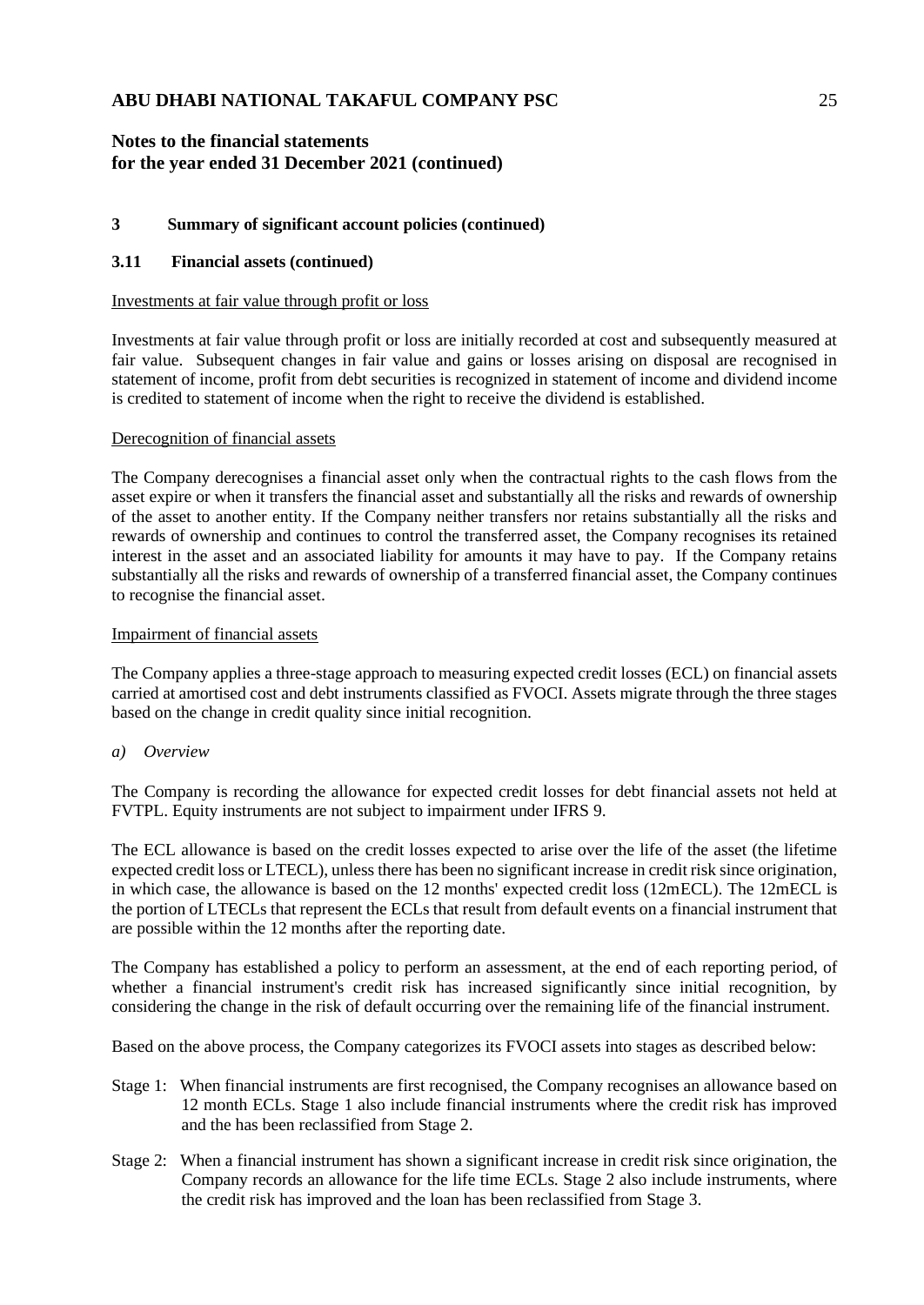# **Notes to the financial statements for the year ended 31 December 2021 (continued)**

## **3 Summary of significant account policies (continued)**

#### **3.11 Financial assets (continued)**

#### Impairment of financial assets (continued)

#### *a) Overview (continued)*

Stage 3: Includes financial assets that have objective evidence of impairment at the reporting date. For these assets, lifetime ECL are recognised and treated, along with the interests calculated. When transitioning financial assets from stage 2 to stage 3, the percentage of provision made for such assets should not be less than the percentage of provision made before transition. Purchased or originated credit impaired assets are financial assets that are credit impaired on initial recognition and are recorded at fair value at original recognition and interest income is subsequently recognised based on a credit-adjusted EIR. ECLs are only recognised or released to the extent that there is a subsequent change in the expected credit losses.

For financial assets for which the Company has no reasonable expectations of recovering either the entire outstanding amount, or a proportion thereof, the gross carrying amount of the financial asset is reduced. This is considered a (partial) derecognition of the financial asset.

The accounts which are restructured due to credit reasons in past 12 months will be classified under stage 2.

#### *b) The calculation of ECLs*

The Company calculates ECLs based on probability-weighted scenarios to measure the expected cash shortfalls, discounted at an approximation to the EIR. A cash shortfall is the difference between the cash flows that are due to an entity in accordance with the contract and the cash flows that the entity expects to receive.

The mechanics of the ECL calculations are outlined below and the key elements are, as follows:

- The Probability of Default ("PD") is an estimate of the likelihood of default over a given time horizon.
- The Exposure at Default ("EAD ") is an estimate of the exposure at a future default date, taking into account expected changes in the exposure after the reporting date.
- The Loss Given Default ("LGD") is an estimate of the loss arising in the case where a default occurs at a given time. It is based on the difference between the contractual cash flows due and those that are expected to receive, including from the realisation of any collateral.

Impairment losses and releases are accounted for and disclosed separately from modification losses or gains that are accounted for as an adjustment of the financial asset's gross carrying value.

The mechanics of the ECL method are summarised below:

Stage 1: The 12 month ECL is calculated as the portion of LTECLs that represent the ECLs that result from default events on a financial instrument that are possible within the 12 months after the reporting date. The Company calculates the 12mECL allowance based on the expectation of a default occurring in the 12 months following the reporting date. These expected 12-month default probabilities are applied to a forecast EAD and multiplied by the expected LGD and discounted by an approximation to the original EIR.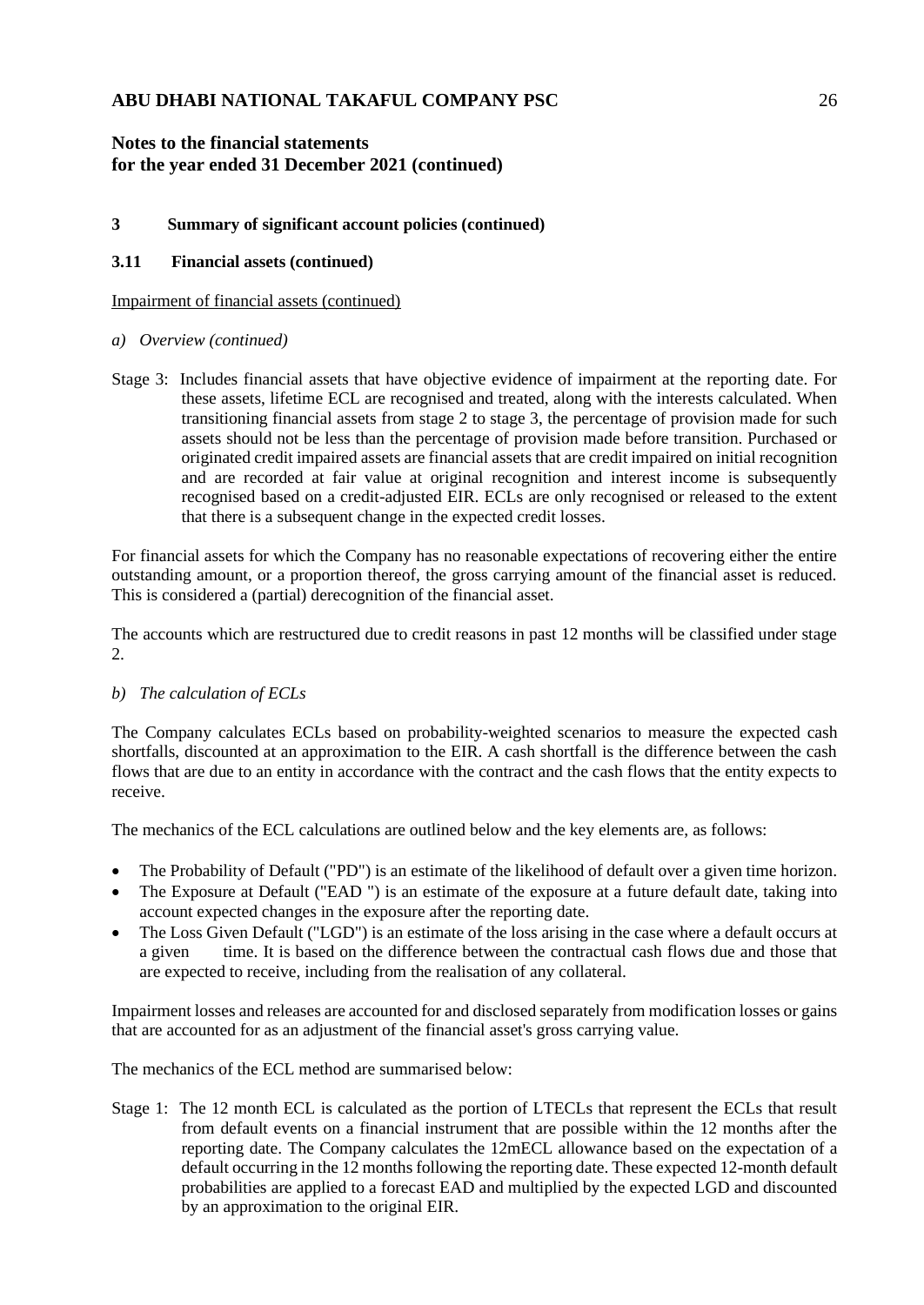# **Notes to the financial statements for the year ended 31 December 2021 (continued)**

## **3 Summary of significant account policies (continued)**

#### **3.11 Financial assets (continued)**

#### Impairment of financial assets (continued)

- Stage 2: When a financial asset has shown a significant increase in credit risk since origination, the Company records an allowance for the LTECLs. The mechanics are similar to those explained above, but PDs and LGDs are estimated over the lifetime of the instrument. The expected cash shortfalls are discounted by an approximation to the original EIR.
- Stage 3: For financial asset considered credit-impaired, the Company recognises the lifetime expected credit losses for these financial assets. The method is similar to that for Stage 2 assets, with the PD set at 100%.

#### *Debt instruments measured at fair value through OCI*

The ECLs for debt instruments measured at FVOCI do not reduce the carrying amount of these financial assets in the statement of financial position, which remains at fair value. Instead, an amount equal to the allowance that would arise if the assets were measured at amortised cost is recognised in OCI as an accumulated impairment amount, with a corresponding charge to profit or loss. The accumulated loss recognised in OCI is recycled to the profit and loss upon derecognition of the assets.

#### *c) Forward looking information*

The Company, for forward looking information, relies on a broad range of forward looking information as economic inputs, such as:

- GDP growth
- Unemployment rates
- Central Bank base rates

The inputs and models used for calculating ECLs may not always capture all characteristics of the market at the date of the consolidated financial statements. To reflect this, qualitative adjustments or overlays are occasionally made as temporary adjustments when such differences are significantly material.

#### **3.12 Financial liabilities and equity instruments**

#### Classification as debt or equity

Debt and equity instruments are classified as either financial liabilities or as equity in accordance with the substance of the contractual arrangement.

#### Equity instruments

An equity instrument is any contract that evidences a residual interest in the assets of an entity after deducting all of its liabilities. Equity instruments issued by the Company are recorded at the proceeds received, net of direct issue costs.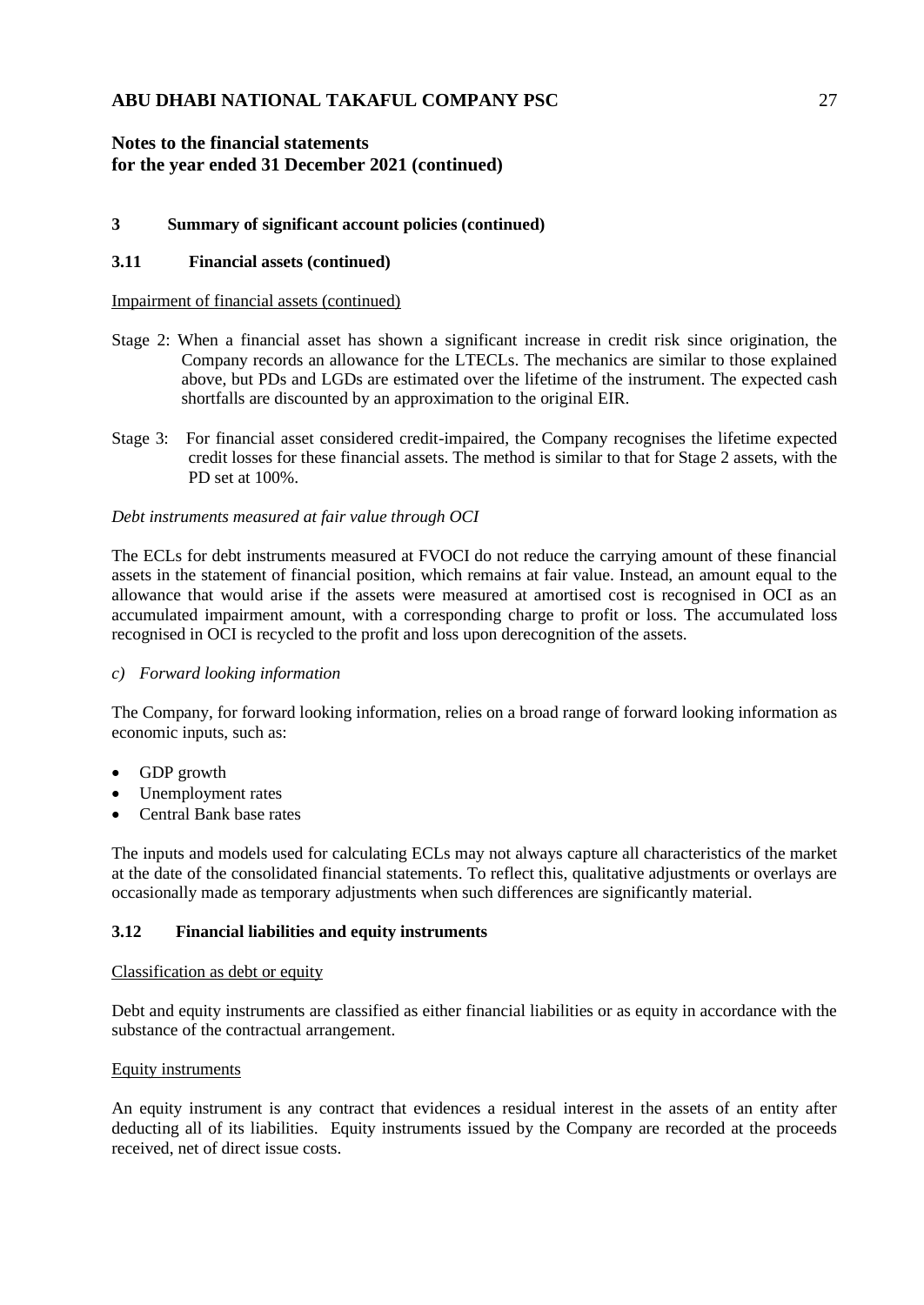# **Notes to the financial statements for the year ended 31 December 2021 (continued)**

## **3 Summary of significant account policies (continued)**

#### **3.12 Financial liabilities and equity instruments (continued)**

#### Trade payables and accruals

Trade payables and accruals are initially measured at fair value, net of transaction costs and are subsequently measured at amortised cost using the effective rate of return, with the expense recognised on an effective yield basis.

The effective rate of return is a method of calculating the amortised cost of a financial liability and of allocating the expense over the relevant period. The effective rate of return is the rate that exactly discounts estimated future cash payments through the expected life of the financial liability, or, where appropriate, a shorter period.

#### Derecognition of financial liabilities

The Company derecognises financial liabilities when, and only when, the Company's obligations are discharged, cancelled or have expired.

#### **3.13 Deficit in policyholders' fund**

Deficit in the policyholders' fund is financed by the shareholders through a profit free loan "Qard – Hasan". The Company maintains a full provision against such loans.

#### **3.14 Dividends distribution**

Dividends distribution to the Company's shareholders is recognised as a liability in the Company's financial statements in the period in which the dividends are approved by the Company's shareholders.

#### **4 Critical accounting judgments and key sources of estimation uncertainty**

While applying the accounting policies as stated in Note 3, management of the Company has made certain judgements, estimates and assumptions that are not readily apparent from other sources. The estimates and associated assumptions are based on historical experience and other factors that are considered to be relevant. Actual results may differ from these estimates.

The estimates and underlying assumptions are reviewed on an ongoing basis. Revision to accounting estimates are recognised in the period of the revision in which the estimate is revised if the revision affects only that period, or in the period of the revision and future periods if the revision affects both current and future periods. The significant judgements and estimates made by management, that have a significant risk of causing a material adjustments to the carrying amounts of assets and liabilities within the next financial year are:

#### Unearned contribution reserve

The provision for unearned contribution represents that portion of contribution received or receivable that relates to risks that have not yet expired at the reporting date. The provision is recognised when contracts are entered into and contribution are charged and is brought to account as contribution income over the term of the contract in accordance with the pattern of insurance service provided under the contract.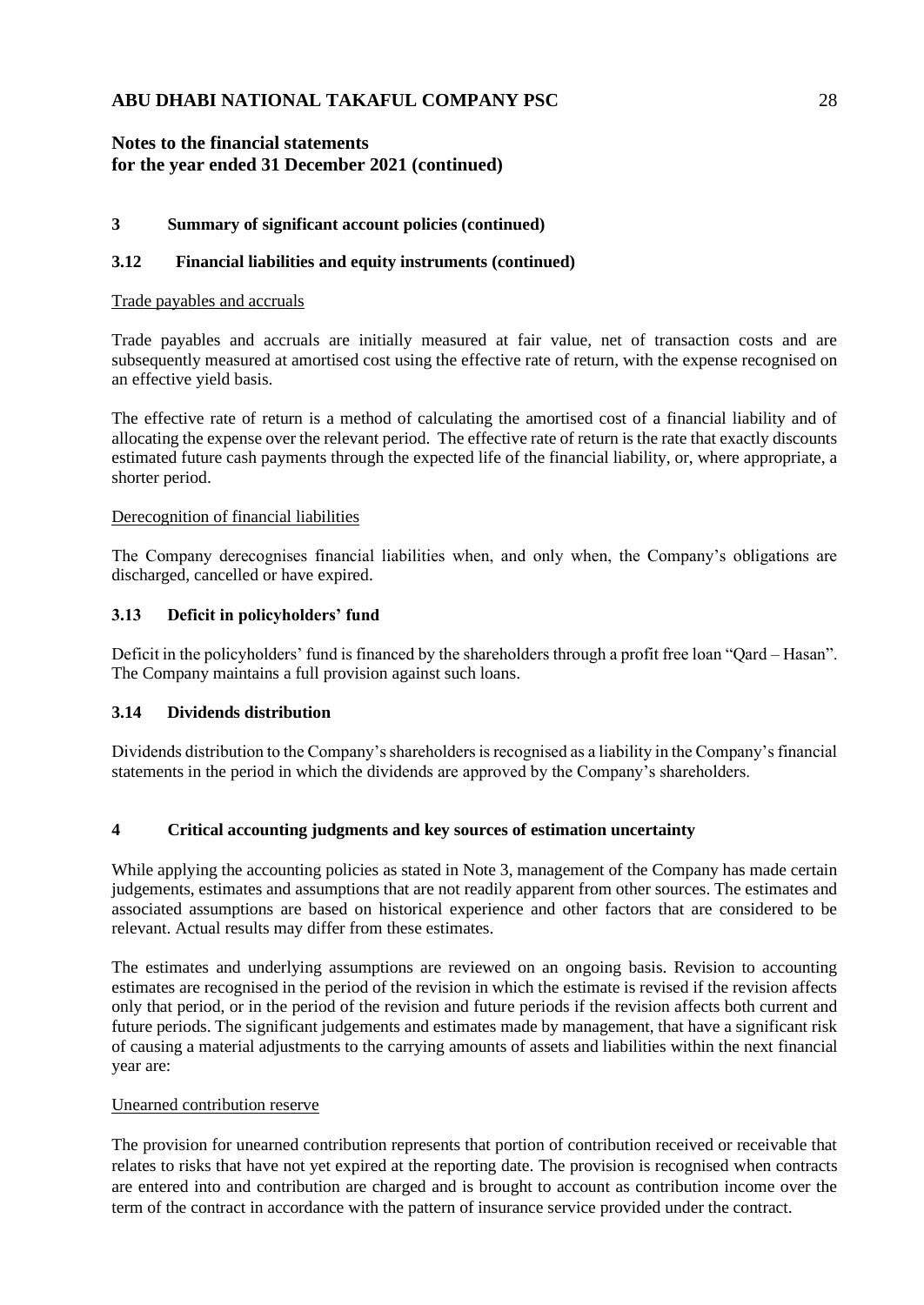## **Notes to the financial statements for the year ended 31 December 2021 (continued)**

#### **4 Critical accounting judgments and key sources of estimation uncertainty (continued)**

#### Fair value of investment properties

External valuers may be involved for valuation of significant assets, such as investment properties. Selection criteria for valuers include market knowledge, reputation, independence and whether professional standards are maintained. The management decides, after discussions with the Company's external valuers, which valuation techniques and inputs to use for each case.

The management, in conjunction with the Company's external valuers, also compares each the changes in the fair value of each asset and liability with relevant external sources to determine whether the change is reasonable.

#### Fair value of unquoted equity investments

Fair valuation of unquoted equity investments is normally based on recent market transactions on an arm's length basis, fair value of another instrument that is substantially the same, expected cash flows discounted at current rates for similar instruments, net asset base of investee or other valuation models.

#### Impairment of contributions and retakaful balances receivables

An estimate of the collectible amount of takaful and other receivables is made when collection of the full amount is no longer probable. This determination of whether the takaful and other receivables are impaired entails the Company in evaluating the credit and liquidity position of the policyholders and the takaful companies, historical recovery rates including detailed investigations carried out and feedback received from the legal department. Impairment of takaful and other receivables as at 31 December 2021 amounted to AED 3,188,094 (2020: AED 2,034,000).

#### The ultimate liability arising from claims made under takaful contracts

The estimation of ultimate liability arising from the claims made under takaful contracts is the Company's most critical accounting estimate. There are sources of uncertainty that need to be considered in the estimate of the liability that the Company will eventually pay for such claims. Estimates have to be made both for the expected ultimate cost of claims reported at the end of the reporting period and for the expected ultimate cost of claims incurred but not reported ("IBNR") at the end of the reporting period. Liabilities for unpaid reported claims are estimated using the input of assessments for individual cases reported to the Company and management estimates based on past claims settlement trends for the claims incurred but not reported. At the end of each reporting period, prior year claims estimates are reassessed for adequacy and changes are made to the provision. Gross provision for IBNR as at 31 December 2021 amounted to AED 47,417,904 (2020:AED 41,962,580) as detailed in note 7.

#### Liability adequacy test

At the end of each reporting period, liability adequacy tests are performed to ensure the adequacy of takaful contract liabilities. The Company makes use of the best estimates of future contractual cash flows and claims handling and administration expenses, as well as investment income from the assets backing such liabilities in evaluating the adequacy of the liability. Any deficiency is immediately charged to the statement of income.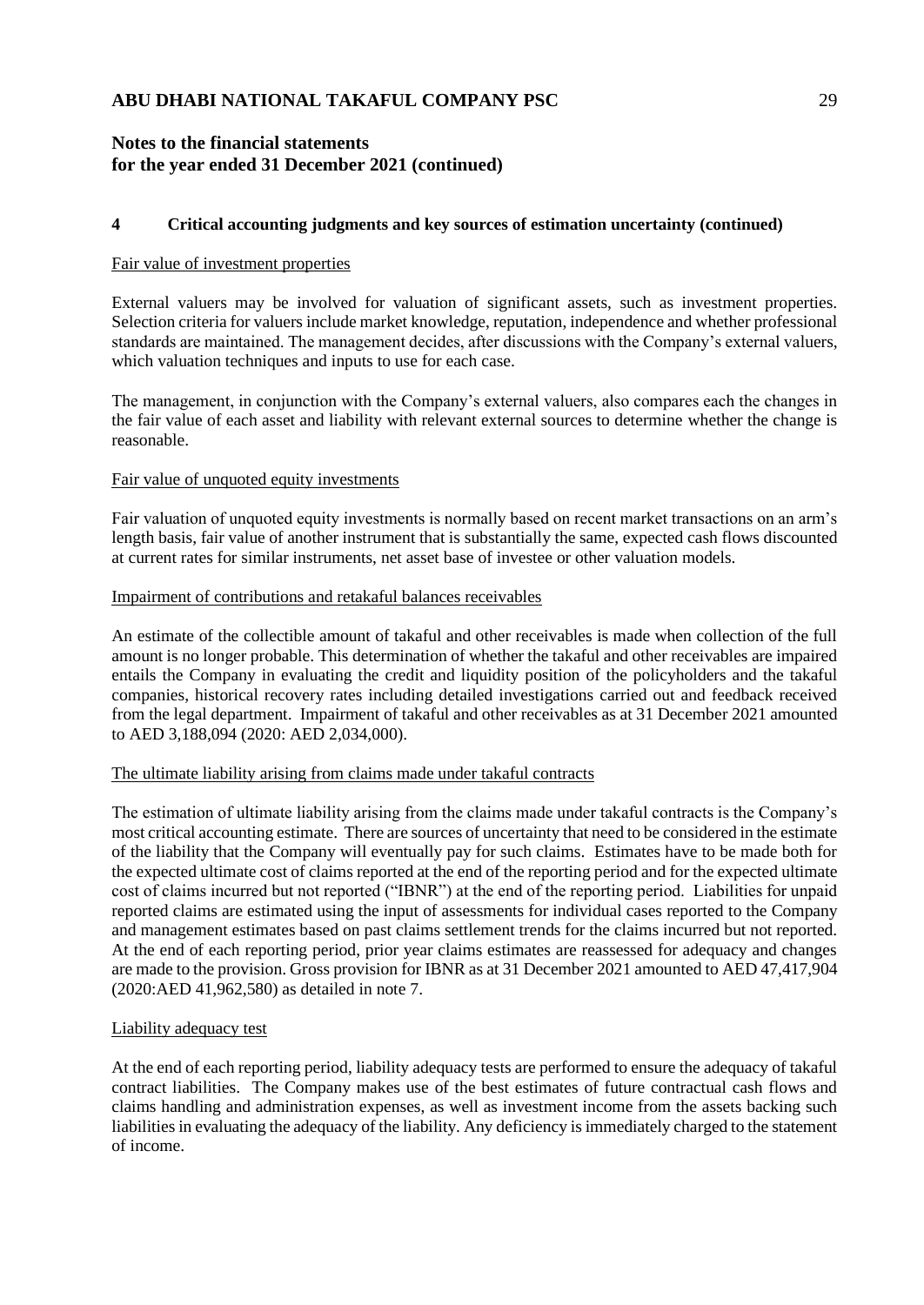## **Notes to the financial statements for the year ended 31 December 2021 (continued)**

| 5<br>Cash and cash equivalents                                               |                 |                 |
|------------------------------------------------------------------------------|-----------------|-----------------|
|                                                                              | 2021            | 2020            |
|                                                                              | <b>AED</b>      | <b>AED</b>      |
| Cash and bank balances                                                       | 92,846,563      | 84,872,438      |
| Term deposits                                                                | 378,243,981     | 409,384,226     |
| Cash and bank balances<br>Less: term deposits with original maturity of more | 471,090,544     | 494,256,664     |
| than three months                                                            | (370, 945, 653) | (382, 149, 199) |
| Cash and cash equivalents                                                    | 100,144,891     | 112, 107, 465   |
| Takaful operations assets                                                    | 67,251,608      | 104,201,280     |
| Shareholders' assets                                                         | 32,893,283      | 7,906,185       |
|                                                                              | 100,144,891     | 112, 107, 465   |
|                                                                              |                 |                 |

Term deposits represent deposits held with Islamic financial institutions in the UAE, are denominated in UAE dirhams and carry profit at the expected prevailing market rates ranging from 0.75% to 4.5% per annum (2020: 0.95% to 5%).

#### **6 Contributions and retakaful balances receivables**

| 2021        | 2020        |
|-------------|-------------|
| <b>AED</b>  | <b>AED</b>  |
| 6,406,801   | 2,013,650   |
| 13,264,804  | 10,125,060  |
| 1,895,533   | 3,586,811   |
| 21,567,138  | 15,725,521  |
| (3,188,094) | (4,414,094) |
| 18,379,044  | 11,311,427  |
|             |             |

Amounts due from policyholders, insurance and retakaful companies' balances consist of many policyholders, insurance and retakaful companies. The Company's terms of business require amounts to be paid in accordance with arrangements reached with the policyholders, insurance and retakaful companies and no interest is charged on the accounts.

Before accepting any new customer, the Company assesses the potential customer's credit quality and defines credit limits by customer. In determining the recoverability of a takaful receivable, the Company considers any change in the credit quality of the takaful receivable from the date credit was initially granted up to the reporting date.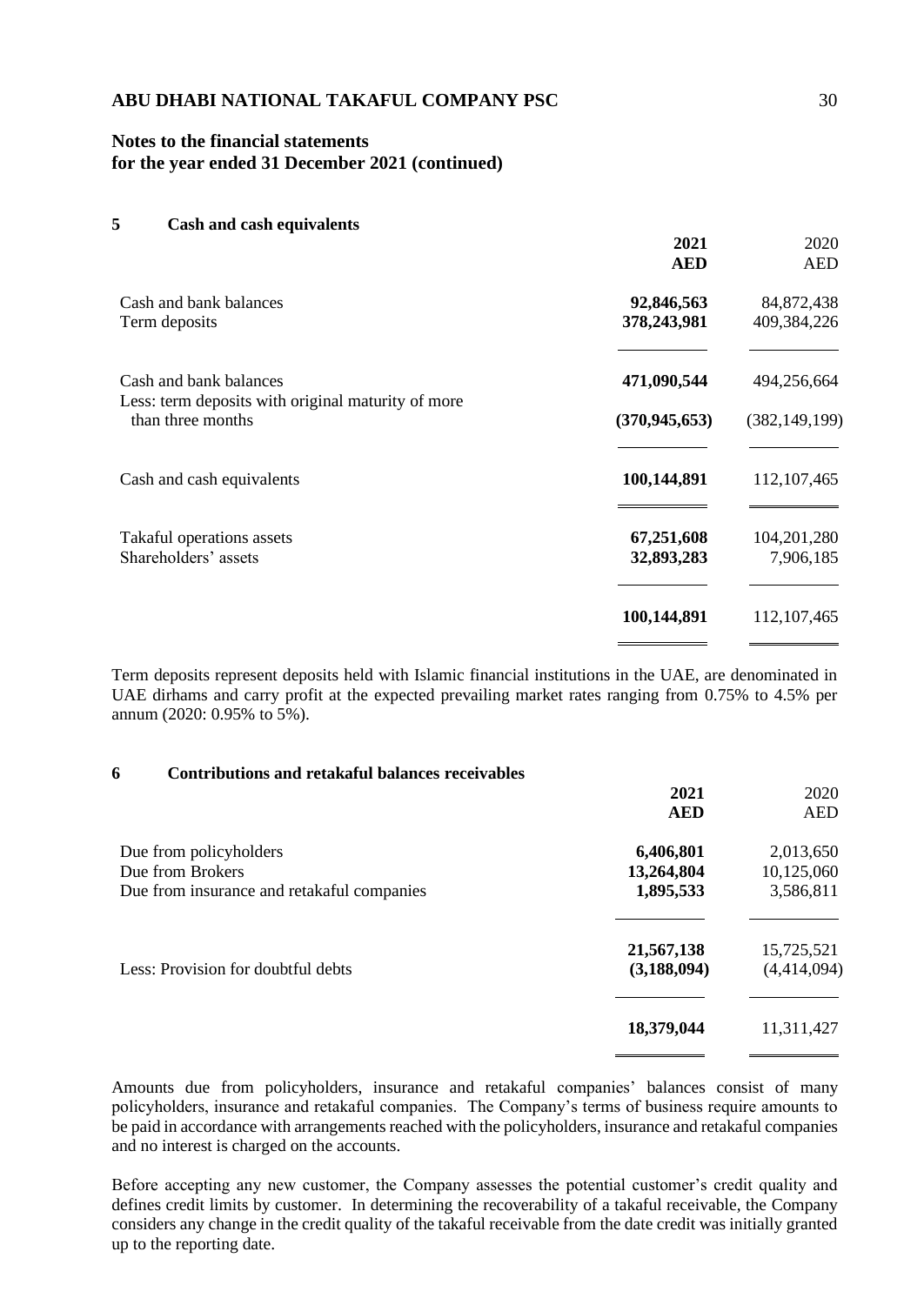## **Notes to the financial statements for the year ended 31 December 2021 (continued)**

# **6 Contributions and retakaful balances receivables (continued)**

As at 31 December 2021, balances due from policyholders, insurance and retakaful companies at a nominal value of AED 3,188,094 (2020: AED 4,414,094) were impaired and fully provided for.

Movement in provisions for doubtful debts is as follows:

| 2021<br><b>AED</b>                                                             | 2020<br><b>AED</b> |
|--------------------------------------------------------------------------------|--------------------|
| 4,414,094                                                                      | 2,380,000          |
| (1,226,000)                                                                    | 2,034,094          |
| 3,188,094                                                                      | 4,414,094          |
| As at 31 December, the ageing of unimpaired takaful receivables is as follows: |                    |
| 2021                                                                           | 2020               |
| <b>AED</b>                                                                     | <b>AED</b>         |
| 16,052,100                                                                     | 8,211,198          |
|                                                                                |                    |
| 1,100,944                                                                      | 3,100,229          |
| 1,226,000                                                                      |                    |
| 18,379,044                                                                     | 11,311,427         |
|                                                                                |                    |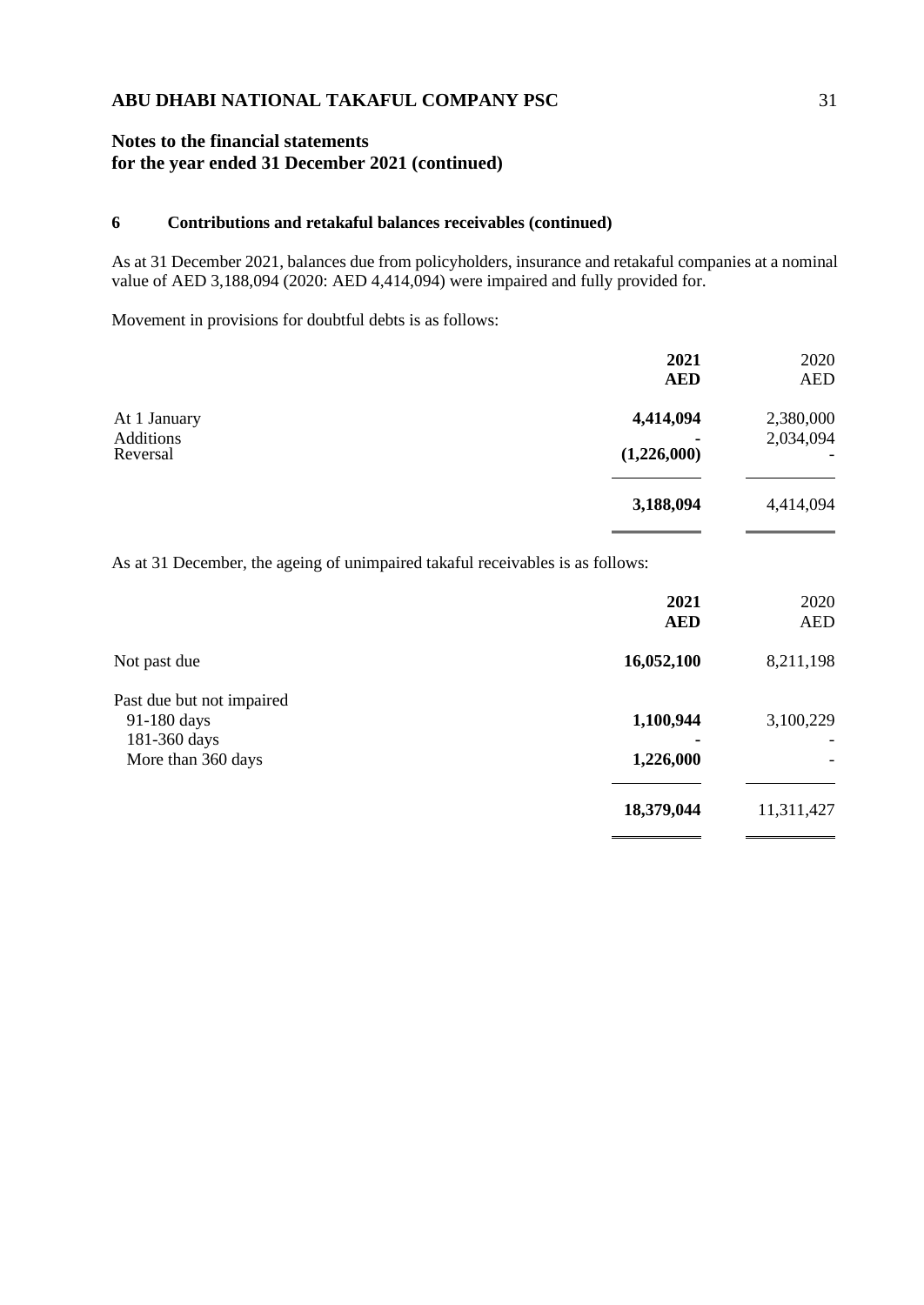# **Notes to the financial statements for the year ended 31 December 2021 (continued)**

## **7 Retakaful contract assets and Takaful contract liabilities**

|                                                              | 2021        | 2020        |
|--------------------------------------------------------------|-------------|-------------|
|                                                              | <b>AED</b>  | <b>AED</b>  |
| Gross<br>Takaful contract liabilities:                       |             |             |
| Reported claims                                              | 115,858,737 | 140,753,390 |
|                                                              | 47,417,904  | 41,962,580  |
| Claims incurred but not reported                             | 802,709     | 892,261     |
| Unallocated loss adjustment expense reserve                  |             |             |
| Outstanding claims                                           | 164,079,350 | 183,608,231 |
| Unearned contributions reserve                               | 353,999,279 | 381,316,825 |
|                                                              |             |             |
|                                                              | 518,078,629 | 564,925,056 |
| <b>Recoverable from retakaful</b>                            |             |             |
| Takaful contract assets:                                     |             |             |
| Reported claims                                              | 87,967,625  | 112,951,250 |
| Claims incurred but not reported                             | 39,808,724  | 34,087,697  |
| Retakaful share of outstanding claims                        | 127,776,349 | 147,038,947 |
| Retakaful share of unearned contributions (refer note below) | 274,002,126 | 281,805,829 |
|                                                              | 401,778,475 | 428,844,776 |
| <b>Takaful liabilities - net</b>                             |             |             |
| Reported claims                                              | 27,891,112  | 27,802,140  |
| Claims incurred but not reported                             | 7,609,180   | 7,874,883   |
| Unallocated loss adjustment expense reserve                  | 802,709     | 892,261     |
|                                                              | 36,303,001  | 36,569,284  |
| Unearned contributions reserve                               | 79,997,153  | 99,510,996  |
|                                                              |             |             |
|                                                              | 116,300,154 | 136,080,280 |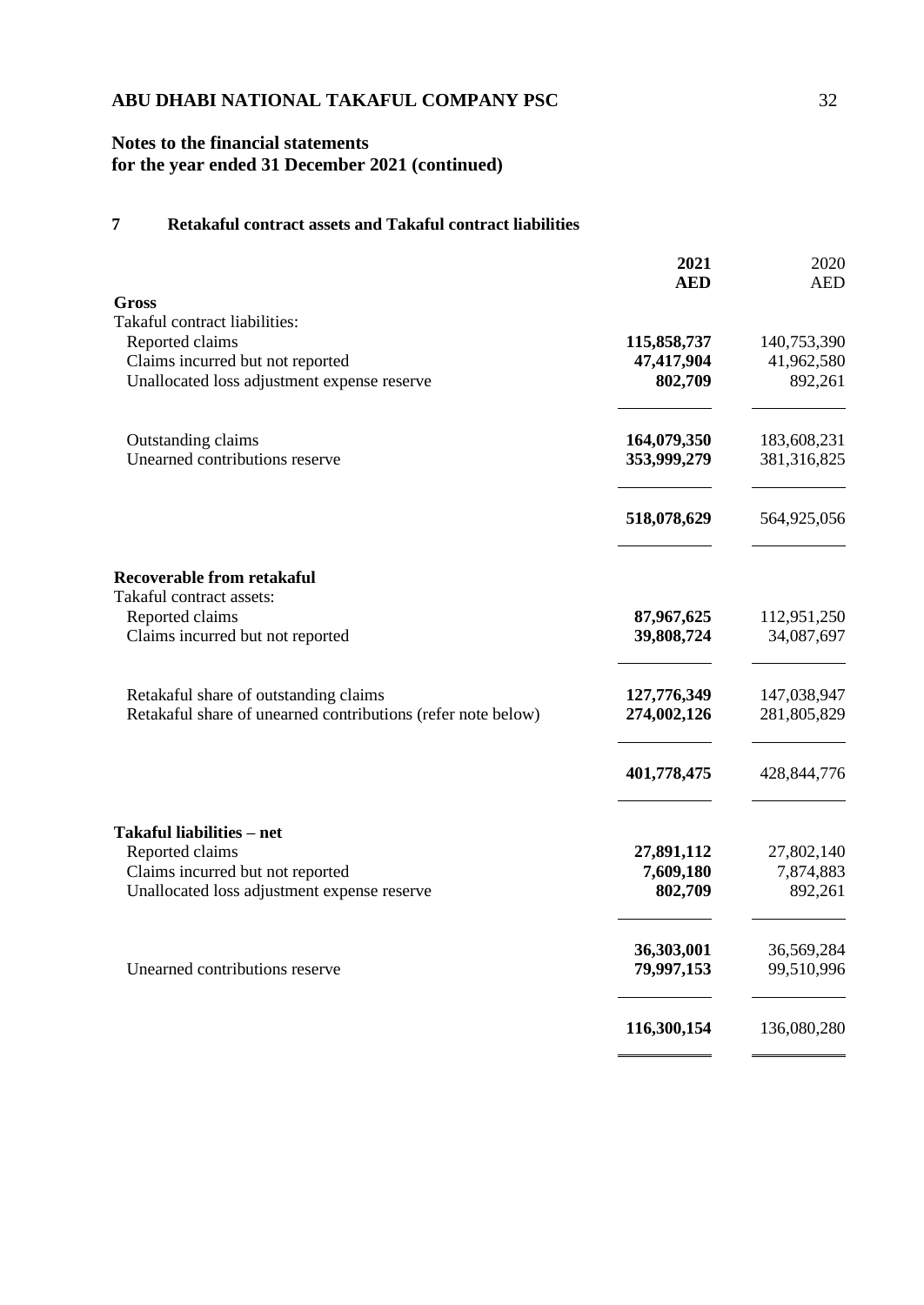#### **Notes to the financial statements for the year ended 31 December 2021 (continued)**

#### **7 Retakaful contract assets and Takaful contract liabilities (continued)**

In 2020, the Company decided to replace the existing reinsurer for the active future family policies (single premium) as at 30 June 2020 to a new reinsurer. The new reinsurer assumed a share of 97.5% of the unearned contribution portion of the active family policies along with all its assets (deferred acquisition cost) and liabilities (unearned wakala). As per the agreement the reinsurer assumed right to deferred acquisition cost (asset) and unearned wakala (liability) of future family policies as at 30 June 2020.

During the year, the Company entered into 2<sup>nd</sup> Tranche of the transaction with the same reinsurer to reinsure 97.5% of the single premium portfolio written during the period from 1 July 2020 to 31 December 2020. The new reinsurer agreed to reinsure the unearned portion of future family policies at an agreed consideration of AED 20.8 million.

Net impact of the transaction occurred during the year on the balances reported is as follows:

|                                                      | 2021       |
|------------------------------------------------------|------------|
|                                                      | <b>AED</b> |
| Gross                                                |            |
| Increase in retakaful share of unearned contribution | 33,119,419 |
| Decrease in unearned wakala fee                      | 2,225,277  |
| Decrease in deferred acquisition cost                | 14,521,888 |
| Increase in takaful payables                         | 20,822,808 |

The movement in the retakaful contract assets and takaful contract liabilities during the year is as follows:

|                                                                  |                            | 2021                           |                          |                     | 2020                    |                   |
|------------------------------------------------------------------|----------------------------|--------------------------------|--------------------------|---------------------|-------------------------|-------------------|
|                                                                  | <b>Gross</b><br><b>AED</b> | <b>Retakaful</b><br><b>AED</b> | <b>Net</b><br><b>AED</b> | Gross<br><b>AED</b> | Retakaful<br><b>AED</b> | Net<br><b>AED</b> |
| <b>Claims</b>                                                    |                            |                                |                          |                     |                         |                   |
| Reported claims                                                  | 140,753,390                | 112,951,250                    | 27,802,140               | 115,915,335         | 86,985,336              | 28,929,999        |
| Incurred but not reported<br>Unallocated loss adjustment expense | 41,962,580                 | 34,087,697                     | 7,874,883                | 48,523,239          | 36,680,861              | 11,842,378        |
| reserve                                                          | 892,261                    |                                | 892,261                  | 842,432             |                         | 842,432           |
| Total at 1 January                                               | 183,608,231                | 147,038,947                    | 36,569,284               | 165,281,006         | 123,666,197             | 41,614,809        |
| Claims settled                                                   | (230, 055, 179)            | (166, 290, 905)                | (63,764,274)             | (191, 725, 356)     | (129, 640, 085)         | (62,085,271)      |
| Net claims incurred                                              | 210,526,298                | 147,028,307                    | 63,497,991               | 210,052,581         | 153,012,835             | 57,039,746        |
| Total as at 31 December                                          | 164,079,350                | 127,776,349                    | 36,303,001               | 183,608,231         | 147,038,947             | 36,569,284        |
| Reported claims                                                  | 115,858,737                | 87,967,625                     | 27,891,112               | 140,753,390         | 112,951,250             | 27,802,140        |
| Incurred but not reported                                        | 47,417,904                 | 39,808,724                     | 7,609,180                | 41,962,580          | 34,087,697              | 7,874,883         |
| Unallocated loss adjustment expense                              |                            |                                |                          |                     |                         |                   |
| reserve                                                          | 802,709                    |                                | 802,709                  | 892,261             |                         | 892,261           |
| Total as at 31 December                                          | 164,079,350                | 127,776,349                    | 36,303,001               | 183,608,231         | 147,038,947             | 36,569,284        |
| <b>Unearned contribution</b>                                     |                            |                                |                          |                     |                         |                   |
| Total at 1 January                                               | 381,316,825                | 281,805,829                    | 99,510,996               | 440,527,290         | 106,953,255             | 333,574,035       |
| Increase during the year                                         | 353,999,279                | 274,002,126                    | 79,997,153               | 381,316,825         | 281,805,829             | 99,510,996        |
| Release during the year                                          | (381, 316, 825)            | (281, 805, 829)                | (99,510,996)             | (440, 527, 290)     | (106, 953, 255)         | (333,574,035)     |
| Net decrease during the year                                     | (27,317,546)               | (7,803,703)                    | (19,513,843)             | (59,210,465)        | 174,852,574             | (234,063,039)     |
| Total at 31 December                                             | 353,999,279                | 274,002,126                    | 79,997,153               | 381,316,825         | 281,805,829             | 99,510,996        |
|                                                                  |                            |                                |                          |                     |                         |                   |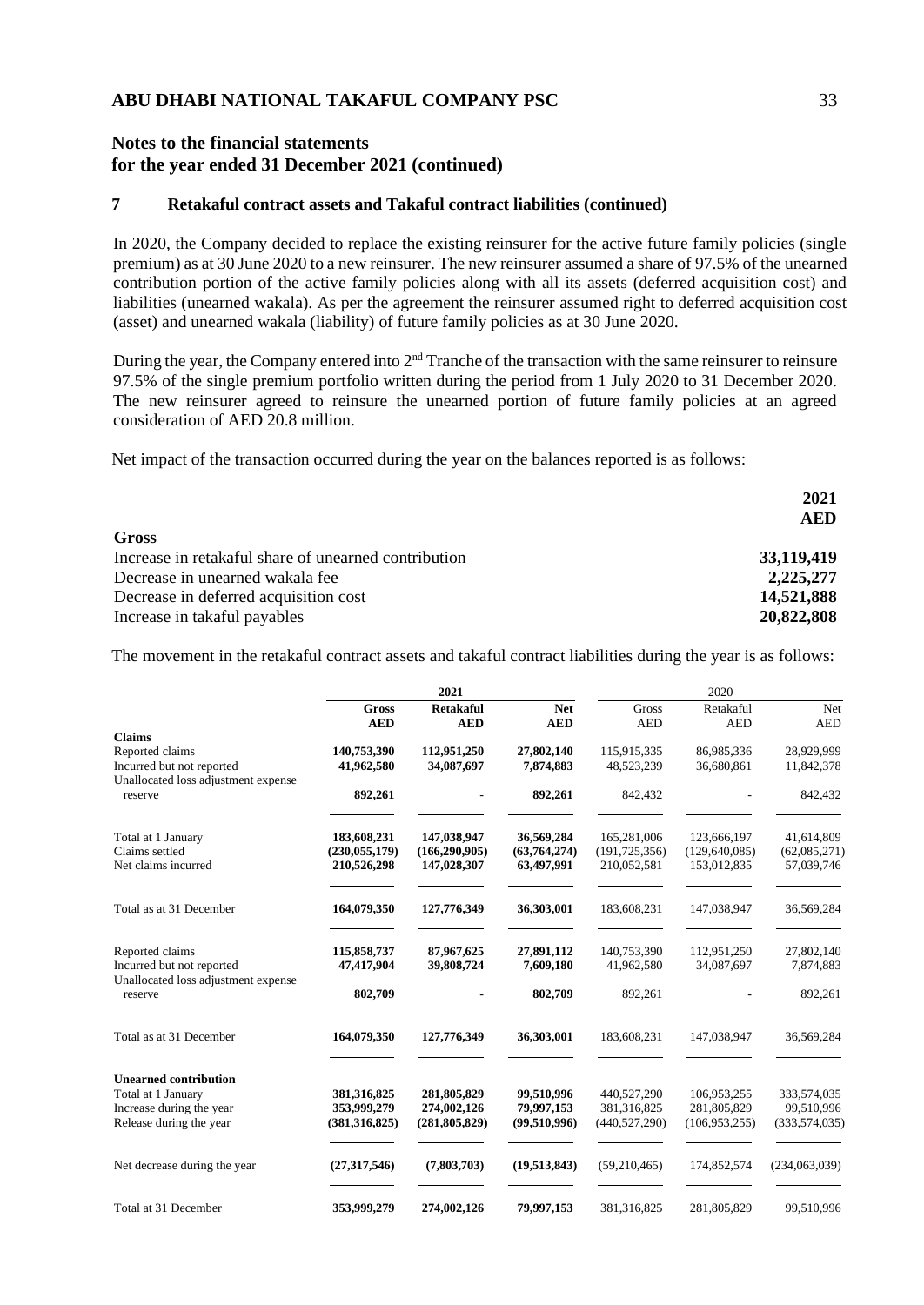## **Notes to the financial statements for the year ended 31 December 2021 (continued)**

#### **8 Investments**

|                                                                                                                                                             |      | 2021<br><b>AED</b> | 2020<br><b>AED</b> |
|-------------------------------------------------------------------------------------------------------------------------------------------------------------|------|--------------------|--------------------|
| <b>Takaful operations assets</b><br>Financial assets measured at fair value through profit or loss<br>Financial assets measured at fair value through other | 8(a) |                    | 5,840,506          |
| comprehensive income                                                                                                                                        | 8(b) | 13,352,921         | 9,170,271          |
|                                                                                                                                                             |      | 13,352,921         | 15,010,777         |
| <b>Shareholders' assets</b><br>Financial assets measured at fair value through profit or loss                                                               | 8(a) | 135,765,710        | 26,042,449         |
| Financial assets measured at fair value through other<br>comprehensive income                                                                               | 8(b) | 227,004,988        | 319,222,998        |
|                                                                                                                                                             |      |                    |                    |
|                                                                                                                                                             |      | 362,770,698        | 345, 265, 447      |
| 8(a)<br>Financial assets measured at fair value through profit or loss                                                                                      |      |                    |                    |
|                                                                                                                                                             |      | 2021<br><b>AED</b> | 2020<br><b>AED</b> |
| <b>Takaful operations assets</b><br>Quoted securities                                                                                                       |      |                    |                    |
| <b>Sukuks</b>                                                                                                                                               |      |                    | 5,840,506          |

#### *Shareholders assets* Unquoted securities

| <b>Unquoted Securities</b><br>- Real estate funds            | 135,765,710 | 15,002,330 |
|--------------------------------------------------------------|-------------|------------|
| Quoted securities<br><i>Sukuks</i>                           |             | 11,040,119 |
| Total securities for shareholder's asset                     | 135,765,710 | 26,042,449 |
| Total fair value through profit and loss securities          | 135,765,710 | 31,882,955 |
| The geographical concentration of investments is as follows: | 2021        | 2020       |

|                           | <i>E</i> vel<br><b>AED</b> | 2020<br>AED             |
|---------------------------|----------------------------|-------------------------|
| Within UAE<br>Outside UAE | ۰<br>135,765,710           | 7,097,798<br>24,785,157 |
|                           | 135,765,710                | 31,882,955              |

 $\overline{a}$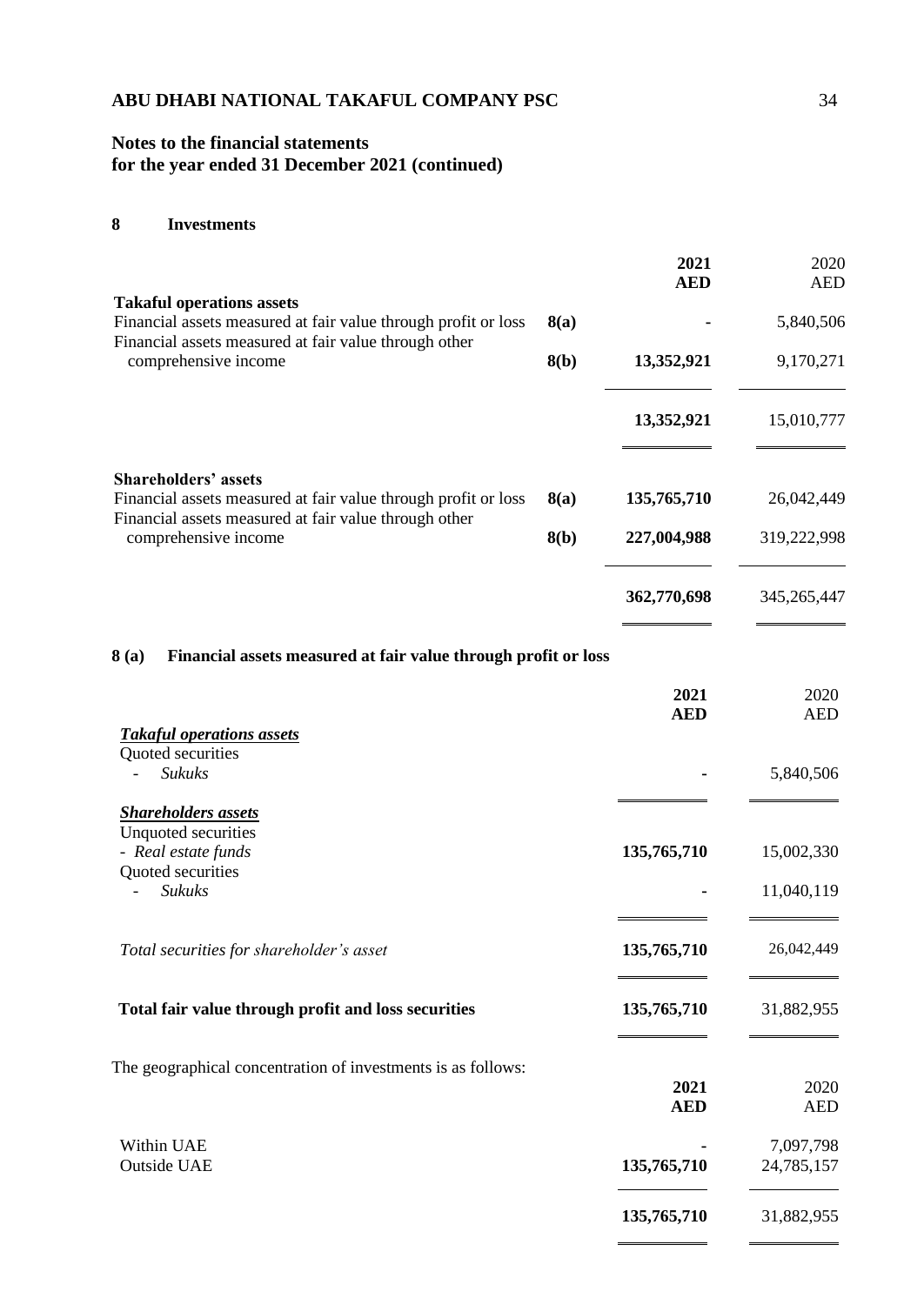## **Notes to the financial statements for the year ended 31 December 2021 (continued)**

# **8 Investments (continued)**

#### **8 (a) Financial assets measured at fair value through profit or loss (continued)**

Subsequent to the reporting period, the Company partially redeemed its units in unquoted investments in real estate funds amounting to AED 73,840,694.

## **8 (b) Financial assets measured at fair value through other comprehensive income**

|                                                              | 2021<br><b>AED</b> | 2020<br><b>AED</b> |
|--------------------------------------------------------------|--------------------|--------------------|
| <b>Takaful operations assets</b>                             |                    |                    |
| Quoted securities                                            |                    |                    |
| <b>Sukuks</b>                                                | 13,352,921         | 9,170,271          |
| <b>Shareholders' assets</b>                                  |                    |                    |
| Quoted securities                                            |                    |                    |
| Equity securities                                            | 78,976,074         | 94,478,308         |
| <b>Sukuks</b>                                                | 32,425,158         | 47,087,556         |
|                                                              |                    |                    |
| Total quoted securities for shareholders assets              | 111,401,232        | 141,565,864        |
| Unquoted securities                                          |                    |                    |
| Unlisted equities                                            | 115,603,756        | 90,008,568         |
| - Real estate funds                                          |                    | 87,648,566         |
| Total unquoted securities for shareholders assets            | 115,603,756        | 177,657,134        |
| Total quoted and unquoted securities for shareholders assets | 227,004,988        | 319,222,998        |
|                                                              | 2021               | 2020               |
|                                                              | <b>AED</b>         | <b>AED</b>         |
| Quoted securities                                            | 124,754,153        | 150,736,135        |
| Unquoted securities                                          | 115,603,756        | 177,657,134        |
|                                                              | 240,357,909        | 328, 393, 269      |
|                                                              |                    |                    |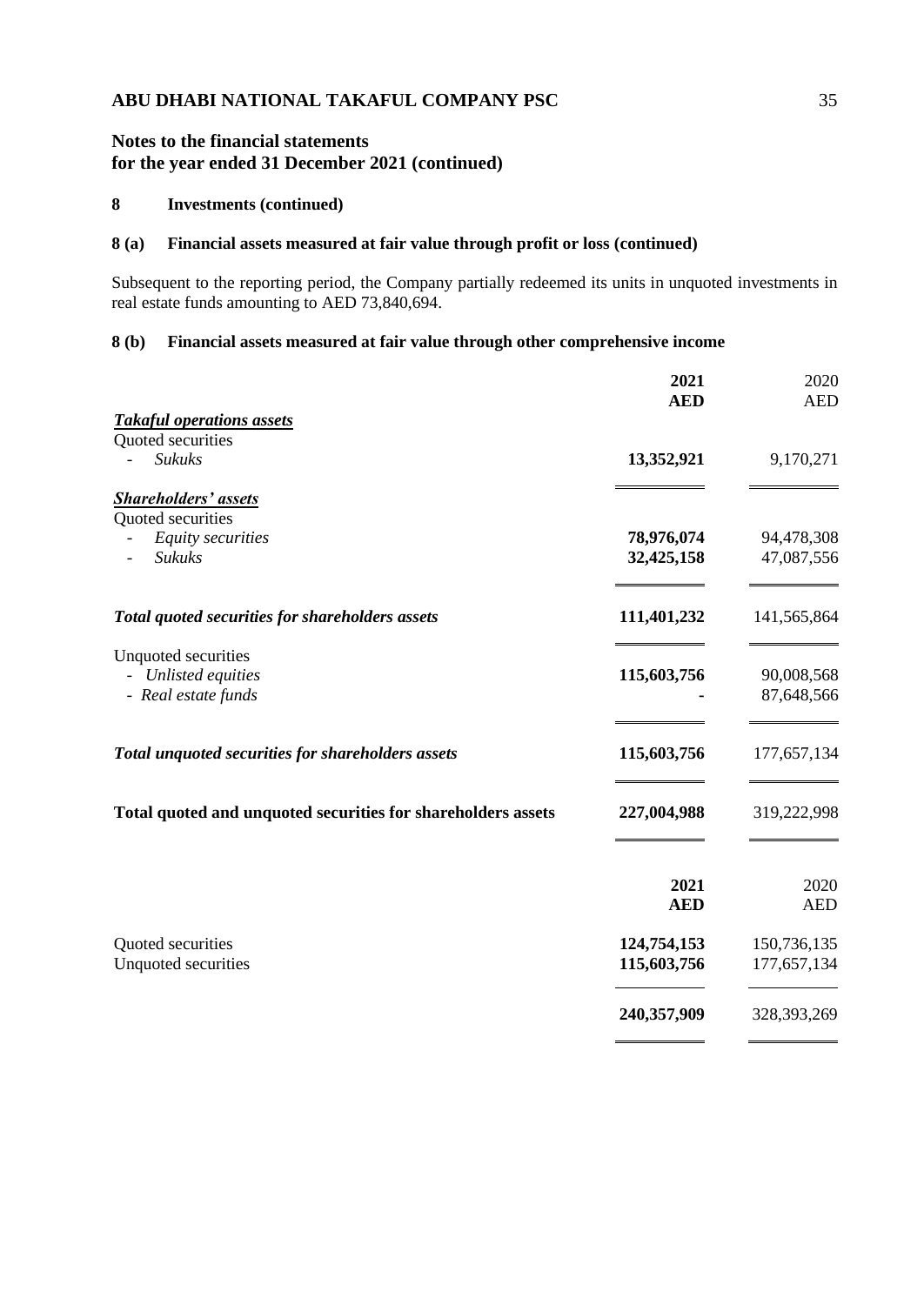## **Notes to the financial statements for the year ended 31 December 2021 (continued)**

#### **8 Investments (continued)**

#### **8 (b) Financial assets measured at fair value through other comprehensive income (continued)**

The geographical concentration of investments is as follows:

|                    | 2021<br><b>AED</b> | 2020<br><b>AED</b> |
|--------------------|--------------------|--------------------|
| Within UAE         | 69,248,063         | 86,553,455         |
| <b>Outside UAE</b> | 171,109,846        | 241,839,814        |
|                    | 240,357,909        | 328,393,269        |
| Total investments  | 376,123,619        | 360,276,224        |

Investments held by the Company are sharia compliant as at 31 December 2021.

Unquoted equity securities are valued primarily based on net assets of the investees unless recent transactions provide evidence of the current fair value.

In 2020 the Company classified investment in unquoted real estate funds amounting to AED 87.6` million as those are measured at FVTOCI based on the Company's business model assessment. However, these unquoted investment in real estate fund meet the definition of puttable instruments. Therefore, during the current year, the Company has reclassified these investments in unquoted real estate fund to FVTPL. This reclassification does not have a material impact on the comparative information included within these financial statements and therefore the Company has not restated the comparative financial information.

## **9 Statutory deposit**

In accordance with the requirements of the Federal Law No. (6) of 2007 regarding the Establishment of the Insurance Authority and Insurance Operations, the Company maintains a bank deposit of AED 10,000,000 which cannot be utilised without the consent of the UAE Insurance Authority. The statutory deposit is held with a commercial bank in the UAE, a related party (note 20).

#### **10 Investment properties**

|                                                     | 2021<br><b>AED</b>      | 2020<br><b>AED</b>        |
|-----------------------------------------------------|-------------------------|---------------------------|
| At 1 January<br>Increase / (decrease) in fair value | 14,403,000<br>2,412,000 | 18,309,000<br>(3,906,000) |
|                                                     | 16,815,000              | 14,403,000                |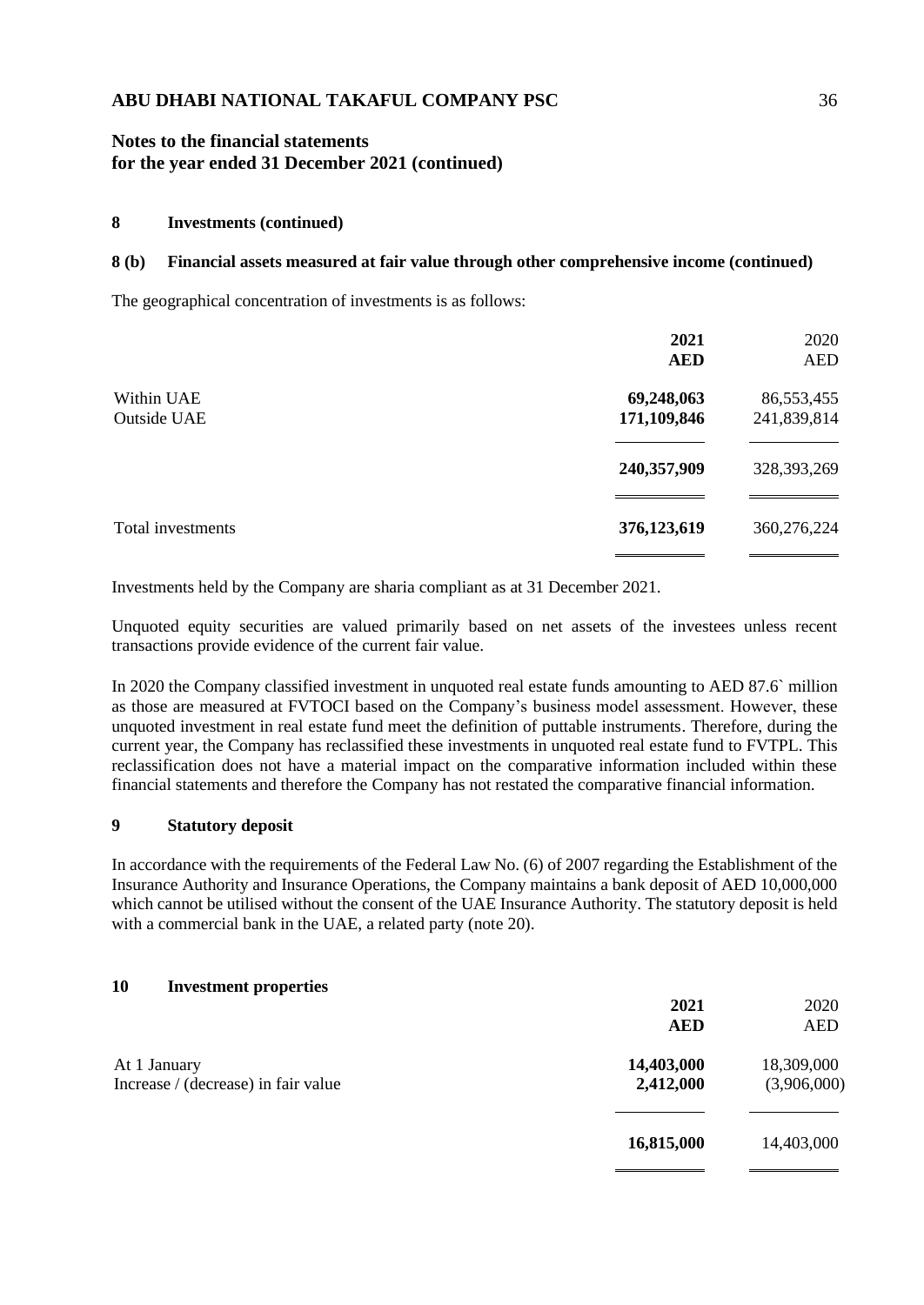## **Notes to the financial statements for the year ended 31 December 2021 (continued)**

#### **10 Investment properties (continued)**

The Company enters into operating leases for all of its investment properties. Amounts recognized in profit or loss in respect of investments properties are as follows:

|                                                            | 2021<br><b>AED</b> | 2020<br><b>AED</b> |
|------------------------------------------------------------|--------------------|--------------------|
| Rental income from investment properties                   | 764,173            | 1,054,619          |
| Operating expenses for properties generating rental income | (268, 057)         | (247, 125)         |
| Net income arising from investment properties              | 496,116            | 807,494            |
|                                                            |                    |                    |

Investment properties are stated at fair value which represents the amount at which the assets could be exchanged between a knowledgeable, willing buyer and a knowledgeable, willing seller in an arm's length transaction at the date of valuation. The investment properties were valued as at 31 December 2021 by an independent valuer at AED 16,815,000 using comparable method of valuation.

The Comparable Method analyses recent sales transactions of similar properties in a similar location, applying adjustments to reflect differences to the property, including location, specification, age, design and layout.

The investment properties are classified as Level 3. There were no transfers between Level 1 and 2 or to Level 3 during current and previous year.

There are no restrictions on the realisability of investment properties. The Company has no contractual obligations to purchase, construct or develop investment properties or for repairs, maintenance or enhancements.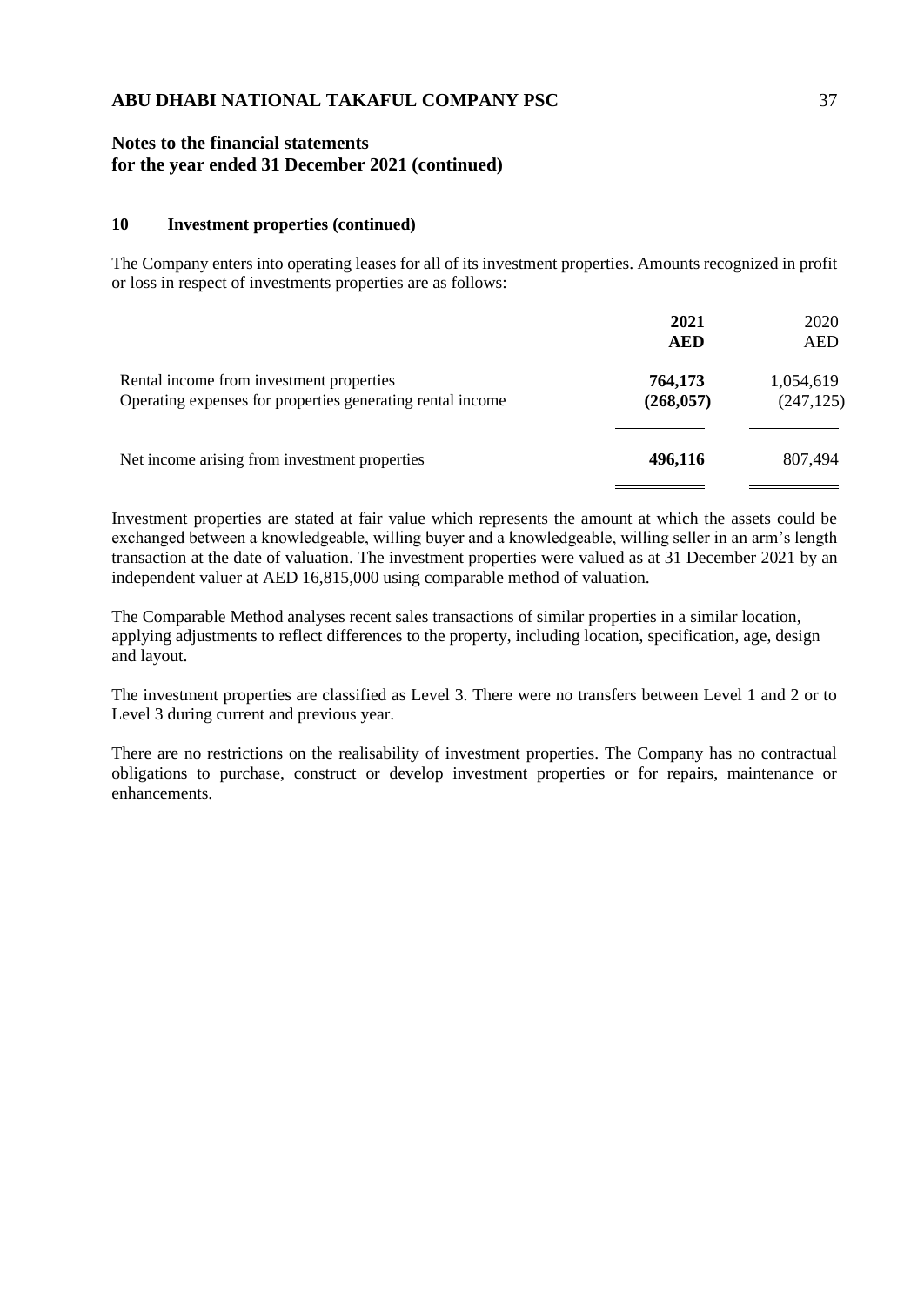# **Notes to the financial statements for the year ended 31 December 2021 (continued)**

# **11 Property and equipment**

| <b>Building</b> | Furniture,<br>fixtures and<br>equipment                         | Computer<br>equipment<br>and<br>accessories                 | <b>Motor</b><br>vehicles                                       | <b>Total</b><br><b>AED</b>                        |
|-----------------|-----------------------------------------------------------------|-------------------------------------------------------------|----------------------------------------------------------------|---------------------------------------------------|
| 18,982,731      | 8,623,078                                                       | 8,394,902                                                   | 1,402,900                                                      | 37,403,611                                        |
|                 | (13,901)                                                        |                                                             |                                                                | 8,160,673<br>(13,901)                             |
| 25,196,436      | 8,661,008                                                       | 10,290,039                                                  | 1,402,900                                                      | 45,550,383                                        |
|                 |                                                                 |                                                             |                                                                | 21,563,970                                        |
| 788,306         | 258,884<br>(13, 881)                                            | 403,689                                                     | 108,900                                                        | 1,559,779<br>(13, 881)                            |
| 5,537,019       | 8,162,825                                                       | 8,143,748                                                   | 1,266,276                                                      | 23,109,868                                        |
| 19,659,417      | 498,183                                                         | 2,146,291                                                   | 136,624                                                        | 22,440,515                                        |
|                 |                                                                 |                                                             |                                                                | 37,070,389                                        |
|                 | 38,584<br>(17,670)                                              | 315,705<br>(3, 397)                                         |                                                                | 354,289<br>(21,067)                               |
| 18,982,731      | 8,623,078                                                       | 8,394,902                                                   | 1,402,900                                                      | 37,403,611                                        |
|                 |                                                                 |                                                             |                                                                |                                                   |
| 634,086         | 545,452<br>(17, 307)                                            | 743,165<br>(3,395)                                          | 150,456                                                        | 19,511,513<br>2,073,159<br>(20, 702)              |
| 4,748,713       | 7,917,822                                                       | 7,740,059                                                   | 1,157,376                                                      | 21,563,970                                        |
| 14,234,018      | 705,256                                                         | 654,843                                                     | 245,524                                                        | 15,839,641                                        |
|                 | <b>AED</b><br>6,213,705<br>4,748,713<br>18,982,731<br>4,114,627 | <b>AED</b><br>51,831<br>7,917,822<br>8,602,164<br>7,389,677 | <b>AED</b><br>1,895,137<br>7,740,059<br>8,082,594<br>7,000,289 | <b>AED</b><br>1,157,376<br>1,402,900<br>1,006,920 |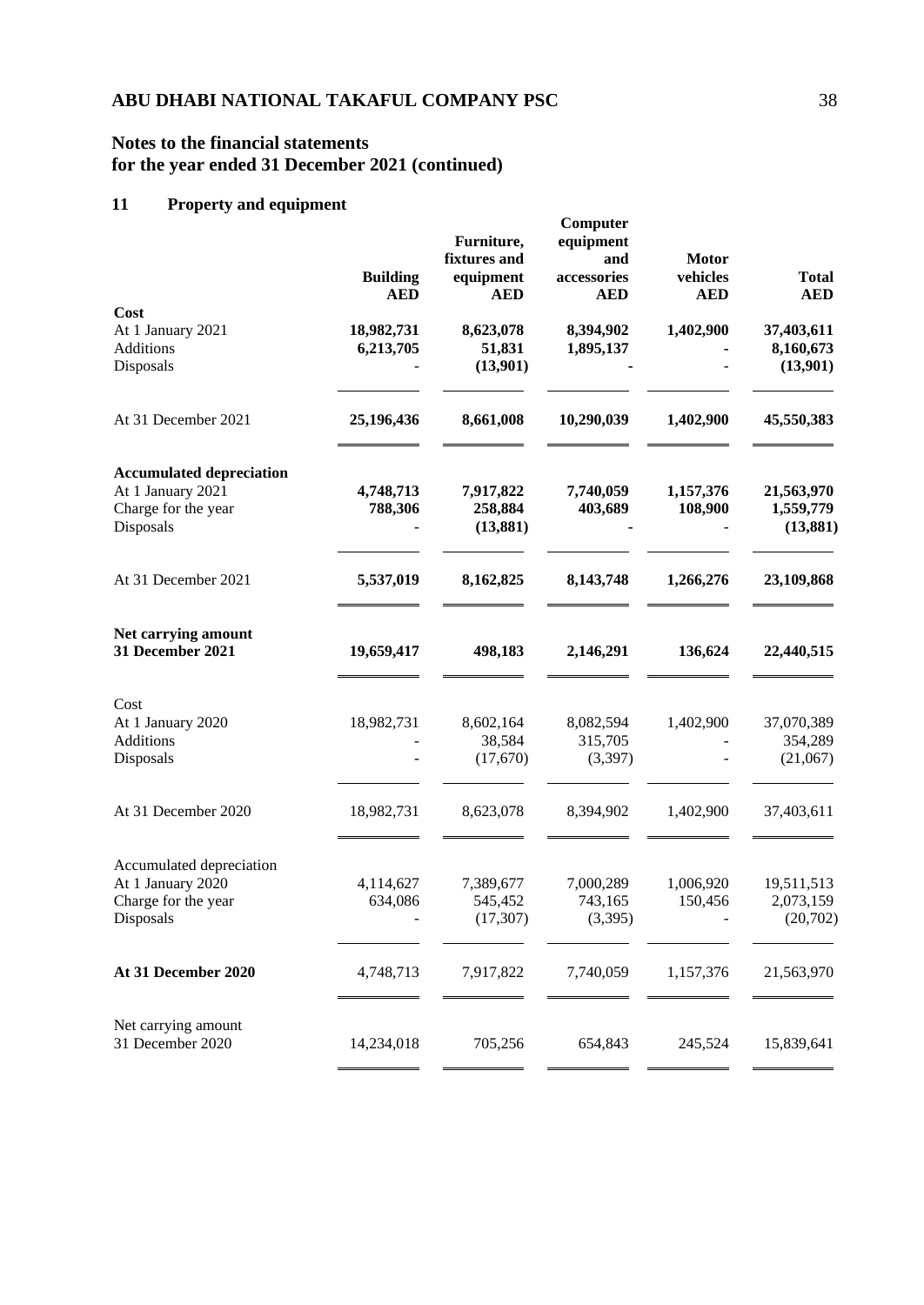## **Notes to the financial statements for the year ended 31 December 2021 (continued)**

#### **12 Takaful payable and amounts held under retakaful treaties**

|                                                    | 2021        | 2020        |
|----------------------------------------------------|-------------|-------------|
|                                                    | <b>AED</b>  | <b>AED</b>  |
| Takaful payables comprise of:                      |             |             |
| Due to policyholders                               | 2,348,460   | 14,742,387  |
| Due to takaful companies                           | 8,951,659   | 4,502,775   |
|                                                    | 11,300,119  | 19,245,162  |
|                                                    |             |             |
| Amounts held under retakaful treaties comprise of: |             |             |
| Due to retakaful companies                         | 228,716,681 | 250,448,765 |
| Retakaful deposit retained                         | 51,015,766  | 49,556,500  |
|                                                    | 279,732,447 | 300,005,265 |
|                                                    |             |             |

The average credit period is 60 to 90 days terms. The Company has financial risk management policies in place to ensure that all payables are paid within the credit time frame.

Due to re-takaful companies include amount of AED 187,927,025 (2020: AED 193,016,850) payable to new reinsurer pursuant to the transaction explained in note 7.

#### **13 Provision for employee's end of service benefits**

| 2021                                            | 2020        |
|-------------------------------------------------|-------------|
| <b>AED</b>                                      | <b>AED</b>  |
| 10,402,618<br>At 1 January                      | 9,585,241   |
| Charged during the year<br>1,257,597            | 1,255,107   |
| Paid during the year<br>(803,978)               | (437,730)   |
| 10,856,237<br>At 31 December                    | 10,402,618  |
| 14<br><b>Share capital</b><br>2021              | 2020        |
| <b>AED</b>                                      | <b>AED</b>  |
| Authorised, issued and fully paid               |             |
| 100,000,000<br>100,000,000 shares of AED 1 each | 100,000,000 |

At 31 December 2021, 41,664,219 shares or 41.66% of total share capital (2020: 41,664,219 shares or 41.66% of total share capital) were held by Abu Dhabi Islamic Bank PJSC and 58,335,781 shares or 58.34% of total share capital (2020: 58,335,781 shares or 58.34% of total share capital) were held by UAE nationals and other institutions.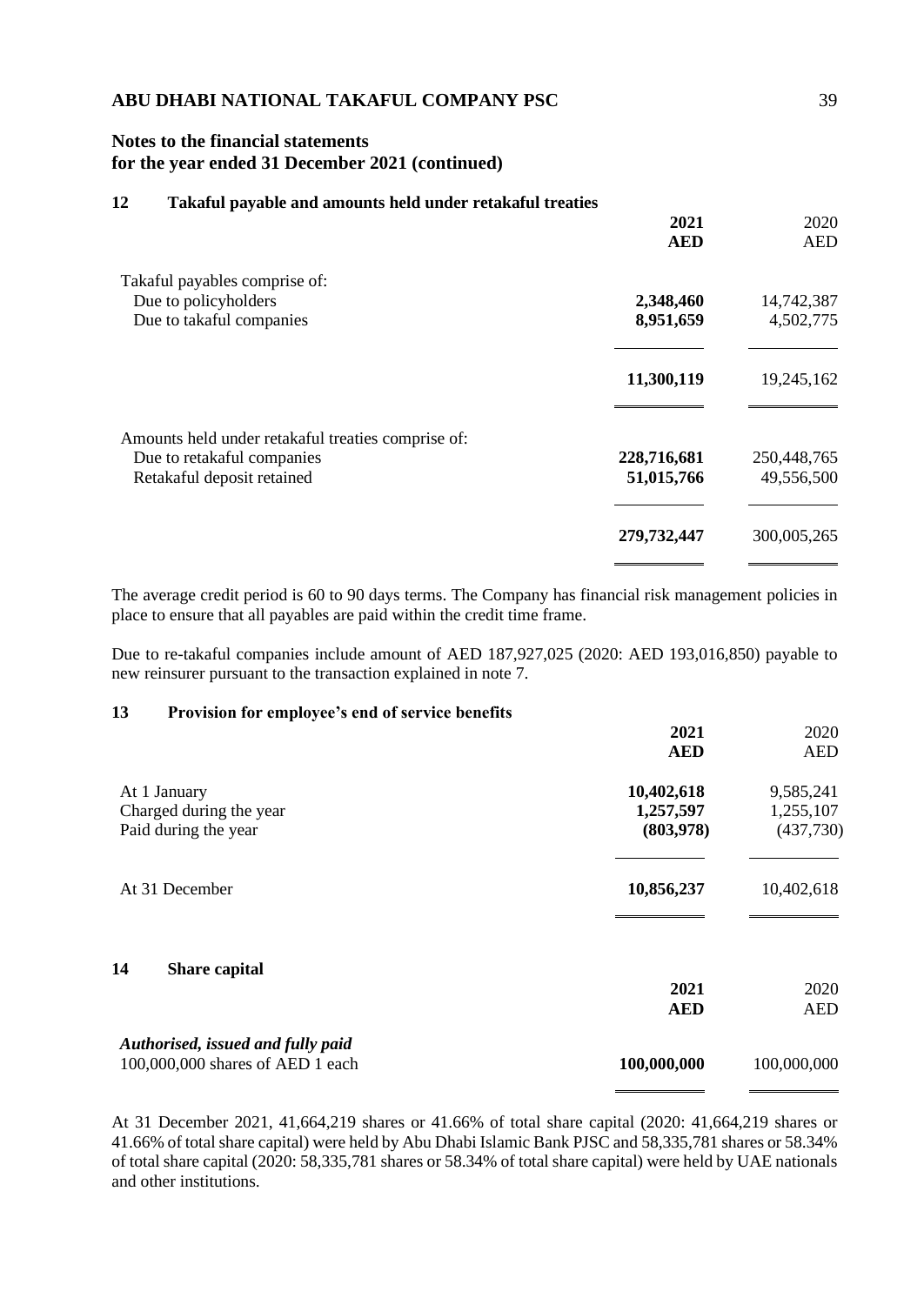## **Notes to the financial statements for the year ended 31 December 2021 (continued)**

#### **15 Legal reserve**

In accordance with the provisions of the UAE Federal Commercial Companies Law No. (2) of 2015, and the Company's articles of association, the Company is required to transfer annually to a legal reserve account an amount equivalent to 10% of its annual net profit, until such reserve reaches 50% of the paid up capital of the Company. This reserve is not available for distribution.

#### **16 General reserve**

Transfers to and from the general reserve are made at the discretion of the Board of Directors and are subject to the shareholders' approval. This reserve may be used for such purposes as they deem fit.

## **17 Re-takaful default reserve**

The transfer from retained earnings to re-takaful default reserve is made in accordance with the Insurance Authority (IA) of UAE's Board of Directors Decision No. (23) of 2019 concerning instructions organizing reinsurance operations. The directive requires to allocate an amount equals to 0.5% of the total reinsurance premiums ceded by the Company in order to create a provision for the probability of failure of any of the reinsurers with whom the Company deals to pay what is due to the company or default in its financial position.

#### **18 Zakat**

In 2020, the Company recorded Zakat payable of AED 5,320,778 in accordance with the Cabinet Resolution No. (15/9) of 2020 of Insurance Authority. The Company was required to pay Zakat and transfer 20% of total Zakat amount payable to the Zakat Fund in UAE.

However, in 2021, a resolution No. (50/1) for 2021 of Council of Minister was issued on 24 January 2021 cancelling the Cabinet Resolution No. (15/9) of 2020 which requires the Company to pay Zakat and transfer 20% of total Zakat amount payable to the Zakat Fund in UAE . Therefore, the Company reversed back the previously recognised Zakat of AED 5,320,778 to retained earnings.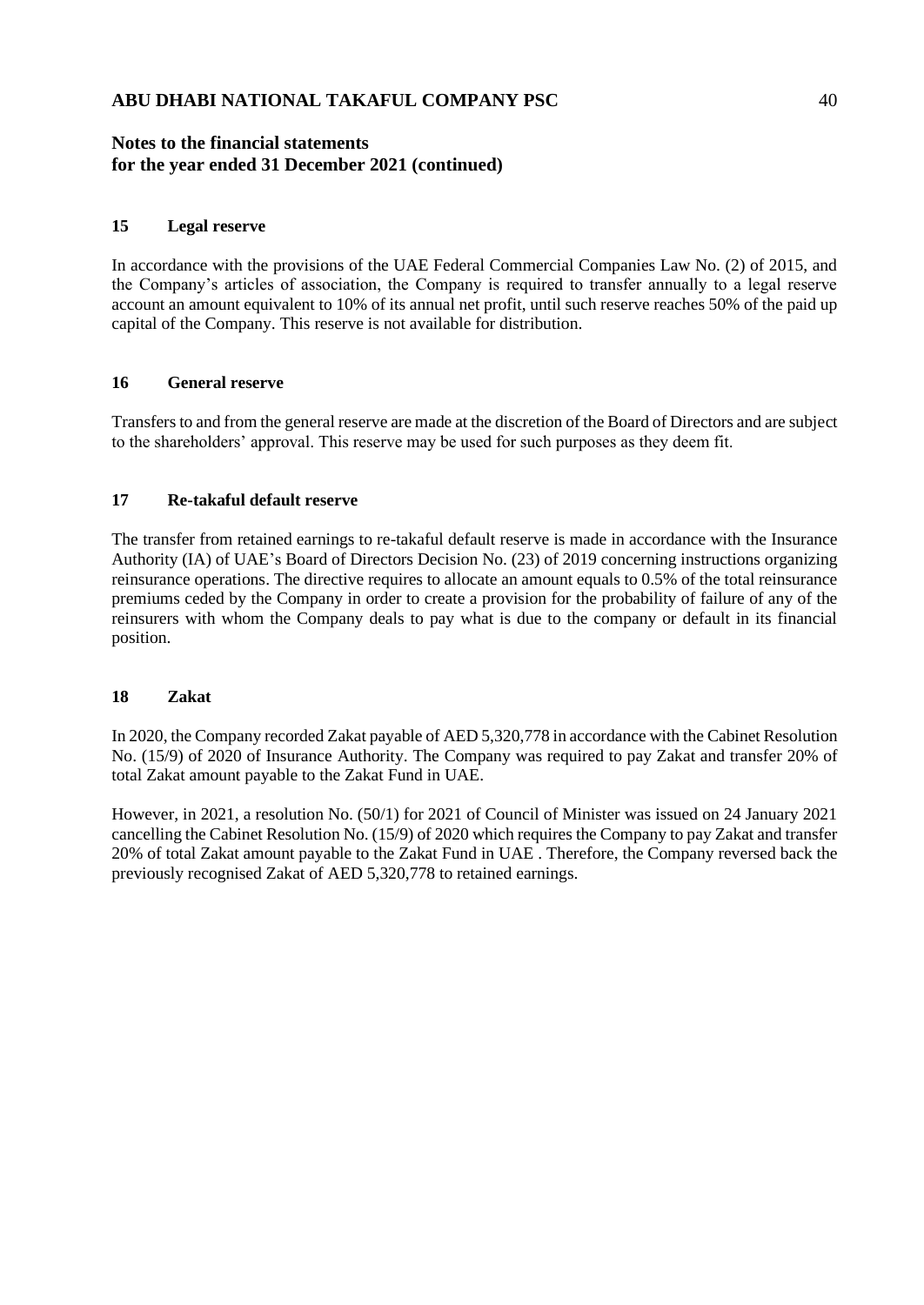## **Notes to the financial statements for the year ended 31 December 2021 (continued)**

# **19 Movement in policyholders' funds and Distribution payable to family Policyholders**

|                                                                            | Surplus of<br>family<br>policyholders'<br>funds<br><b>AED</b> | <b>Distribution</b><br>payable to<br>family<br>policyholders<br><b>AED</b> | Deficit of<br>non-family<br>policyholders'<br>funds<br><b>AED</b> | Loan from<br>shareholders<br><b>AED</b> | <b>Investment</b><br>revaluation<br>reserve<br><b>AED</b> | <b>Total</b><br><b>AED</b> |
|----------------------------------------------------------------------------|---------------------------------------------------------------|----------------------------------------------------------------------------|-------------------------------------------------------------------|-----------------------------------------|-----------------------------------------------------------|----------------------------|
| Balance at 31 December 2020                                                | 46,657,720                                                    | 5,804,958                                                                  | (7,696,170)                                                       | 7,696,170                               | 151,036                                                   | 52,613,714                 |
| Surplus/(deficit) in the reporting year                                    | (32,773,225)                                                  |                                                                            | 2,052,710                                                         |                                         | $\overline{a}$                                            | (30, 720, 515)             |
| Repayment of loan<br>Distributions for the reporting period                |                                                               |                                                                            |                                                                   | (2,052,710)                             |                                                           | (2,052,710)                |
| 2018<br>Reversal of unclaimed distributions                                |                                                               | (1,047,402)                                                                |                                                                   |                                         | ÷,                                                        | (1,047,402)                |
| for 2018                                                                   | 4,757,556                                                     | (4,757,556)                                                                |                                                                   |                                         |                                                           |                            |
| Change in investment valuation<br>reserve                                  |                                                               |                                                                            |                                                                   |                                         | (47, 478)                                                 | (47, 478)                  |
| Balance at 31 December 2020                                                | 18,642,051                                                    |                                                                            | (5,643,460)                                                       | 5,643,460                               | 103,558                                                   | 18,745,609                 |
| Surplus/(deficit) in the reporting year<br>Loan repaid to shareholders for | (22,964,095)                                                  |                                                                            | 160,773                                                           |                                         |                                                           | (22,803,322)               |
| General takaful                                                            |                                                               |                                                                            |                                                                   | (160,773)                               |                                                           | (160, 773)                 |
| Loan received from shareholders for<br>family takaful                      |                                                               |                                                                            |                                                                   | 4,322,044                               |                                                           | 4,322,044                  |
| Change in investment valuation<br>reserve                                  |                                                               |                                                                            |                                                                   |                                         | (338,516)                                                 | (338, 516)                 |
| <b>Balance at 31 December 2021</b>                                         | (4,322,044)                                                   |                                                                            | (5,482,687)                                                       | 9,804,731                               | (234,958)                                                 | (234,958)                  |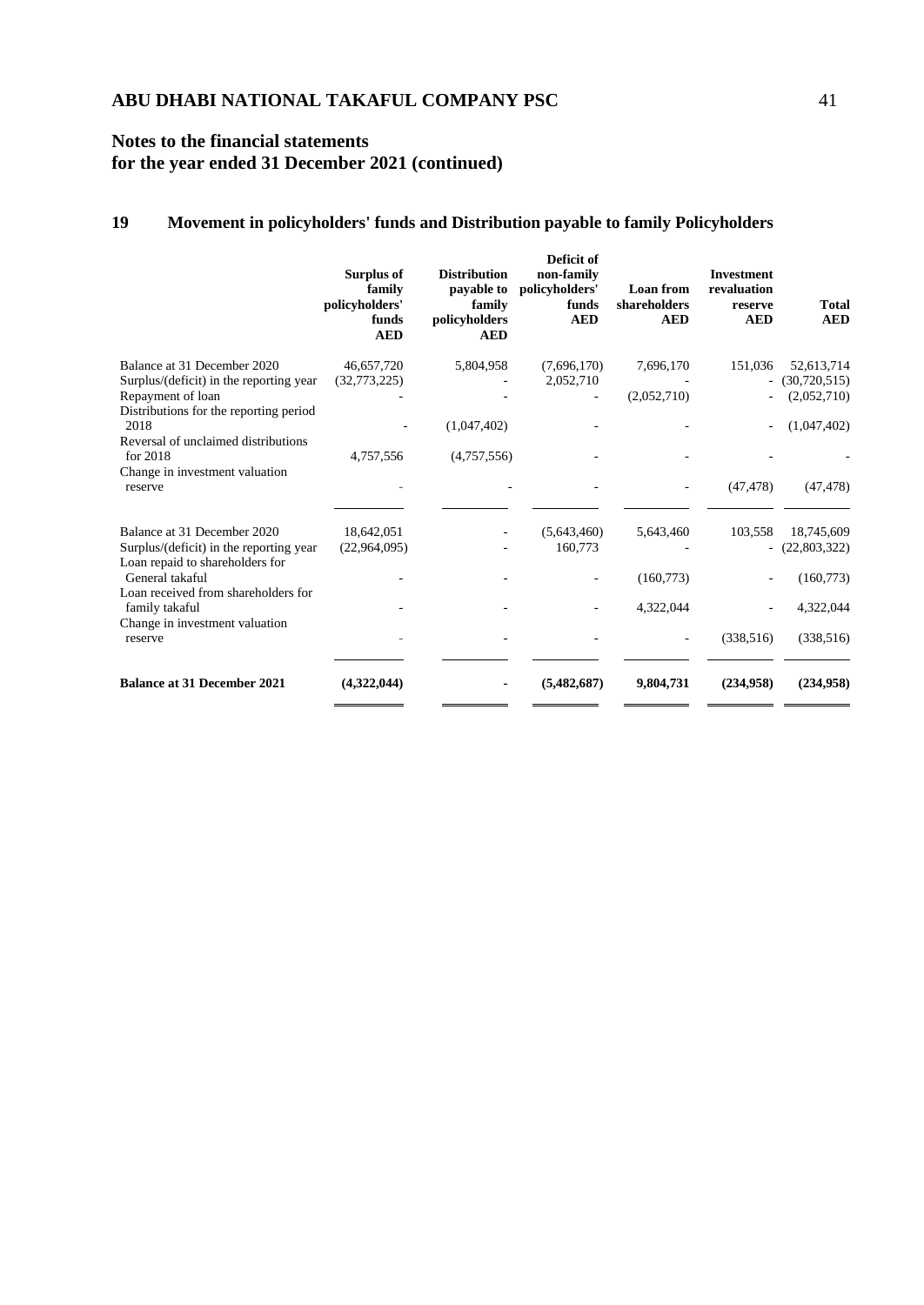## **Notes to the financial statements for the year ended 31 December 2021 (continued)**

#### **20 Related parties**

Related parties comprise the shareholders, directors and key management personnel of the Company and those entities in which they have a significant interest and the ability to control or exercise significant influence in financial and operational decisions. Details of significant transactions with related parties in the normal course of business are as follows:

|                                                        |                     | <b>Directors</b><br>and their | <b>Key</b> |              |
|--------------------------------------------------------|---------------------|-------------------------------|------------|--------------|
|                                                        |                     | related                       | management |              |
|                                                        | <b>Shareholders</b> | parties                       | personnel  | <b>Total</b> |
| <b>Balances as at 31 December 2021</b>                 |                     |                               |            |              |
| Statutory deposit (note 9)                             | 10,000,000          |                               |            | 10,000,000   |
| Due from related parties                               | 83,005              | 394,943                       |            | 477,948      |
| Due to related a party                                 | 654,630             |                               |            | 654,630      |
| <b>Transactions for the year ended</b>                 |                     |                               |            |              |
| <b>31 December 2021</b><br>Gross contributions written | 81,949,021          | 18,525,418                    |            | 100,474,439  |
| Takaful expenses                                       | 4,775,213           |                               |            | 4,775,213    |
| Profit on term deposits                                | 46,465              |                               |            | 46,465       |
| Short-term benefits                                    |                     |                               | 4,327,586  | 4,327,586    |
| Long-term benefits                                     |                     |                               | 213,832    | 213,832      |
|                                                        |                     | <b>Directors</b>              |            |              |
|                                                        |                     | and their                     | <b>Key</b> | <b>Total</b> |
|                                                        |                     | related                       | management |              |
|                                                        | <b>Shareholders</b> | parties                       | personnel  |              |
| <b>Balances as at 31 December 2020</b>                 |                     |                               |            |              |
| Statutory deposit (note 9)                             | 10,000,000          |                               |            | 10,000,000   |
| Due from related parties                               | 15,557              | 423,976                       |            | 439,532      |
| Due to related a party                                 | 13, 135, 247        |                               |            | 13, 135, 247 |
| <b>Transactions for the year ended</b>                 |                     |                               |            |              |
| <b>31 December 2020</b>                                |                     |                               |            |              |
| Gross contributions written                            | 85,732,314          | 17,079,048                    |            | 102,811,362  |
| <b>Takaful Expense</b>                                 | 23,297,926          |                               |            | 23,297,926   |
| Profit on term deposits                                | 71,630              |                               |            | 71,630       |
| Short-term benefits                                    |                     |                               | 6,959,348  | 6,959,348    |
| Long-term benefits                                     |                     |                               | 216,287    | 216,287      |

The remuneration of key management personnel is based on the remuneration agreed in their employment contracts as approved by the Board of Directors.

Directors' remuneration in relation to the year ended 31 December 2021 of AED 5,465,449 which is subject to the approval of the shareholders at the forthcoming Annual General Meeting, was proposed and reflected in other comprehensive income in the statement of comprehensive income.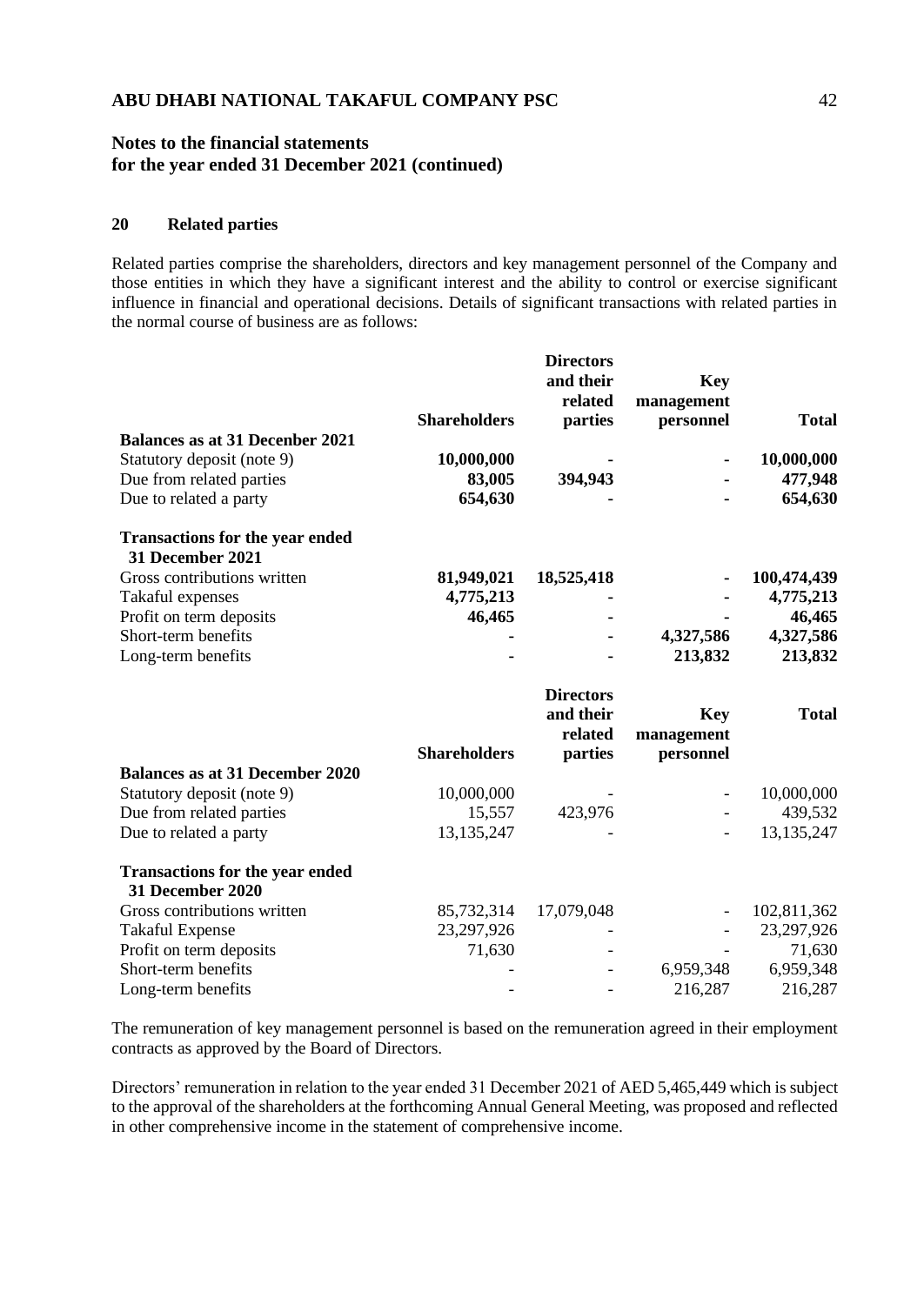## **Notes to the financial statements for the year ended 31 December 2021 (continued)**

#### **21 Dividends**

For the year ended 31 December 2021, the Board of Directors proposed a cash dividend of AED 25,000,000 at a rate of AED 0.25 per share and a 5% stock dividend amounting to AED 5,000,000. The 2021 proposed cash and stock dividend are subject to approval of the shareholders at the forthcoming Annual General Meeting.

For the year ended 31 December 2020, cash dividend of AED 20,000,000 at a rate of AED 0.20 per share was approved by the shareholders on 15 March 2021 and paid in March 2021.

# **22 Policyholders' investment income, net**

|                                                                                            | <b>AED</b>  | AED          |
|--------------------------------------------------------------------------------------------|-------------|--------------|
| Return on short-term investment accounts and deposits                                      | 10,728,884  | 14, 147, 876 |
| Dividend income and profit on investments, net                                             | 382,830     | 373,994      |
| Gain on disposal of investments, net                                                       | 50,889      | 233,208      |
| (Decrease) / increase in fair value of investments at fair value<br>through profit or loss | (30, 985)   | 211,943      |
|                                                                                            | 11,131,618  | 14,967,021   |
| Operating expenses                                                                         | (1,319,715) | (1,319,715)  |
|                                                                                            | 9,811,903   | 13,647,306   |

#### **23 Mudareb share and wakalah fees**

The shareholders manage the policyholders' investment fund and charge 35% (2020: 35%) of investment income earned by policyholders' investment fund as mudareb share.

The shareholders manage the takaful operations for the policyholders and charge the following percentage of gross takaful contributions as wakalah fees.

|                                  | 2021  | 2020   |
|----------------------------------|-------|--------|
|                                  | (9/0) | $(\%)$ |
| Motor                            | 35    | 35     |
| Medical                          | 25    | 30     |
| Energy                           | 10    | 10     |
| <b>Worker Protection Program</b> | 12.50 | 12.50  |
| All other takaful classes        | 35    | 35     |

**2021** 2020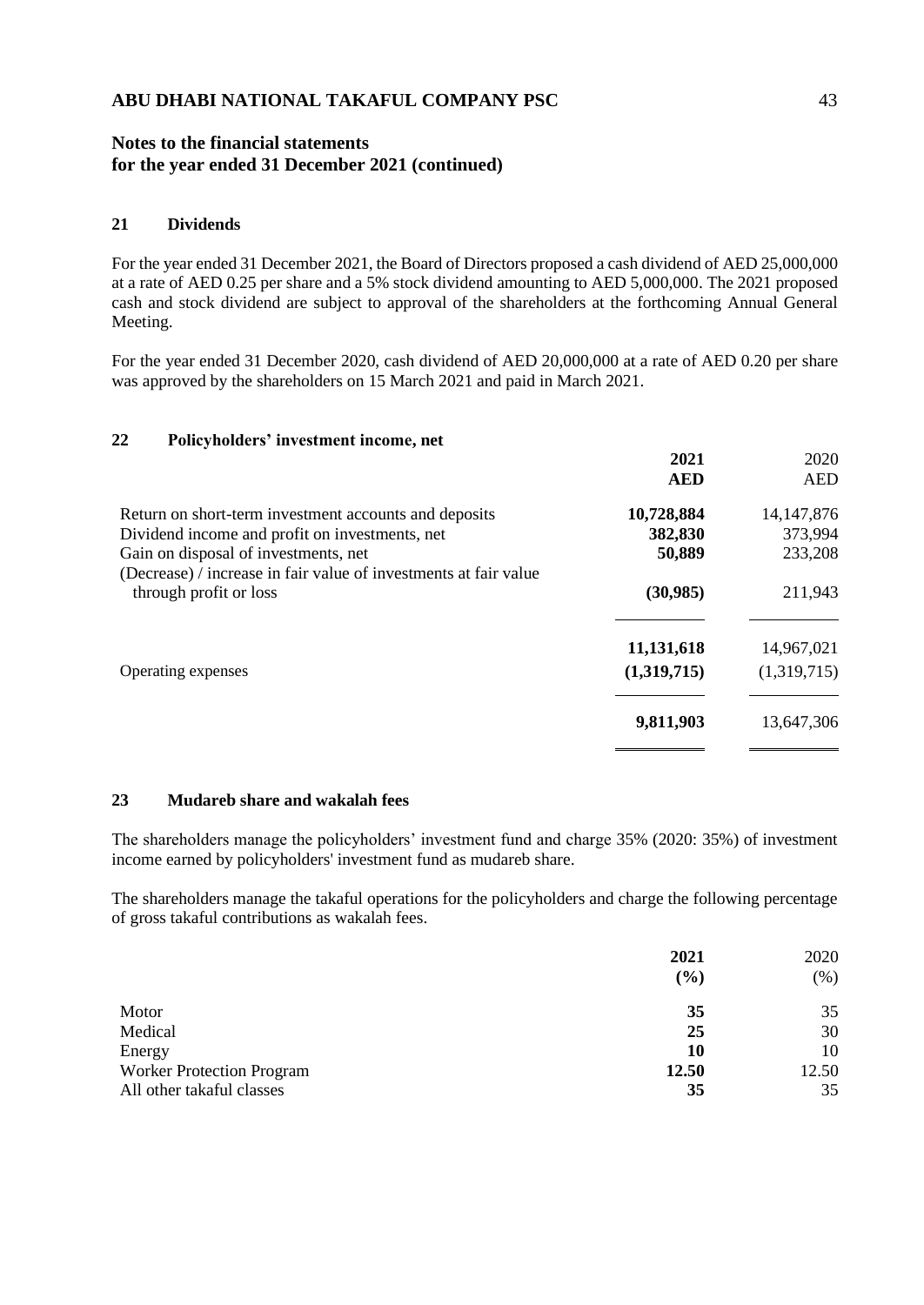## **Notes to the financial statements for the year ended 31 December 2021 (continued)**

## **24 Shareholder's investment and other income, net**

|                                                              | 2021         | 2020        |
|--------------------------------------------------------------|--------------|-------------|
|                                                              | <b>AED</b>   | <b>AED</b>  |
| Return on short-term investment accounts and deposits        | 1,305,452    | 1,305,205   |
| Dividend income and profit on investments, net               | 37, 157, 883 | 12,800,366  |
| Gain on disposal of investments, net                         | 678,772      | 2,179,810   |
| Increase in fair value of investments at fair value          |              |             |
| through profit or loss                                       | 996,385      | 43,341      |
| Increase / (decrease) in fair value of investment properties |              |             |
| (note 10)                                                    | 2,412,000    | (3,906,000) |
| Rental income, net                                           | 496,116      | 807,494     |
| (Loss) / gain on disposal of furniture and equipment         | (20)         | 35          |
|                                                              | 43,046,588   | 13,230,251  |
| Operating expenses                                           | (1,317,241)  | (1,317,241) |
|                                                              | 41,729,347   | 11,913,010  |
| 25<br><b>General and administrative expenses</b>             |              |             |
|                                                              | 2021         | 2020        |
|                                                              | <b>AED</b>   | <b>AED</b>  |
| Staff costs                                                  | 32,904,680   | 39,018,006  |
| Rental expenses                                              | 911,668      | 1,086,365   |
| Depreciation of property and equipment                       | 1,559,779    | 2,073,159   |
| Other expenses                                               | 6,962,511    | 5,920,687   |
|                                                              | 42,338,638   | 48,098,217  |
|                                                              |              |             |

Social contribution included in staff costs for the year ended 31 December 2021 amounts to AED 596,437 (2020: AED 518,789).

## **26 Basic and diluted earnings per share**

Basic earnings per share is calculated by dividing the net profit for the year by the weighted average number of shares outstanding during the year as follows: **2021** 2020

|                                              | 2021        | <b>2020</b> |
|----------------------------------------------|-------------|-------------|
| Profit for the year (AED)                    | 88,024,607  | 78,396,952  |
| Ordinary shares in issue throughout the year | 100,000,000 | 100,000,000 |
| Basic and diluted earnings per share (AED)   | 0.88        | 0.78        |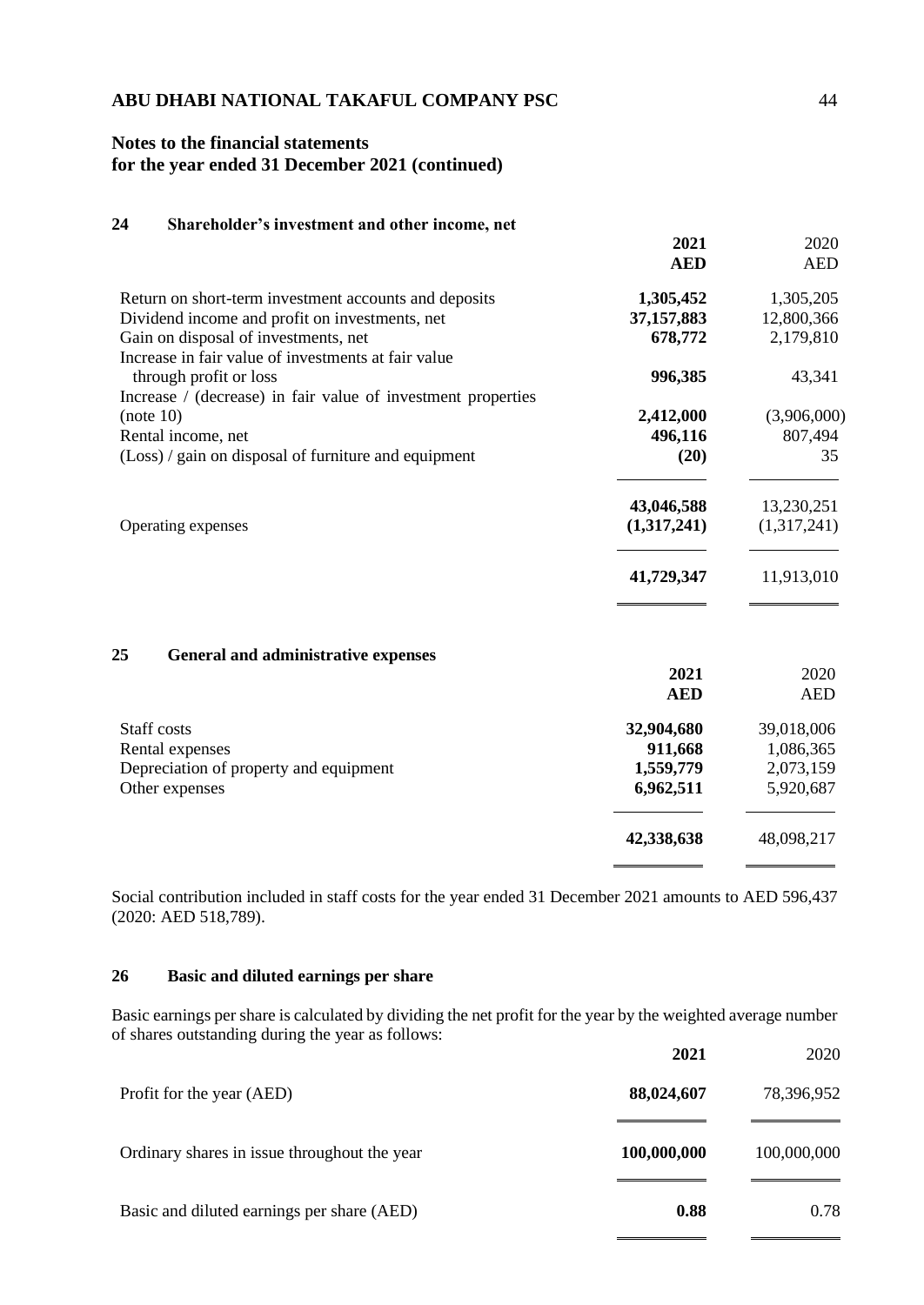# **Notes to the financial statements for the year ended 31 December 2021 (continued)**

#### **26 Basic and diluted earnings per share (continued)**

The Company has not issued any instruments which would have a dilutive impact on earnings per share when converted or exercised.

#### **27 Profit for the year**

The Company's combined net profit for the year for policyholder and shareholders, before Qard Hasan provision, is AED 69.38 million (2020: AED 45.62 million).

#### **28 Segment information**

For operating purposes, the Company is organised into two main business segments:

- Underwriting of takaful business incorporating all classes of takaful including fire, marine, motor, general accident, engineering, medical and family takaful. This business is conducted fully within the UAE.
- Investments incorporating investments in UAE marketable equity securities, short-term investments with banks and other securities.

#### **Segment revenue and results**

Information regarding the Company's reportable segments is presented below:

|                                             |                            | 2021                             |                             |                            | 2020                      |                            |  |  |
|---------------------------------------------|----------------------------|----------------------------------|-----------------------------|----------------------------|---------------------------|----------------------------|--|--|
|                                             | Underwriting<br><b>AED</b> | <b>Investments</b><br><b>AED</b> | <b>Total</b><br><b>AED</b>  | Underwriting<br><b>AED</b> | Investments<br><b>AED</b> | Total<br><b>AED</b>        |  |  |
| <b>Takaful</b>                              |                            |                                  |                             |                            |                           |                            |  |  |
| Direct revenues                             | 423,402,290                | 51,541,250                       | 474,943,540                 | 504,189,731                | 25,560,316                | 529,750,047                |  |  |
| Direct costs                                | (338,672,766)              |                                  | (338,672,766)               | (404, 444, 635)            | $\overline{\phantom{a}}$  | (404, 444, 635)            |  |  |
| Takaful expenses                            | (24, 549, 580)             |                                  | (24, 549, 580)              | (31,583,468)               | $\overline{\phantom{a}}$  | (31,583,468)               |  |  |
| <b>Segment results</b><br>Unallocated costs | 60,179,944                 | 51,541,250                       | 111,721,194<br>(23,696,587) | 68,161,628                 | 25,560,316                | 93,721,944<br>(15,324,992) |  |  |
| <b>Profit for the year</b>                  |                            |                                  | 88,024,607                  |                            |                           | 78,396,952                 |  |  |

Revenue reported above represents revenue generated from external customers and third parties. There were no inter-segment revenues in the year (2020: AED Nil).

The accounting policies of the reportable segments are the same as the Company's accounting policies used in the annual audited financial statements for the year ended 31 December 2020, except for adoption of new and amended standards as set out in note 2.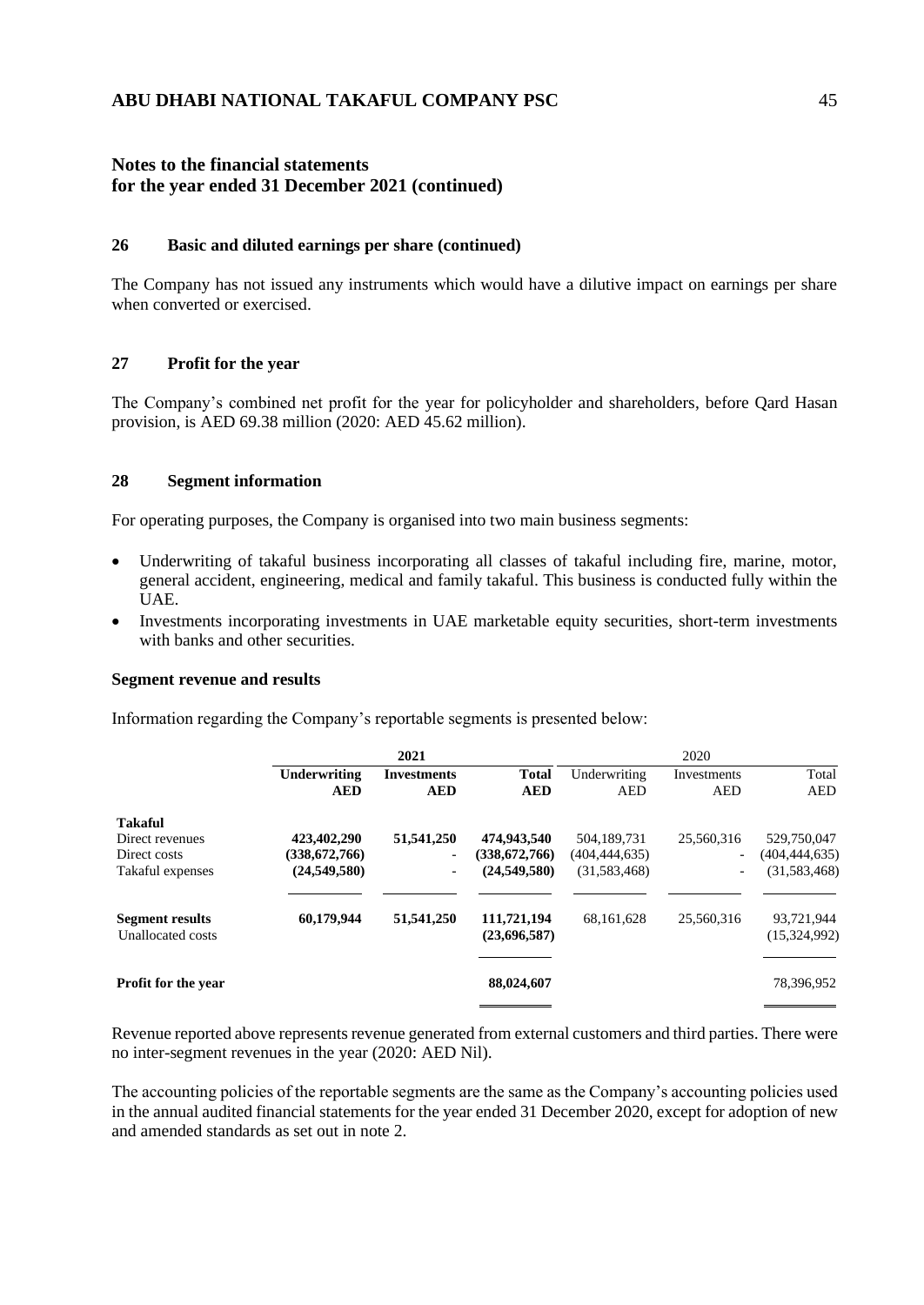# **Notes to the financial statements for the year ended 31 December 2021 (continued)**

#### **28 Segment information (continued)**

#### **Segment assets and liabilities**

|                                                | 2021         |                    |                             |              |             |                             |
|------------------------------------------------|--------------|--------------------|-----------------------------|--------------|-------------|-----------------------------|
|                                                | Underwriting | <b>Investments</b> | <b>Total</b>                | Underwriting | Investments | Total                       |
|                                                | <b>AED</b>   | <b>AED</b>         | <b>AED</b>                  | <b>AED</b>   | <b>AED</b>  | <b>AED</b>                  |
| Segment assets<br>Unallocated assets           | 508,292,898  | 771,182,600        | 1,279,475,498<br>78,368,297 | 561,883,824  | 784,063,450 | 1,345,947,274<br>43,831,933 |
| <b>Total assets</b>                            |              |                    | 1,357,843,795               |              |             | 1,389,779,207               |
| Segment liabilities<br>Unallocated liabilities | 821,352,657  | 474,721            | 821,827,378<br>20,166,757   | 901,187,680  | 355,358     | 901,543,038<br>30,182,560   |
| <b>Total liabilities</b>                       |              |                    | 841,994,135                 |              |             | 931,725,598                 |
| Capital expenditure                            |              | 8,160,673          | 8,160,673                   |              | 354,289     | 354,289                     |

#### **Gross takaful contributions revenue from underwriting departments**

|                                   | 2021<br><b>AED</b>          | 2020<br><b>AED</b>           |
|-----------------------------------|-----------------------------|------------------------------|
| General takaful<br>Family takaful | 313,086,070<br>57, 195, 529 | 320, 635, 272<br>104,668,482 |
| <b>Total</b>                      | 370,281,599                 | 425, 303, 754                |

## **29 Takaful risk**

The risk under any one takaful contract is the possibility that the insured event occurs and the uncertainty of the amount of the resulting claim. By the nature of a takaful contract, this risk is random and therefore unpredictable.

For a portfolio of takaful contracts where the theory of probability is applied to pricing and provisioning, the principal risk that the Company faces under its takaful contracts is that the actual claims and benefit payments exceed the estimated amount of the takaful liabilities. This could occur because the frequency or severity of claims and benefits are greater than estimated. Takaful events are random and the actual number and amount of claims and benefits will vary from year to year from the estimate established using statistical techniques.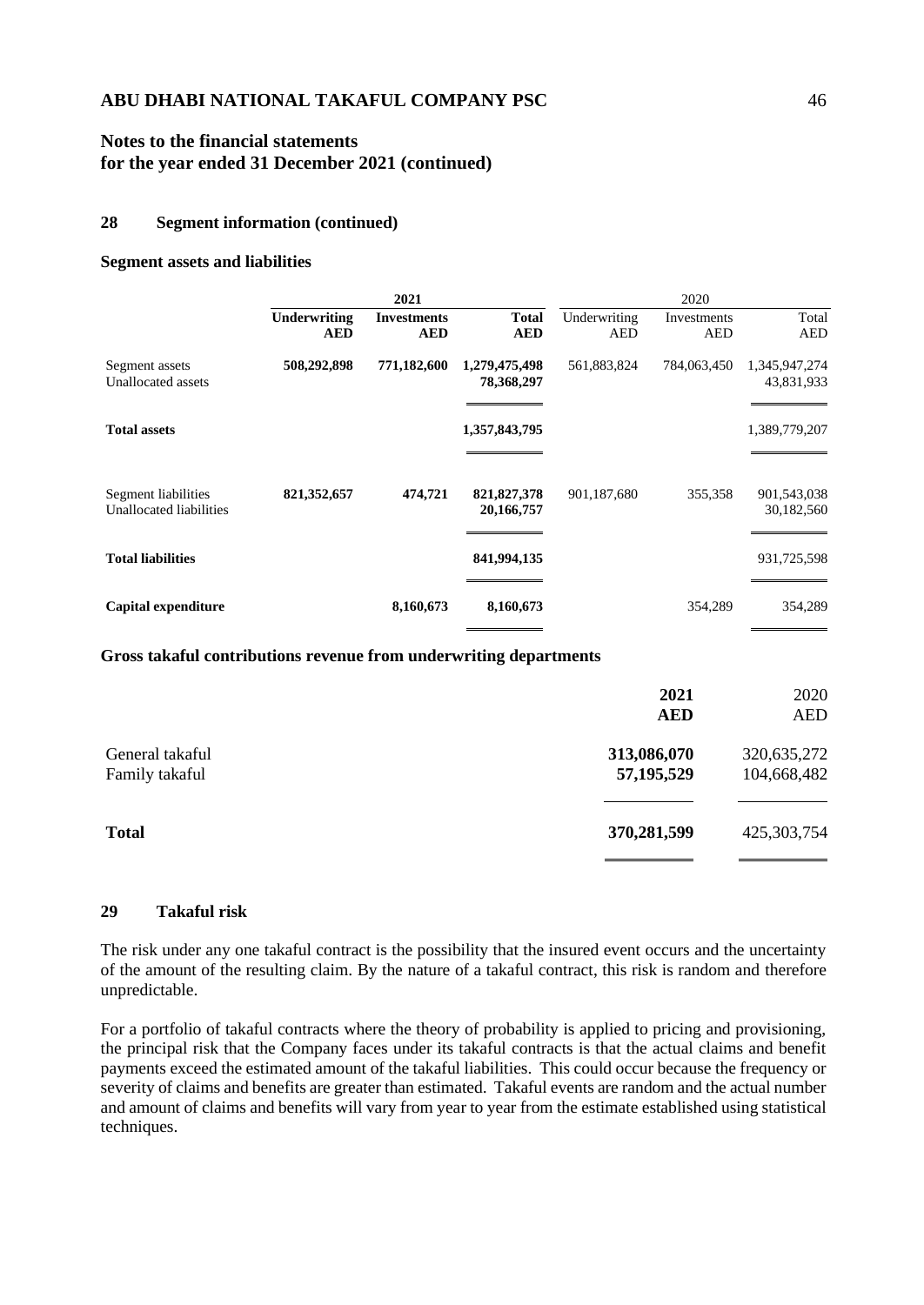## **Notes to the financial statements for the year ended 31 December 2021 (continued)**

#### **29 Takaful risk (continued)**

Experience shows that the larger the portfolio of similar takaful contracts, the smaller the relative variability about the expected outcome will be. In addition, a more diversified portfolio is less likely to be affected across the board by a change in any subset of the portfolio. The Company has developed its takaful underwriting strategy to diversify the type of takaful risks accepted and within each of these categories to achieve a sufficiently large population of risks to reduce the variability of the expected outcome.

The Company manages risks through its underwriting strategy, adequate retakaful arrangements and proactive claims handling. The underwriting strategy attempts to ensure that the underwritten risks are well diversified in terms of type and amount of risk, industry and geography. Underwriting limits are in place to enforce appropriate risk selection criteria.

#### Frequency and severity of claims

The Company has the right not to renew individual policies, re-price the risk, impose deductibles and it has the right to reject the payment of a fraudulent claim. Takaful contracts also entitle the Company to pursue third parties for payment of some or all costs (for example, subrogation).

Property takaful contracts are underwritten by reference to the commercial replacement value of the properties and contents insured, and claim payment limits are always included to cap the amount payable on occurrence of the insured event. Cost of rebuilding properties, of replacement or indemnity for contents and time taken to restart operations for business interruption are the key factors that influence the level of claims under these policies. Property takaful contracts are subdivided into four risk categories: fire, business interruption, weather damage and theft. The takaful risk arising from these contracts is not concentrated in any one of the territories in which the Company operates, and there is a balance between commercial and personal properties in the overall portfolio of insured properties.

The retakaful arrangements include excess and catastrophe coverage. The effect of such retakaful arrangements is that the Company should not suffer net takaful losses of a set limit of AED 250,000 in any one motor policy and AED 1,500,000 for any one non-motor policy. The Company has survey units dealing with the mitigation of risks surrounding claims. This unit investigates and recommends ways to improve risk claims. The risks are reviewed individually at least once in 3 years and adjusted to reflect the latest information on the underlying facts, current law jurisdiction, contractual terms and conditions, and other factors. The Company actively manages and pursues early settlement of claims to reduce its exposure to unpredictable developments.

#### Sources of uncertainty in the estimation of future claim payments

Claims on takaful contracts are payable on a claims-occurrence basis. The Company is liable for all insured events that occurred during the term of the contract, even if the loss is discovered after the end of the contract term. As a result, liability claims are settled over a long period of time and an element of the claims provision includes incurred but not reported claims ("IBNR"). The estimation of IBNR is generally subject to a greater degree of uncertainty than the estimation of the cost of settling claims already notified to the Company, where information about the claim event is available. IBNR claims may not be apparent to the insured until many years after the event that gave rise to the claims. For some takaful contracts, the IBNR proportion of the total liability is high and will typically display greater variations between initial estimates and final outcomes because of the greater degree of difficulty of estimating these liabilities.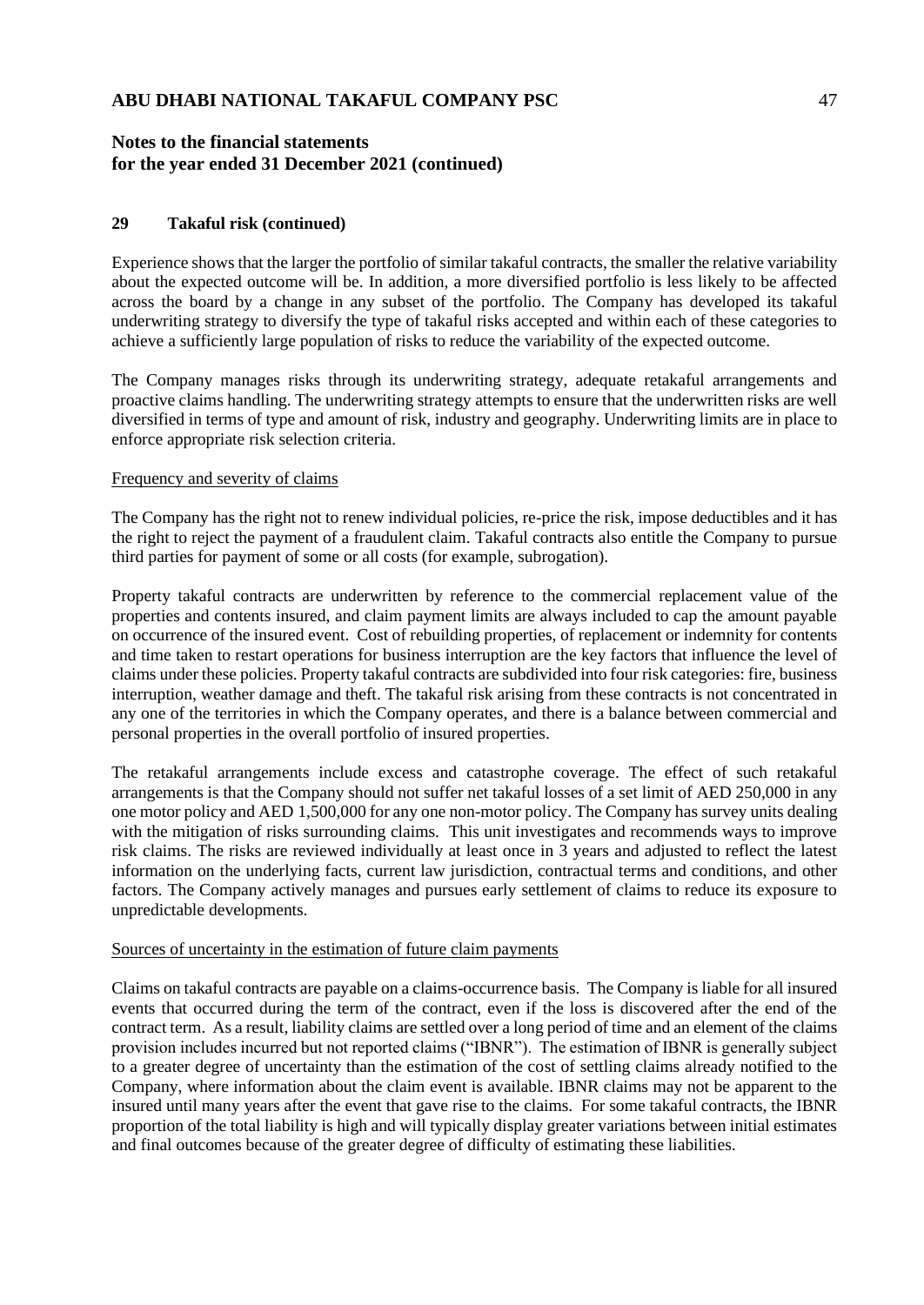## **Notes to the financial statements for the year ended 31 December 2021 (continued)**

#### **29 Takaful risk (continued)**

#### Sources of uncertainty in the estimation of future claim payments (continued)

In estimating the liability for the cost of reported claims not yet paid, the Company considers information available from loss adjusters and information on the cost of settling claims with similar characteristics in previous periods. Large claims are assessed on a case-by-case basis or projected separately in order to allow for the possible distortive effect of their development and incidence on the rest of the portfolio.

The estimated cost of claims includes direct expenses to be incurred in settling claims, net of the expected subrogation value and other recoveries. The Company takes all reasonable steps to ensure that it has appropriate information regarding its claims exposures. However, given the uncertainty in establishing claims provisions; it is likely that the final outcome will prove to be different from the original liability established.

The amount of takaful claims is particularly sensitive to the level of court awards and to the development of legal precedent on matters of contract and tort. Takaful contracts are also subject to the emergence of new types of latent claims, but no allowance is included for this at the end of the reporting period.

Where possible, the Company adopts multiple techniques to estimate the required level of provisions. This provides a greater understanding of the trends inherent in the experience being projected. The projection given by the various methodologies also assist in estimating the range of possible outcomes. The most appropriate estimation technique is selected taking into account the characteristics of the business class and the extent of the development of each accident year.

In calculating the estimated cost of unpaid claims (both reported and not), the Company's estimation techniques are a combination of loss-ratio-based estimates and an estimate based upon actual claims experience using predetermined formulae where greater weight is given to actual claims experience as time passes. The initial loss -ratio estimate is an important assumption in the estimation technique and is based on previous years experience, adjusted for factors such as contribution rate changes, anticipated market experience and historical claims inflation.

#### Process used to decide on assumptions

The risks associated with the takaful contracts are complex and subject to a number of variables that complicate quantitative sensitivity analysis. Internal data is derived mostly from the Company's quarterly claims reports and screening of the actual takaful contracts carried out at the end of the reporting period to derive data for the contracts held. The Company has reviewed the individual contracts and in particular the industries in which the insured companies operate and the actual exposure years of claims. This information is used to develop scenarios related to the latency of claims that are used for the projections of the ultimate number of claims.

The choice of selected results for each accident year of each class of business depends on an assessment of the techniques that has been most appropriate to observed historical developments. In certain instances, this has meant that different techniques or combinations of techniques have been selected for individual accident years or Company's of accident years within the same class of business.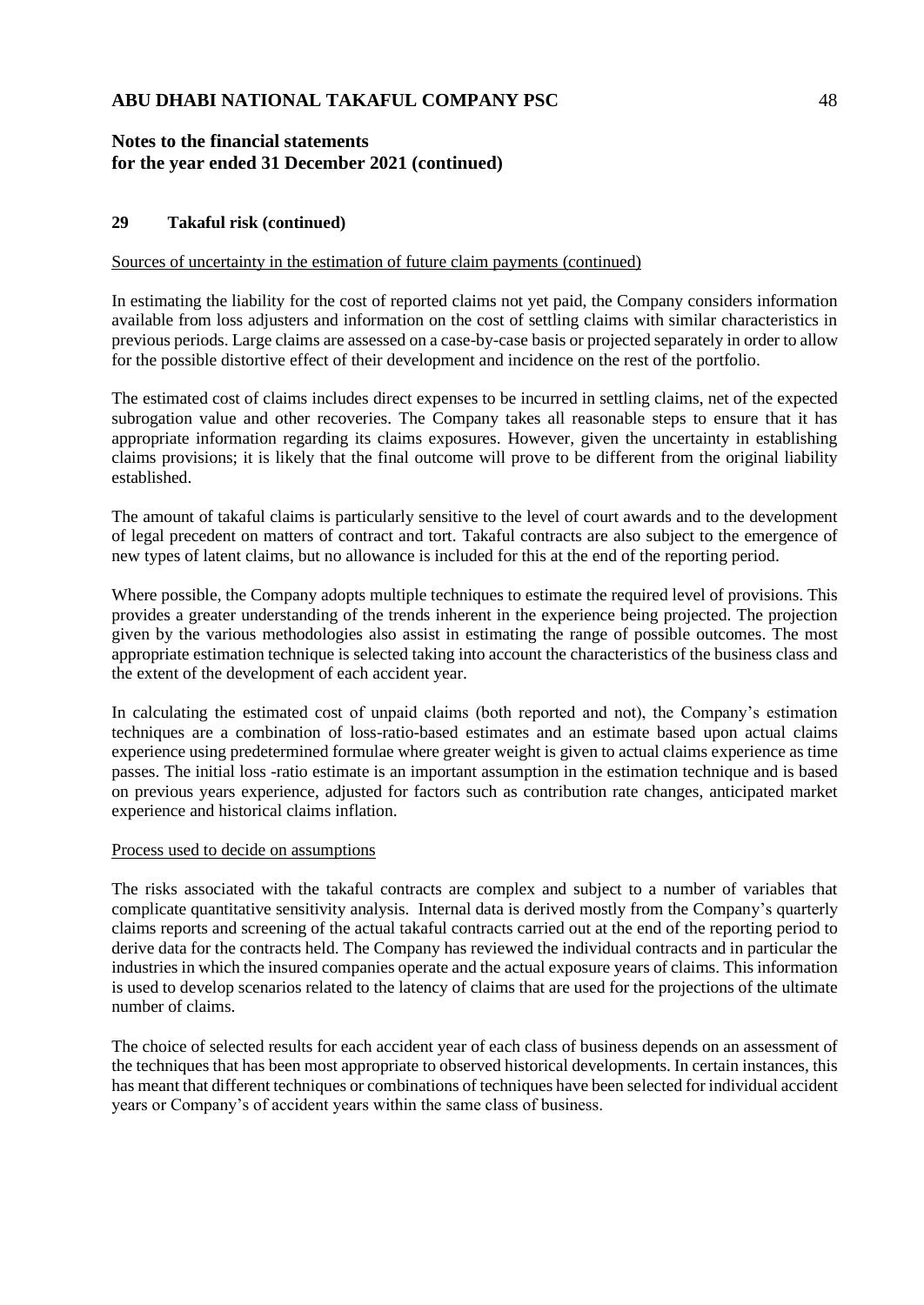## **Notes to the financial statements for the year ended 31 December 2021 (continued)**

#### **29 Takaful risk (continued)**

#### Claims development process

The following schedules reflect the actual claims (based on year end estimates including IBNR) compared to the previous estimates for the last four years on an accident year basis for motor and an underwriting year basis for non motor:

|                                                                | 2017 and                  |                        |                        |                        |                        |                                |
|----------------------------------------------------------------|---------------------------|------------------------|------------------------|------------------------|------------------------|--------------------------------|
|                                                                | earlier<br><b>AED'000</b> | 2018<br><b>AED'000</b> | 2019<br><b>AED'000</b> | 2020<br><b>AED'000</b> | 2021<br><b>AED'000</b> | <b>Total</b><br><b>AED'000</b> |
| Motor - gross                                                  |                           |                        |                        |                        |                        |                                |
| Accident year                                                  |                           |                        |                        |                        |                        |                                |
| At the end of the accident year                                | 32,841                    | 23,959                 | 32,880                 | 22,504                 | 18,812                 | 130,996                        |
| One year later                                                 | 19,171                    | 18,036                 | 28,659                 | 22,056                 |                        | 87,921                         |
| Two years later                                                | 19,165                    | 17,313                 | 28,254                 |                        |                        | 64,731                         |
| Three years later                                              | 15,754                    | 16,525                 |                        |                        |                        | 32,279                         |
| Four years later                                               | 15,201                    |                        |                        |                        |                        | 15,201                         |
| Current estimate of cumulative claims                          | 19,165                    | 18,036                 | 32,880                 | 22,504                 | 18,812                 | 100,847                        |
| Cumulative payments to date                                    | (15, 125)                 | (15, 493)              | (24, 727)              | (16, 121)              | (12,039)               | (83,541)                       |
| Liability recognised in the statement                          |                           |                        |                        |                        |                        |                                |
| of financial position                                          | 40                        | 1,031                  | 3,527                  | 5,935                  | 6,773                  | 17,306                         |
| Non-motor and non-family - gross                               |                           |                        |                        |                        |                        |                                |
| Underwriting year                                              |                           |                        |                        |                        |                        |                                |
| At the end of the accident year                                | 52,497                    | 109,371                | 58,174                 | 48,087                 | 94,748                 | 362,876                        |
| One year later                                                 | 74,846                    | 121,196                | 116,037                | 160,198                |                        | 472,277                        |
| Two years later                                                | 49,366                    | 125,931                | 105,775                |                        |                        | 281,073                        |
| Three years later                                              | 49,517                    | 112,289                |                        |                        |                        | 161,807                        |
| Four years later                                               | 130,570                   |                        |                        |                        |                        | 130,570                        |
| Current estimate of cumulative claims                          | 130,570                   | 112,289                | 105,775                | 160,198                | 94,748                 | 603,581                        |
| Cumulative payments to date                                    | (126,372)                 | (110, 752)             | (99, 392)              | (132,270)              | (58, 654)              | (527, 439)                     |
| Liability recognised in the statement<br>of financial position | 4,198                     | 1,537                  | 6,383                  | 27,928                 | 36,094                 | 76,141                         |

#### Concentration of takaful risk

Substantially all of the Company's underwriting activities are carried out in the UAE.

In common with other takaful companies, in order to minimise financial exposure arising from large takaful claims, the Company, in the normal course of business, enters into arrangement with other parties for retakaful purposes.

To minimise its exposure to significant losses from retakaful insolvencies, the Company evaluates the financial condition of its retakaful and monitors concentration of credit risk arising from similar geographic regions, activities or economic characteristics of the retakaful companies. The Company remains liable to its policyholders for the portion covered by retakaful to the extent that any retakaful does not meet the obligations assumed under the retakaful agreements.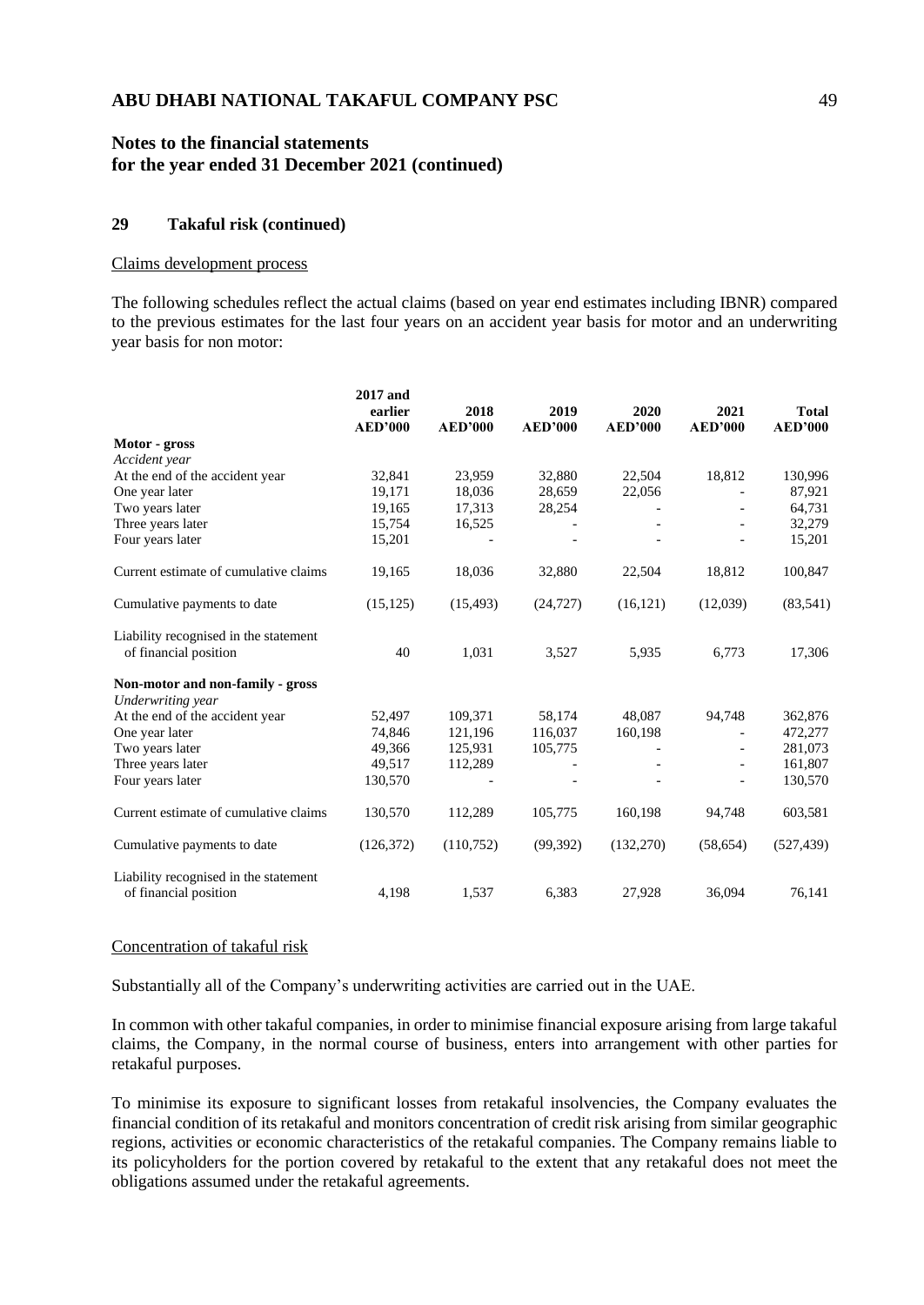# **Notes to the financial statements for the year ended 31 December 2021 (continued)**

## **30 Financial instruments**

The Company is exposed to a range of financial risks through its financial assets, financial liabilities, retakaful assets and liabilities. In particular, the key financial risk is that in the long-term, its investment proceeds are not sufficient to fund the obligations arising from its takaful and investment contracts. The risks that the Company primarily faces due to the nature of its investments and underwriting business are market price risk, credit risk and liquidity risk.

## **Fair value of financial instruments**

Management considers that the carrying amounts of financial assets and financial liabilities recognised in the financial statements approximate their fair values.

An analysis of financial instruments that are measured subsequent to initial recognition at fair value into levels 1 to 3 is provided in note 29.

#### **Capital risk management**

The Company has established the following capital management objectives, policies and approach to manage the risks that affect its capital position.

The Company's objectives when managing capital are:

- to comply with the capital requirements required by the UAE Federal Law No. (6) of 2007 regarding the Establishment of the Insurance Authority and Insurance Operations
- to safeguard the Company's ability to continue as a going concern so that it can continue to provide returns for shareholders and benefits for other stakeholders; and
- to provide an adequate return to shareholders by pricing takaful contracts commensurately with the level of risk.

In UAE, the local takaful regulator specifies the minimum amount and type of capital that must be held by the Company in addition to its takaful liabilities. The minimum required capital (presented below) must be maintained at all times throughout the year. The Company is subject to local takaful solvency regulations with which it has complied during the year. The Company has incorporated in its policies and procedures the necessary tests to ensure continuous and full compliance with such regulations.

The below summarises the minimum regulatory capital of the Company and the total capital held.

|                            | 2021<br><b>AED</b> | 2020<br><b>AED</b> |
|----------------------------|--------------------|--------------------|
| Total shareholders' equity | 516,084,618        | 439,308,000        |
| Minimum regulatory capital | 100,000,000        | 100,000,000        |

The UAE Insurance Authority has issued resolution No. 42 for 2009 setting the minimum subscribed or paid-up capital of AED 100 million for establishing an insurance firm and AED 250 million for a retakaful firm. The resolution also stipulates that at least 75 percent of the capital of the insurance companies established in the UAE should be owned by UAE or Gulf Cooperation Council national individuals or corporate bodies. The Company is complying with the above requirements.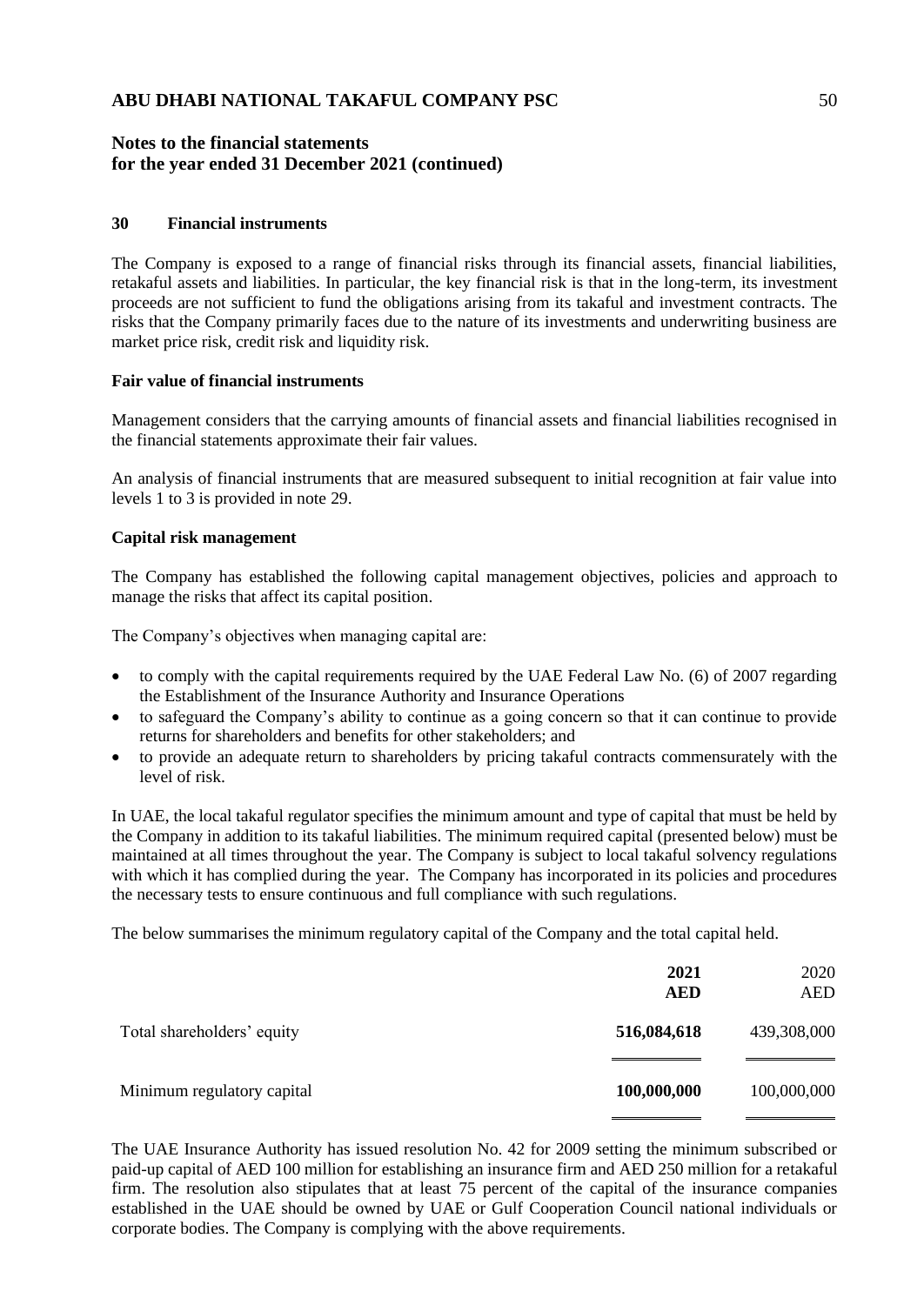# **Notes to the financial statements for the year ended 31 December 2021 (continued)**

#### **30 Financial instruments (continued)**

#### **Significant accounting policies**

Details of the significant policies and methods adopted, including the criteria for recognition, the basis of measurement and the basis on which income and expenses are recognised, in respect of each class of financial asset, financial liability and equity instrument are disclosed in note 3 to the financial statements.

#### **Categories of financial instruments**

|                                                  | 2021                 | 2020          |
|--------------------------------------------------|----------------------|---------------|
|                                                  | <b>AED</b>           | <b>AED</b>    |
| <b>Financial assets</b>                          |                      |               |
| Statutory deposit                                | $\degree$ 10,000,000 | 10,000,000    |
| Investments                                      | 376,123,619          | 360,276,224   |
| Retakaful contract assets                        | 401,778,475          | 428, 844, 776 |
| Takaful receivable                               | 18,379,044           | 11,311,427    |
| Cash and bank balances (including term deposits) | 471,090,544          | 494,256,664   |
| Total                                            | 1,267,371,682        | 1,304,689,091 |
| <b>Takaful</b>                                   |                      |               |
| Takaful contract liabilities                     | 518,078,629          | 564,925,056   |
| Takaful and retakaful payables                   | 291,032,566          | 319,250,427   |
| Total                                            | 809,111,195          | 884, 175, 483 |
|                                                  |                      |               |

#### **Profit return rate risk management**

The Company is not exposed to significant profit return rate risks as its profit return-sensitivity assets are repriced frequently.

The Company's rate of return risk is mainly attributable to its bank deposits.

The Company generally tries to minimise the rate of return risk by closely monitoring the market rates and investing in those financial assets in which such risk is expected to be minimal.

#### **Foreign currency risk**

The Company is not exposed to significant foreign currency risk as substantially all financial assets and financial liabilities are denominated in AED or US Dollars to which the AED is plegged.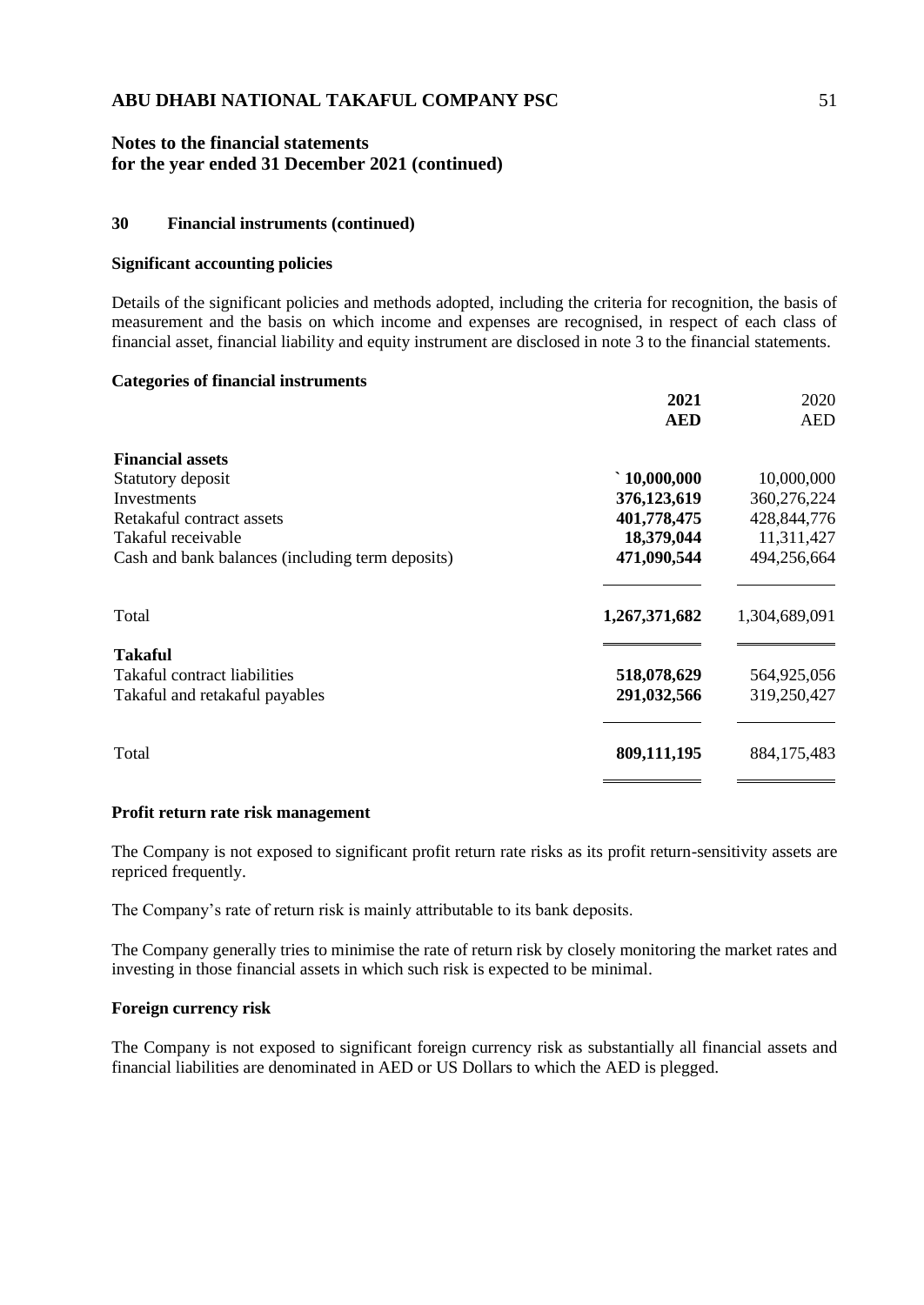## **Notes to the financial statements for the year ended 31 December 2021 (continued)**

#### **30 Financial instruments (continued)**

#### **Market price risk**

Market price risk is the risk that the value of a financial instrument will fluctuate as a result of changes in market prices, whether those changes are caused by factors specific to the individual security, or its issuer, or factors affecting all securities traded in the market. The Company is exposed to market price risk with respect to its quoted investments. The Company limits market risk by maintaining a diversified portfolio and by continuous monitoring of developments in the market; in addition, the Company actively monitors the key factors that affect stock and market movements, including analysis of the operational and financial performance of investees.

#### **Credit risk management**

Credit risk refers to the risk that a counter party will default on its contractual obligations resulting in financial loss to the Company.

Key areas where the Company is exposed to credit risk are:

- Retakafuls' share of takaful liabilities;
- Amounts due from retakaful in respects of claims already paid;
- Amounts due from takaful contract holders;
- Amounts due from takaful intermediaries; and
- Amounts due from banks for its bank balances and fixed deposits.

The Company has adopted a policy of only dealing with creditworthy counterparties and obtaining sufficient collateral, where appropriate, as a means of mitigating the risk of financial loss from defaults. The Company's exposure and the credit ratings of its counterparties are continuously monitored and the aggregate value of transactions concluded is spread amongst approved counterparties. Credit exposure is controlled by counterparty limits that are reviewed and approved by management annually.

Retakaful is used to manage takaful risk. This does not, however, discharge the Company's liability as primary insurer. If retakaful company fails to pay a claim for any reason, the Company remains liable for the payment to the policyholder. The creditworthiness of a retakaful company is considered on an annual basis by reviewing their financial strength prior to finalisation of any contract.

The Company maintains records of the payment history for significant contract holders with whom it conducts regular business. The exposure to individual counterparties is also managed by other mechanisms, such as the right of offset where counterparties are both debtors and creditors of the Company.

Management information reported to the Company includes details of provisions for impairment on takaful receivables and subsequent write-offs. Exposures to individual policyholders and Companies of policyholders are mitigated by ongoing credit evaluation of their financial condition. Where there exists significant exposure to individual policyholders, or homogenous Companies of policyholders, a financial analysis equivalent to that conducted for retakaful is carried out by the Company. Details on concentration of amounts due from policyholders is disclosed in note 6. Management believes that the concentration of credit risk is mitigated by high credit rating and financial stability of its policy holders.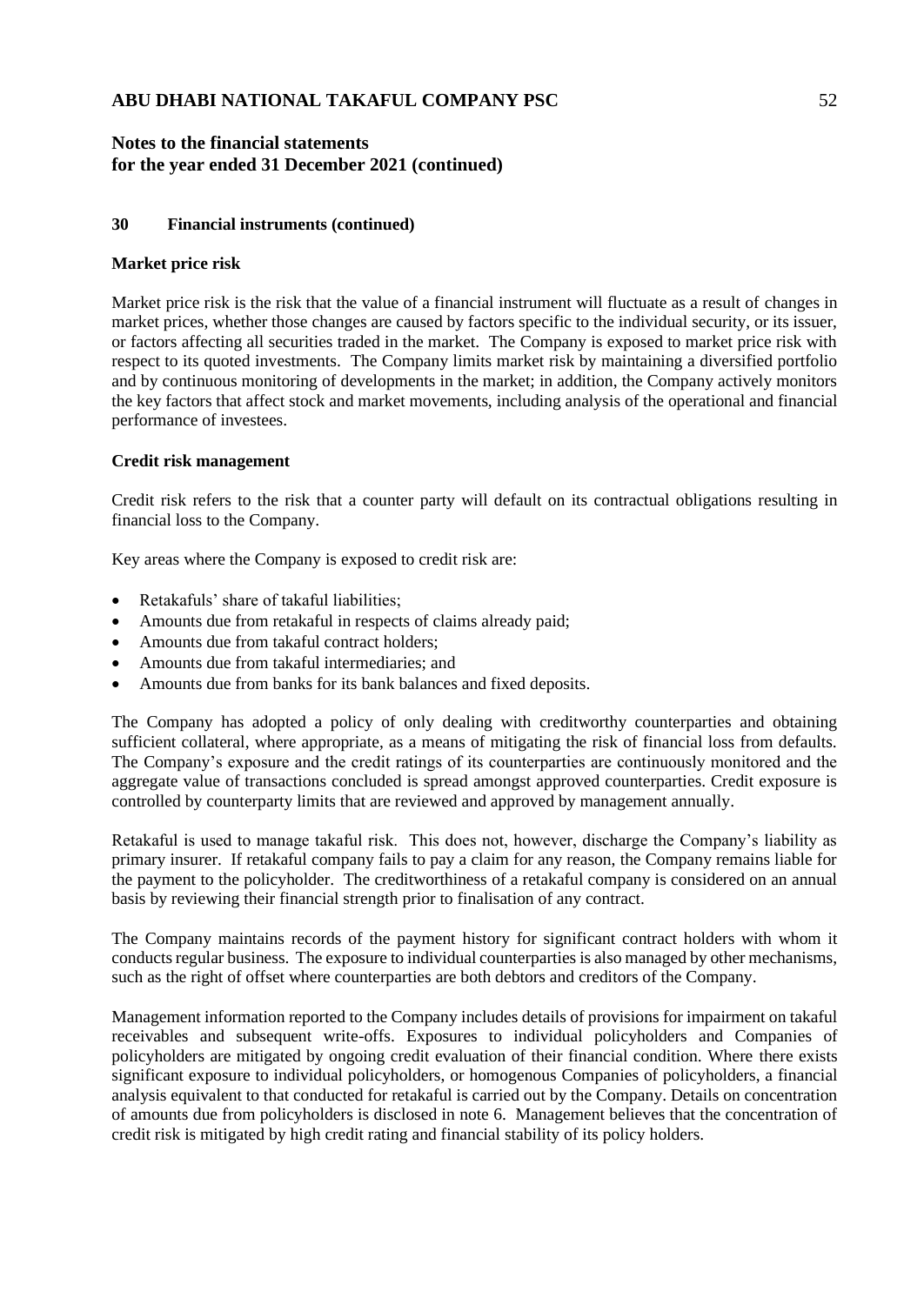## **Notes to the financial statements for the year ended 31 December 2021 (continued)**

#### **30 Financial instruments (continued)**

#### **Credit risk management (continued)**

The credit risk on liquid funds maintained with banks is limited because the counterparties are reputable local banks closely monitored by the regulatory body.

At 31 December 2021, all of the deposits were placed with 5 banks (2020: 5 banks). Management is confident that this concentration at year end does not result in any credit risk to the Company as these banks are major banks operating in the UAE and are highly regulated by the Central Bank.

The carrying amount of financial assets recorded in the financial statements, which is net of impairment losses, represents the Company's maximum exposure to credit risk for such receivable and liquid funds.

#### **Liquidity risk management**

Liquidity risk is the risk that the Company will be unable to meet its funding requirements. Bank facilities, the policy holders and the retakaful, are the major sources of funding for the Company and the liquidity risk for the Company is assessed to be low.

The table below summarises the maturity profile of the Company's financial liabilities with maturities determined on the basis of the remaining period from the end of the reporting period to the contractual maturity / repayment date.

The maturity profile is monitored by management to ensure adequate liquidity is maintained.

|                                                                                               | <b>Current</b><br><b>AED</b> | <b>Non-current</b><br><b>AED</b> | <b>Total</b><br><b>AED</b> |
|-----------------------------------------------------------------------------------------------|------------------------------|----------------------------------|----------------------------|
| <b>31 December 2021</b>                                                                       |                              |                                  |                            |
| <b>Financial liabilities</b><br>Takaful payable and amounts held under re-takaful<br>treaties | 103,105,541                  | 187,927,025                      | 291,032,566                |
| Takaful contract liabilities                                                                  | 339,660,353                  | 185, 181, 229                    | 524,841,582                |
| Total                                                                                         | 442,765,894                  | 373,108,254                      | 815,874,148                |
| 31 December 2020                                                                              |                              |                                  |                            |
| <i>Financial liabilities</i><br>Takaful payable and amounts held under re-takaful             |                              |                                  |                            |
| treaties                                                                                      | 149,292,401                  | 169,958,026                      | 319,250,427                |
| Takaful contract liabilities                                                                  | 355,806,029                  | 209,119,027                      | 564,925,056                |
| Total                                                                                         | 505,098,430                  | 379,077,053                      | 884, 175, 483              |
|                                                                                               |                              |                                  |                            |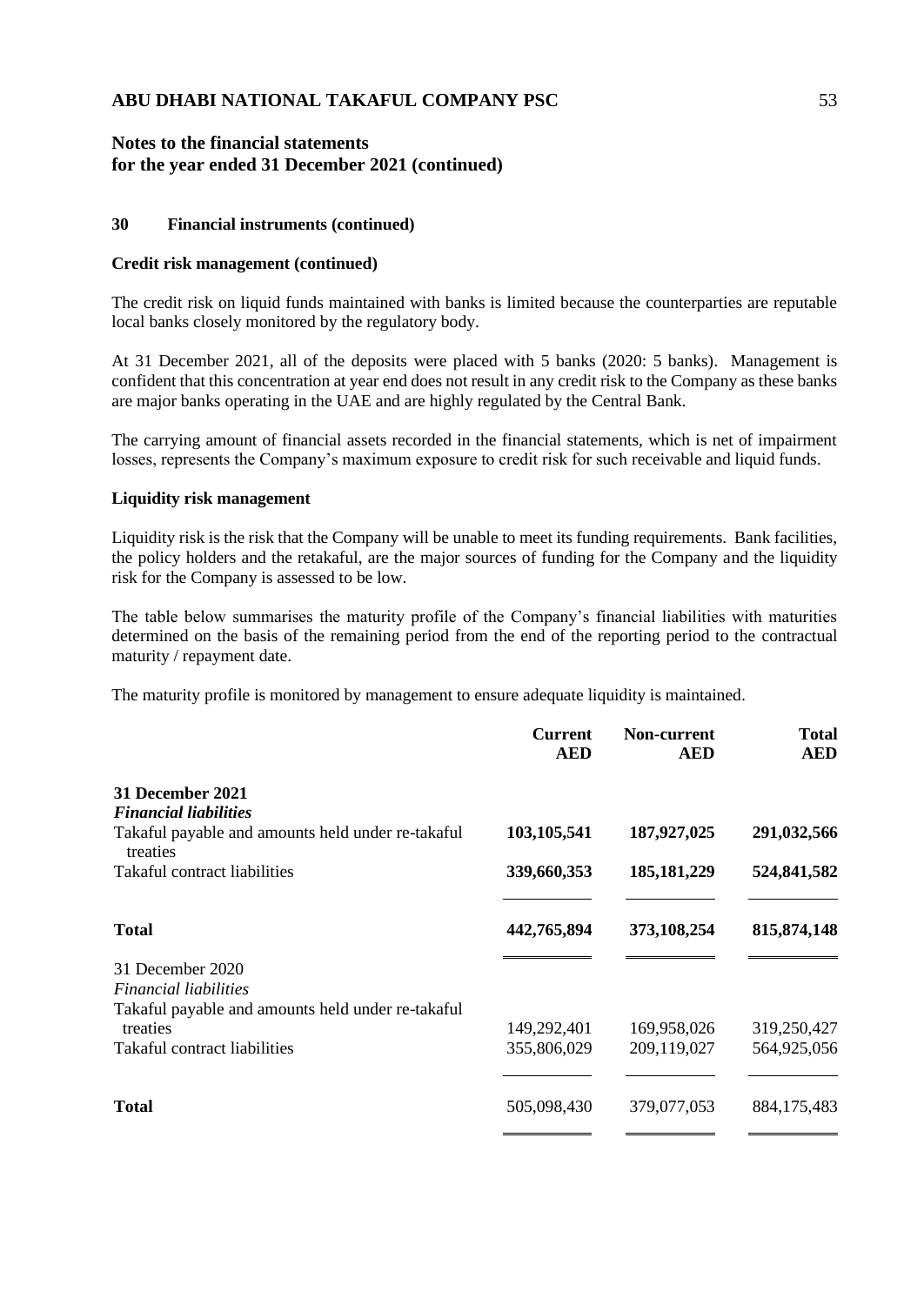## **Notes to the financial statements for the year ended 31 December 2021 (continued)**

## **30 Financial instruments (continued)**

# **Maturity analysis of assets and liabilities**

The table below shows an analysis of assets and liabilities analysed according to when they are expected to be recovered or settled:

|                                                                                 | <b>Current</b><br><b>AED</b> | Non-current<br><b>AED</b> | <b>Total</b><br><b>AED</b> |
|---------------------------------------------------------------------------------|------------------------------|---------------------------|----------------------------|
| 31 December 2021                                                                |                              |                           |                            |
| <b>Assets</b>                                                                   |                              |                           |                            |
| Cash and bank balances including bank deposits                                  | 471,090,544                  |                           | 471,090,544                |
| Statutory deposits                                                              |                              | 10,000,000                | 10,000,000                 |
| Retakaful share of unearned contributions                                       | 112,779,236                  | 161,222,890               | 274,002,126                |
| Financial assets designated at fair value through<br>other comprehensive income | 240,357,909                  |                           | 240,357,909                |
| Financial assets designated at fair value through<br>income statement           | 135,765,710                  |                           | 135,765,710                |
| Contributions and Retakaful balance receivables                                 | 18,379,044                   |                           | 18,379,044                 |
| Deferred acquisition costs                                                      | 7,445,788                    |                           | 7,445,788                  |
| Retakaful share of outstanding claims                                           | 127,776,349                  |                           | 127,776,349                |
| Prepaid expenses and other assets                                               | 33,770,810                   |                           | 33,770,810                 |
| Property and equipment                                                          |                              | 22,440,515                | 22,440,515                 |
| Investment property                                                             |                              | 16,815,000                | 16,815,000                 |
| <b>Total assets</b>                                                             | 1,147,365,390                | 210,478,405               | 1,357,843,795              |
| <b>Liabilities</b>                                                              |                              |                           |                            |
| Takaful payables                                                                | 11,300,119                   |                           | 11,300,119                 |
| Outstanding claims                                                              | 164,079,350                  |                           | 164,079,350                |
| Retakaful payables                                                              | 91,805,422                   | 187,927,025               | 279,732,447                |
| Accrued expenses and other liabilities                                          | 15,263,750                   |                           | 15,263,750                 |
| Unearned retakaful commission income                                            | 6,762,953                    |                           | 6,762,953                  |
| Unearned contributions                                                          | 168,818,050                  | 185, 181, 229             | 353,999,279                |
| Provision for end of service benefits                                           | 10,856,237                   |                           | 10,856,237                 |
| <b>Total liabilities</b>                                                        | 468,885,881                  | 373,108,254               | 841,994,135                |
|                                                                                 |                              |                           |                            |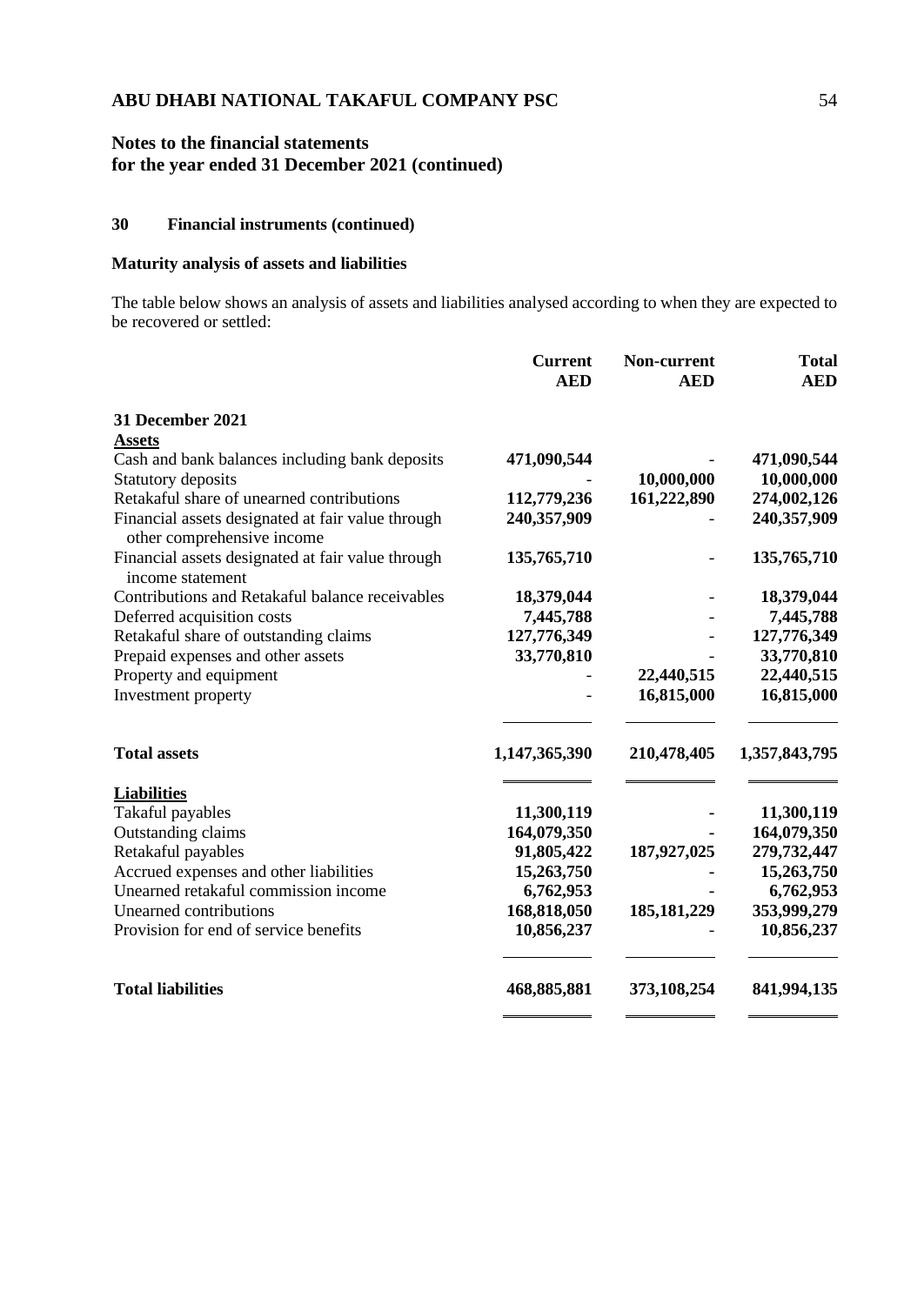## **Notes to the financial statements for the year ended 31 December 2021 (continued)**

## **30 Financial instruments (continued)**

# **Maturity analysis of assets and liabilities (continued)**

|                                                   | Current<br><b>AED</b> | Non-current<br><b>AED</b> | Total<br><b>AED</b> |
|---------------------------------------------------|-----------------------|---------------------------|---------------------|
| 31 December 2020                                  |                       |                           |                     |
| <b>Assets</b>                                     |                       |                           |                     |
| Cash and bank balances including bank deposits    | 494,256,664           |                           | 494,256,664         |
| Statutory deposits                                |                       | 10,000,000                | 10,000,000          |
| Retakaful share of unearned contributions         | 111,847,803           | 169,958,026               | 281,805,829         |
| Financial assets designated at fair value through |                       |                           |                     |
| other comprehensive income                        | 31,882,955            |                           | 31,882,955          |
| Financial assets designated at fair value through |                       |                           |                     |
| income statement                                  | 328,393,269           |                           | 328,393,269         |
| Contributions and Retakaful balance receivables   | 11,311,427            |                           | 11,311,427          |
| Deferred acquisition costs                        | 18,869,889            |                           | 18,869,889          |
| Retakaful share of outstanding claims             | 147,038,947           |                           | 147,038,947         |
| Prepaid expenses and other assets                 | 35,977,586            |                           | 35,977,586          |
| Property and equipment                            |                       | 15,839,641                | 15,839,641          |
| Investment property                               |                       | 14,403,000                | 14,403,000          |
| <b>Total</b> assets                               | 1,179,578,540         | 210,200,667               | 1,389,779,207       |
| Liabilities                                       |                       |                           |                     |
| Takaful payables                                  | 19,245,162            |                           | 19,245,162          |
| Outstanding claims                                | 183,608,231           |                           | 183,608,231         |
| Retakaful payables                                | 129,891,611           | 170,113,654               | 300,005,265         |
| Accrued expenses and other liabilities            | 31,240,986            |                           | 31,240,986          |
| Unearned retakaful commission income              | 5,906,511             |                           | 5,906,511           |
| Unearned contributions                            | 172, 197, 798         | 209,119,027               | 381,316,825         |
| Provision for end of service benefits             | 10,402,618            |                           | 10,402,618          |
| <b>Total liabilities</b>                          | 540,662,349           | 379,232,681               | 931,725,598         |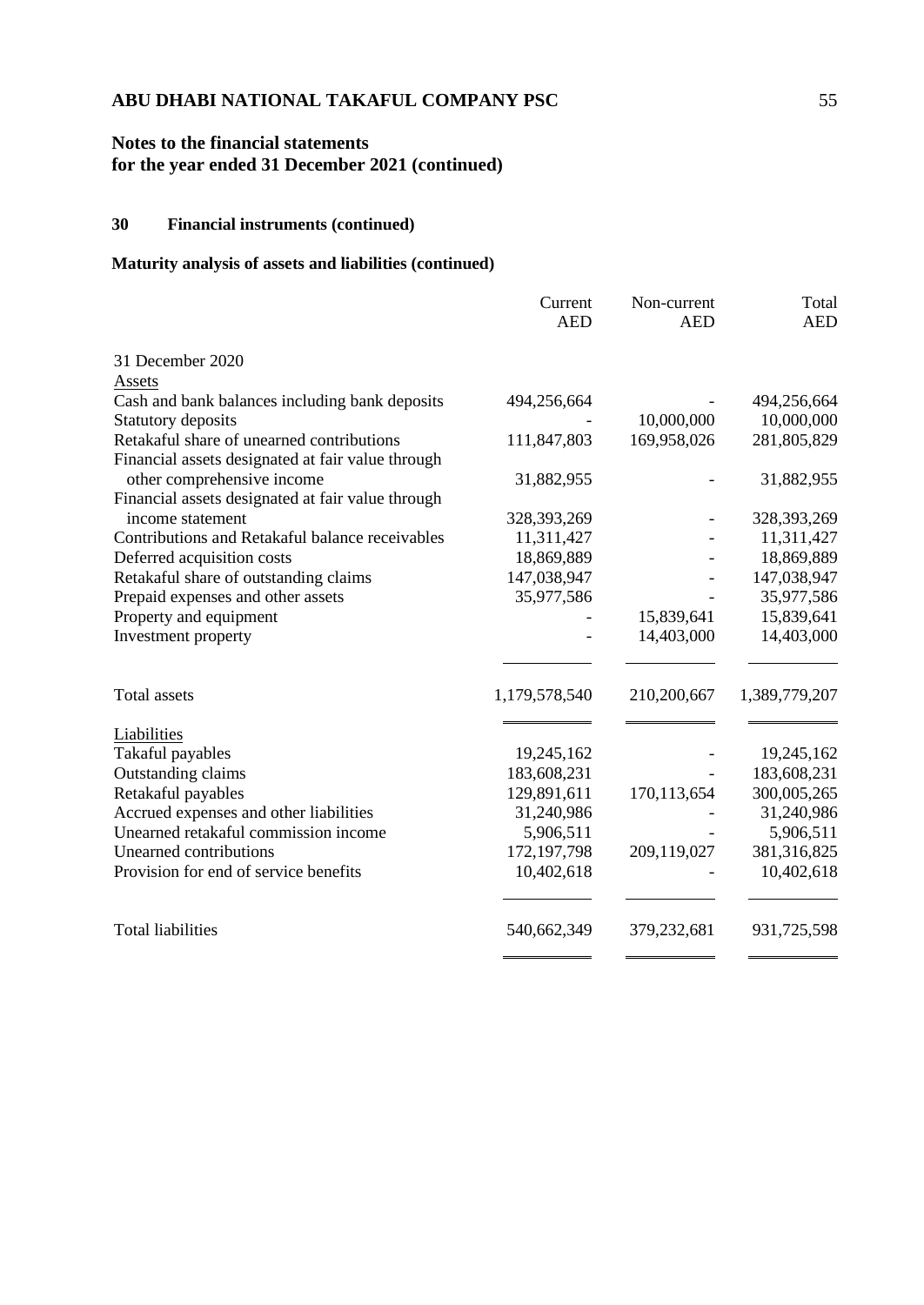## **Notes to the financial statements for the year ended 31 December 2021 (continued)**

#### **31 Fair value of financial instruments**

Management considers that the carrying amounts of financial assets and financial liabilities recognised at amortised cost in the financial statements approximate their fair values.

The following table provides an analysis of financial instruments that are measured subsequent to initial recognition at fair value into Levels 1 to 3 based on the degree to which the fair value is observable.

|                                                          | <b>Level 1</b> | Level 2    | Level 3     | <b>Total</b>  |
|----------------------------------------------------------|----------------|------------|-------------|---------------|
|                                                          | <b>AED</b>     | <b>AED</b> | <b>AED</b>  | <b>AED</b>    |
| 31 December 2021                                         |                |            |             |               |
| Investment properties                                    |                |            | 16,815,000  | 16,815,000    |
| Financial assets measured at fair                        |                |            |             |               |
| value through profit and loss                            |                |            | 135,765,710 | 135,765,710   |
| Financial assets measured at fair<br>value through other |                |            |             |               |
| comprehensive income                                     | 124,754,153    |            | 115,603,756 | 240,357,909   |
|                                                          |                |            |             |               |
|                                                          | 124,754,153    |            | 268,184,466 | 392,938,619   |
|                                                          |                |            |             |               |
| 31 December 2020                                         |                |            |             |               |
| Investment properties                                    |                |            | 14,403,000  | 14,403,000    |
| Financial assets measured at fair                        |                |            |             |               |
| value through profit and loss                            | 16,880,625     |            | 15,002,330  | 31,882,955    |
| Financial assets measured at fair<br>value through other |                |            |             |               |
| comprehensive income                                     | 150,736,135    |            | 177,657,134 | 328, 393, 269 |
|                                                          |                |            |             |               |
|                                                          | 167,616,760    |            | 207,062,464 | 374,679,224   |
|                                                          |                |            |             |               |

During the year, there were no transfers between Level 1 and Level 2 fair value measurements, and no transfers into or out of Level 3 fair value measurements.

#### **32 Contingent liabilities and commitments**

|                        | 2021<br><b>AED</b> | 2020<br>AED |
|------------------------|--------------------|-------------|
| <b>Bank</b> guarantees | 529,688            | 866,992     |

Bank guarantees were issued in the normal course of business.